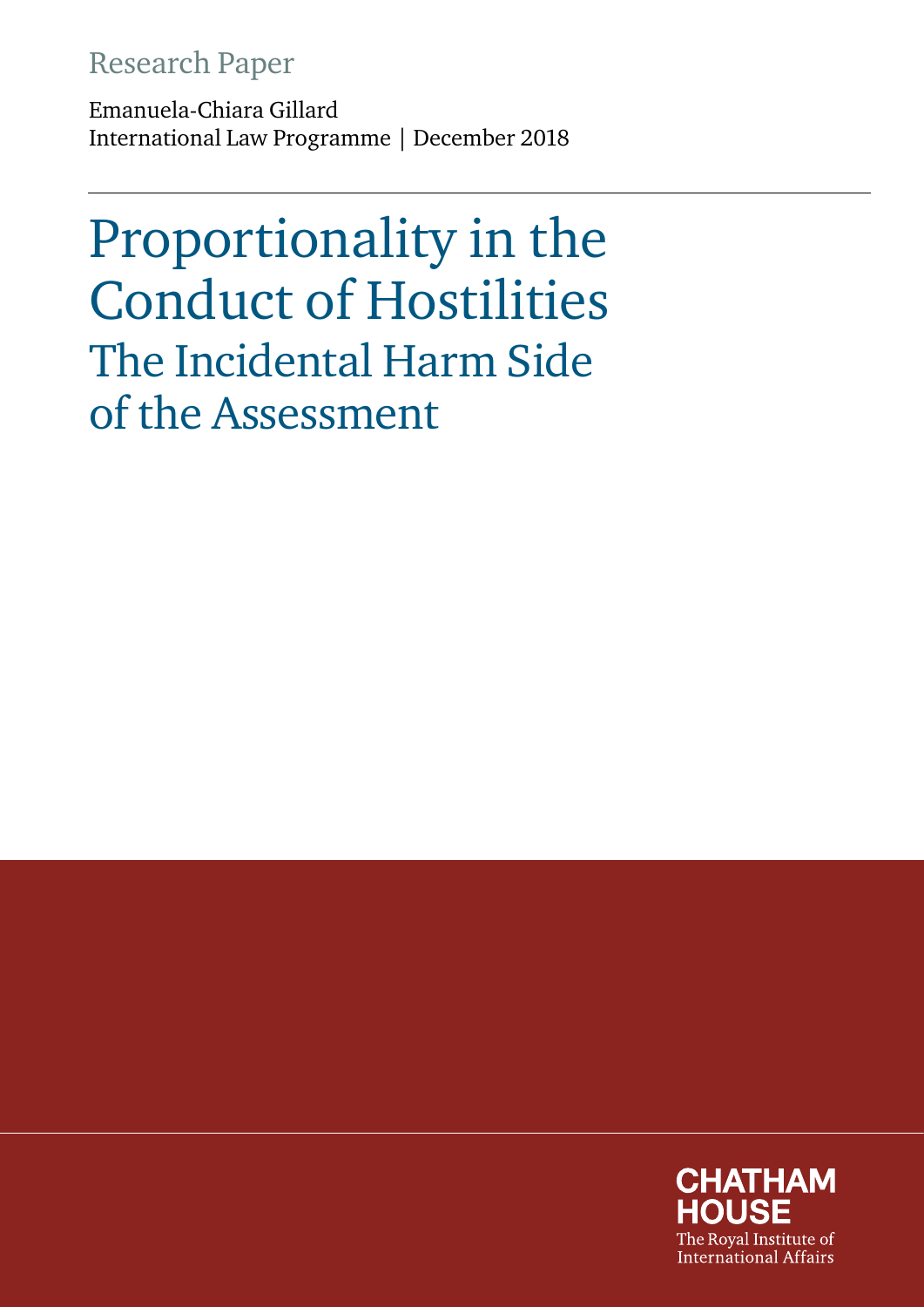# **Contents**

|    | <b>Summary</b>                                                                                                      | $\mathbf{2}$ |
|----|---------------------------------------------------------------------------------------------------------------------|--------------|
| 1. | <b>Introduction</b>                                                                                                 | 3            |
| 2. | <b>Putting the Rule of Proportionality in Context</b>                                                               | 6            |
|    | 2.1 Proportionality in international law                                                                            | 6            |
|    | 2.2 The rule of proportionality in Additional Protocol I and under customary IHL                                    | 6            |
|    | 2.3 The rule of proportionality in the broader context of the rules of IHL regulating the<br>conduct of hostilities | 8            |
|    | 2.4 The notion of 'an attack as a whole'                                                                            | 9            |
|    | 2.5 Anticipated military advantage                                                                                  | 11           |
|    | 2.6 Conclusions and recommendations                                                                                 | 11           |
| 3. | Incidental Harm Expected to be Caused by the Attack:<br><b>Key Steps in Proportionality Assessments</b>             | 13           |
|    | 3.1 Causation and foreseeability                                                                                    | 13           |
|    | 3.2 Weight                                                                                                          | 20           |
|    | 3.3 Excessive incidental harm                                                                                       | 21           |
|    | 3.4 Conclusions and recommendations                                                                                 | 25           |
| 4. | <b>What Constitutes 'Incidental Harm'?</b>                                                                          | 27           |
|    | 4.1 Who is a civilian?                                                                                              | 27           |
|    | 4.2 Loss of civilian life                                                                                           | 30           |
|    | 4.3 Injury to civilians                                                                                             | 30           |
|    | 4.4 Damage to civilian objects                                                                                      | 34           |
|    | 4.5 Conclusions and recommendations                                                                                 | 41           |
| 5. | Implementation of the Rule of Proportionality - Some Legal Questions                                                | 43           |
|    | 5.1 Who must comply with the rule of proportionality?                                                               | 43           |
|    | 5.2 Cancellation or suspension of an attack                                                                         | 44           |
|    | Collection and use of 'reasonably available information'<br>5.3                                                     | 46           |
|    | 5.4 Conclusions and recommendations                                                                                 | 50           |
|    | <b>About the Author; Acknowledgments</b>                                                                            | 52           |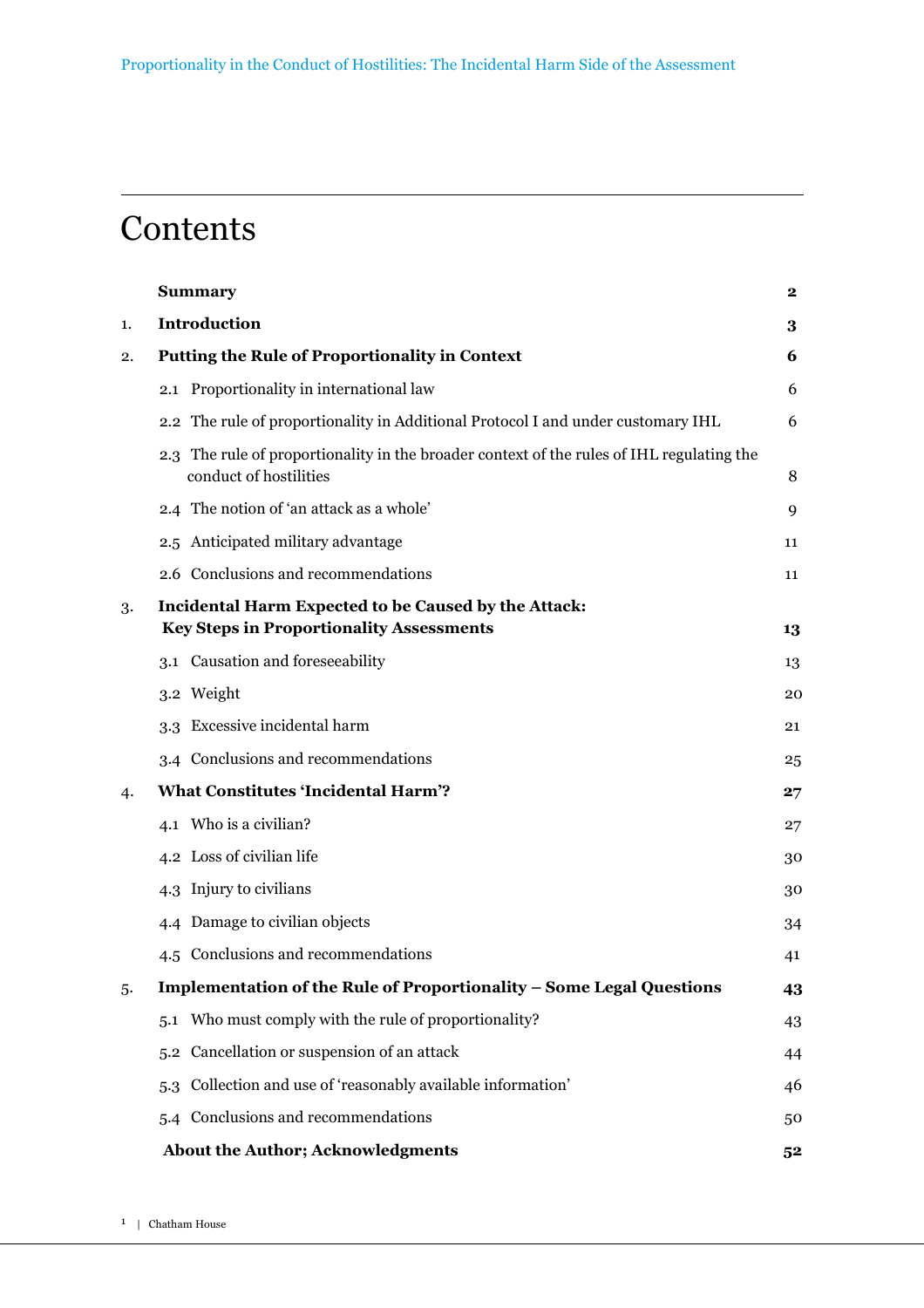# Summary

- Military operations are taking place with increasing frequency in densely populated areas. Such operations result in loss of life and harm to civilians, as well as damage to civilian objects, (including infrastructure providing essential services). In order to protect civilians, it is imperative that armed forces and groups comply with the rules of international humanitarian law on the conduct of hostilities, including the rule of proportionality.
- The rule of proportionality prohibits attacks which may be expected to cause incidental loss of civilian life, injury to civilians, damage to civilian objects or a combination thereof, which would be excessive in relation to the concrete and direct military advantage anticipated. This research paper analyses the key steps that belligerents must take to give effect to the rule, with a particular focus on one side of proportionality assessments – the expected incidental harm.
- Those undertaking proportionality assessments before or during an attack must consider whether the expected harm will be *caused* by the attack, and whether that harm could be *expected* (that is, was it reasonably foreseeable).
- For the purpose of proportionality assessments, injury to civilians includes disease, and there is no reason in principle to exclude mental harm, even though it is currently challenging to identify and quantify it. Damage to civilian objects includes damage to elements of the natural environment.
- Once the incidental harm to be considered has been identified, a value or weight must be assigned to it. This is then balanced against the value or weight of the military advantage anticipated from the attack to determine whether the harm would be excessive.
- In the determination of whether the expected incidental harm would be excessive compared to the anticipated military advantage, 'excessive' is a wide but not indeterminate standard.
- Belligerents should develop methodologies so that those planning and deciding attacks are provided with all necessary information on expected incidental harm, and to assist them in assigning weight to the incidental harm to be considered.
- If it becomes apparent that the rule of proportionality will be contravened, the attack in question must be cancelled or suspended.
- Clarification of the law is important in ensuring compliance with the rule of proportionality, but a culture of compliance within armed forces and groups, inculcated by their leaders, is also crucial.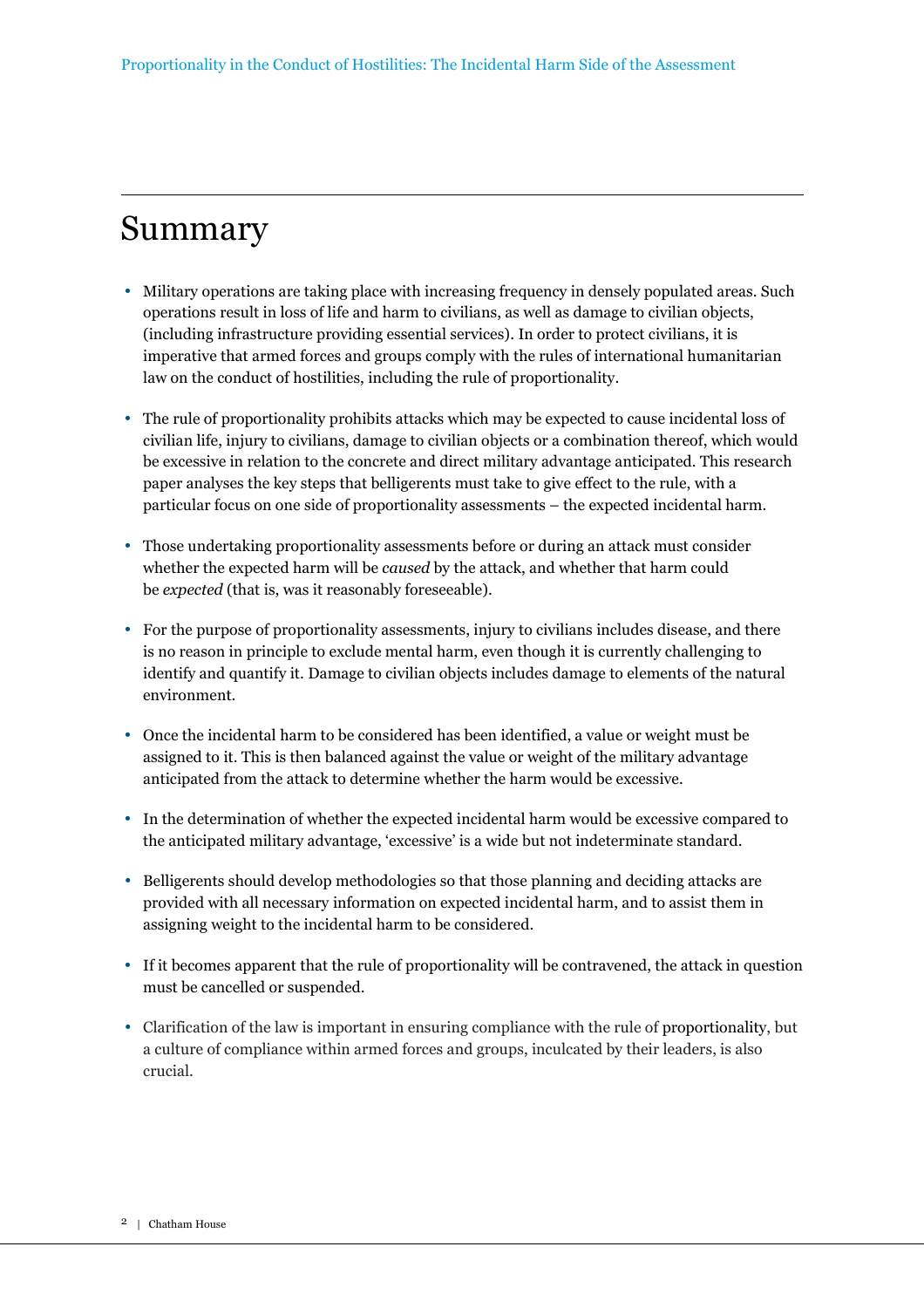# 1. Introduction

- 1. The rule of proportionality is the most apparent manifestation of the balance between military necessity and considerations of humanity that underpins international humanitarian law (IHL), sometimes also referred to as the law of armed conflict or 'LOAC'. As military operations are taking place with increasing frequency in densely populated areas, the rule, together with the obligations to take feasible precautions in attack and defence, has assumed ever greater significance for the protection of civilians.
- 2. The essence of the rule of proportionality is uncontroversial: in the words of Article  $51(5)(b)$  of Additional Protocol I to the Geneva Conventions of 1949 ('AP I'), helligerents must refrain from attacks 'which may be expected to cause incidental loss of civilian life, injury to civilians, damage to civilian objects, or a combination thereof, which would be excessive in relation to the concrete and direct military advantage anticipated'. Determining precisely what falls within the two sides of the assessment, and how the two are to be balanced, is extremely complex as a matter of law and practice.
- 3. Attacks are carried out in extremely different situations, and the context in which an attack is conducted is critical when assessing its compliance with the law. Some attacks are the result of deliberate targeting processes, in which the expected incidental harm can be carefully assessed. Others rely on dynamic targeting in the heat of battle. Belligerents' resources and capacities to collect, collate and analyse intelligence and battlefield information also vary significantly. Despite these differences, the rule of proportionality and the obligation to take all feasible precautions apply to all attacks. What changes is *how* they are applied in practice. For example, what constitutes 'reasonably available' information for estimating expected incidental harm will vary significantly, as will the precautions that can be considered 'feasible'.
- 4. For the purpose of analysing one side of the proportionality assessment 'expected incidental harm' – the International Law Programme at Chatham House convened a number of expert consultations. The consultations focused on incidental harm because urban warfare in a number of contexts has raised important questions as to what harm must be considered in proportionality assessments, and it was perceived that this dimension of the rule had received less attention to date. That said, the sections of this research paper that analyse the key steps in proportionality assessments and that discuss legal questions on implementation apply to the rule in its entirety.
- 5. The consultations, which included participation from military and government lawyers, representatives of humanitarian organizations and academics, discussed and analysed the constituent elements of incidental harm and their interplay with the 'anticipated military advantage' side of the assessment. This paper draws on those consultations, but does not necessarily reflect the view of each of the participants.

 $\overline{a}$ 1 Protocol Additional to the Geneva Conventions of 12 August 1949, and Relating to the Protection of Victims of International Armed Conflicts of 8 June 1977.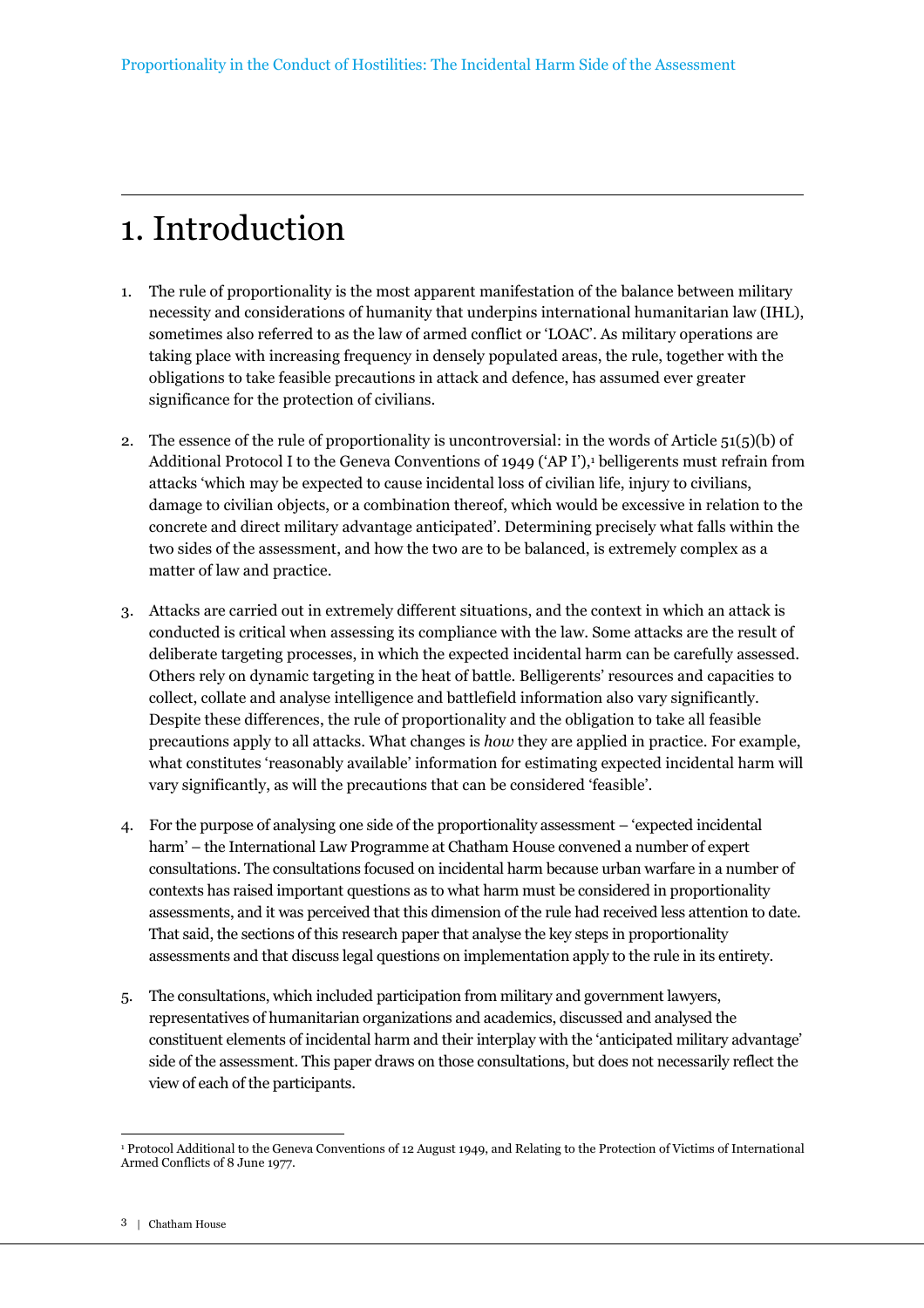- 6. The paper draws on the consultations, as well as on additional research discussions and a desk review of treaty texts, literature and case law. Military manuals proved of limited assistance because they largely replicate the language of Additional Protocol I or give examples of attacks that are so extreme in their violation of the rule of proportionality that they are of limited use in understanding how belligerents interpret the rule. Military doctrine is more useful, since it enters into details of how to comply with the rule. Frequently, however, it is set out in classified documents; it was thus only possible to consider the relevant military doctrine of a small number of states and intergovernmental organizations. It also proved extremely difficult to obtain details of actual practice: that is, attacks which belligerents consider as complying with or violating the rule of proportionality. Often this is classified information. Also, policy restrictions often impose lower thresholds of permissible incidental harm than that allowed by IHL.2 Practice that adheres to stricter policy constraints, rather than to legal ones, is not relevant in understanding how belligerents interpret the law.
- 7. The paper also benefited from the extensive debate in academic writings on the rule of proportionality, and from two recent expert consultations: one conducted by the International Law Association (ILA);3 and the other convened by the International Committee of the Red Cross (ICRC) and Université Laval in June 2016.4 While the paper draws from this work, reference is made to academic writings only if support for a particular point cannot be found in publicly available state practice.
- 8. The paper aims to provide guidance to those conducting military operations; and to the wide range of stakeholders who play a role in promoting compliance with IHL, including government officials, legal practitioners, humanitarian organizations, advocacy groups and the media. It seeks to present existing law, and to provide possible clarification in areas of uncertainty, while noting different interpretations that have been put forward. Whenever possible and appropriate, it also recommends good practices to facilitate compliance with the rule. The final section of each chapter, entitled 'Conclusions and recommendations', summarizes the principal legal elements discussed in the chapter and, introduced in bold script, the relevant good practices.
- 9. The paper does not address the whole range of legal questions raised by the rule of proportionality, nor even by the incidental harm side of proportionality assessments. For example, the application of the rule to cyberattacks is not considered here. Cyberattacks

92\_Phinney.pdf?ver=2014-03-26-120652-783. The August 2010 Tactical Directive of the International Security Assistance Force (ISAF) required commanders approving strikes to determine that no civilians are present, and prohibited attacks if it was impossible to assess the risk of civilian presence. See NATO (2010), 'Afghanistan: GENERAL PETRAEUS ISSUES UPDATED TACTICAL DIRECTIVE: Emphasizes Disciplined Use of Force', 4 August 2010,

<sup>2</sup> For example, the North Atlantic Council mandated a 'zero civilian casualty allowance' for the 2010 NATO Operation Unified Protector in Libya. See, for example, Phinney, T. R. (2014), 'Reflections on Operation Unified Protector', *Joint Force Quarterly* 73, pp. 86–87, http://ndupress.ndu.edu/Portals/68/Documents/jfq/jfq-73/jfq-73\_86-

https://reliefweb.int/report/afghanistan/afghanistan-general-petraeus-issues-updated-tactical-directive-emphasizes. <sup>3</sup> International Law Association Study Group (2017), *The Conduct of Hostilities and International Humanitarian Law - Challenges of 21st Century Warfare*, Final Report ('ILA Study Group Report'), 25 June 2017, 'Part II: The Principle of Proportionality', http://www.ila-hq.org/index.php/study-groups?study-groupsID=58.

<sup>4</sup> Gisel, L. (2018), *The Principle of Proportionality in the Rules Governing the Conduct of Hostilities under International Humanitarian Law,* international expert meeting report, ICRC and Université Laval ('ICRC/Laval Report'), https://www.icrc.org/en/document/international-expert-meeting-report-principle-proportionality.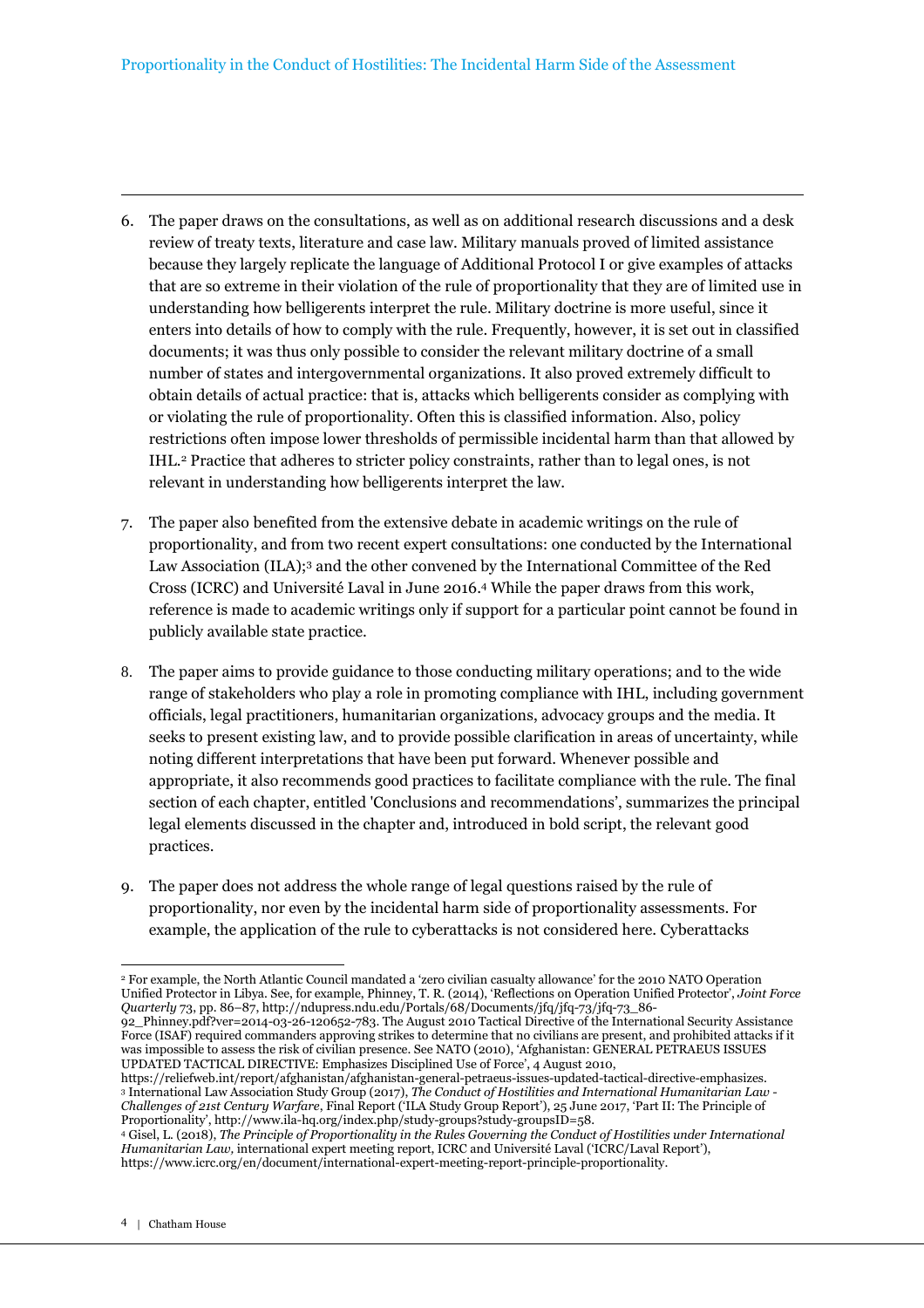conducted in the context of, and associated with, armed conflicts must comply with the rule of proportionality, but the application of the rule in such situations has recently been the subject of expert analysis elsewhere.<sup>5</sup>

- 10. The paper considers three sets of questions: first, the criteria of causation and foreseeability, the weight to be assigned to particular kinds of harm, and how to assess whether the expected incidental harm is excessive in relation to the anticipated military advantage; second, the different types of harm referred to in Additional Protocol I – i.e. civilian death or injury and damage to civilian objects; third, a number of legal questions raised by the implementation of the rule in practice. On these questions, the paper largely focuses on legal points on which there has been a divergence of views, or which have received only limited attention to date. In addition to IHL, other areas of public international law were considered to see if they could provide guidance on particular questions, such as causation and foreseeability.
- 11. In reading this paper, it should be borne in mind that greater clarity on the constituent elements of the rule of proportionality will enhance compliance with it. Respect for the entirety of IHL requires good-faith efforts of compliance by commanders and all operational decisionmakers. This is especially true with regard to the rule of proportionality, because of the margin of judgment left to those deciding whether expected incidental harm would be excessive. But compliance does not, of course, depend exclusively on a better understanding of the law. Commanders bear a responsibility to develop a culture of compliance whereby units understand and embrace their obligations. How a commander implements the rule of proportionality (as well as the obligation to take all feasible precautions) will often serve as a touchstone of overall commitment to compliance with the law on the conduct of hostilities, and can substantially influence the exercise of initiative by subordinate leaders and personnel.

<sup>5</sup> See, for example, Schmitt, M. (ed.) (2017), *Tallinn Manual 2.0 on the International Law Applicable to Cyber Operations*  ('Tallinn Manual 2.0').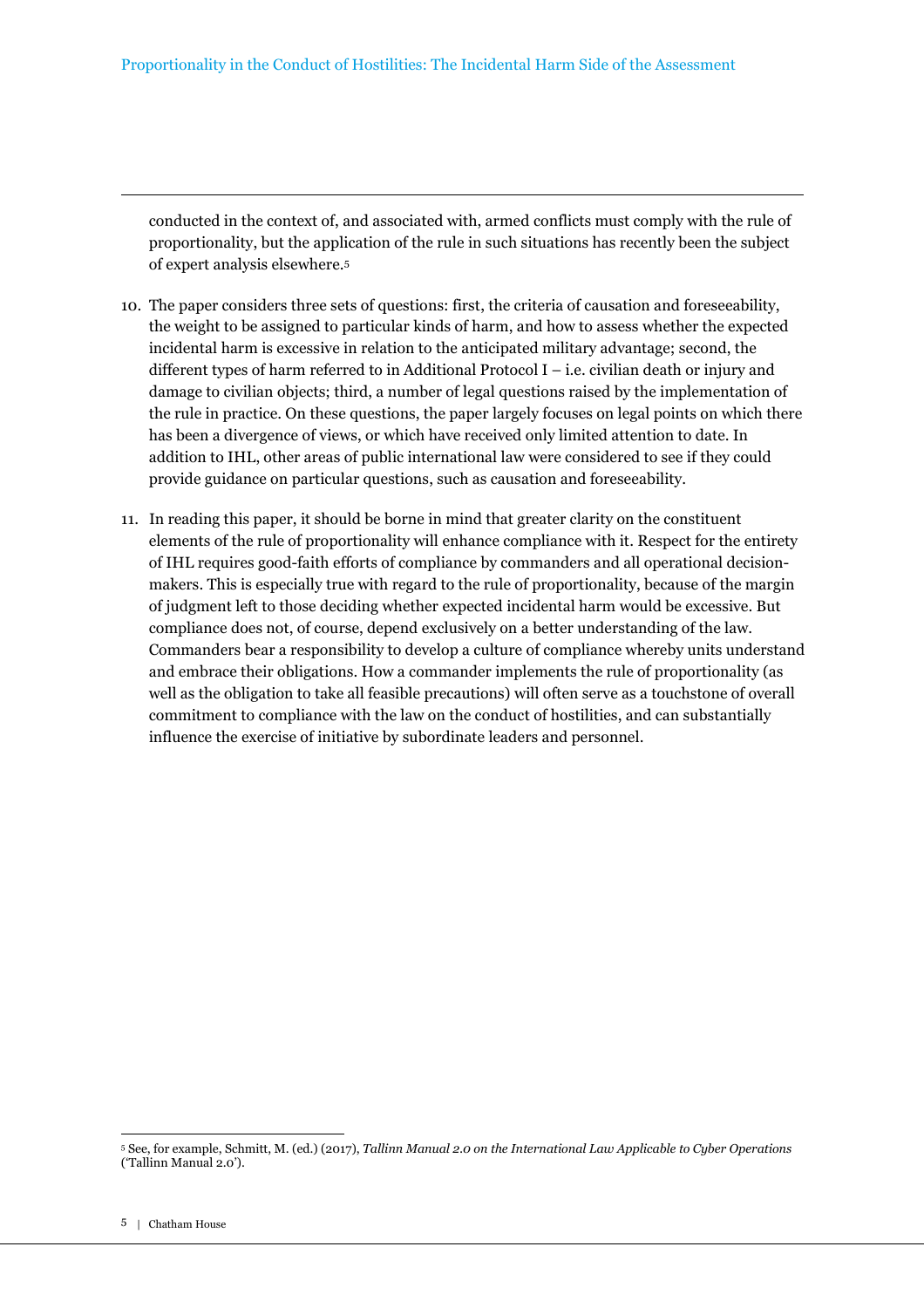# 2. Putting the Rule of Proportionality in **Context**

12. Before entering into the details of the rule of proportionality, some remarks are warranted to put the rule into the context of public international law, and more specifically within the framework of IHL.

# **2.1 Proportionality in international law**

- 13. Proportionality is a concept found in numerous areas of public international law, including rules governing states' resort to the use of force, trade law and international human rights law, as well as IHL. It is a legal concept for striking an acceptable balance between competing legal interests. Although defined differently in different contexts, generally it requires the balancing of the adverse effects of actions against the objective sought.
- 14. In the different areas of international law that address the use of force, the formulations of proportionality are as follows. First, the law regulating resort to armed force – *ius ad bellum* – requires that force used in self-defence against the threat or occurrence of an armed attack must be proportionate to that attack and to the aim of averting or stopping the attack.<sup>6</sup> Second, international human rights law specifies that lethal force may be used in law enforcement only if absolutely necessary to achieve a legitimate objective and in a manner strictly proportionate to the achievement of that objective.<sup>7</sup> Finally, proportionality in the rules of IHL regulating the conduct of hostilities expressly prohibits attacks against a military objective if such attacks are expected to cause incidental loss of civilian life, injury to civilians, damage to civilian objects or a combination thereof which would be excessive in relation to the concrete and direct military advantage anticipated. <sup>8</sup> This research paper focuses exclusively on this last form of proportionality.

# **2.2 The rule of proportionality in Additional Protocol I and under customary IHL**

15. It was Additional Protocol I that first codified the rule of proportionality. The rule appears on three occasions: first, in Article  $51(5)(b)$ , as an example of an attack that is indiscriminate and therefore prohibited;9 and twice in Article 57 in relation to precautions in attack.10 The

 $\overline{a}$ <sup>6</sup> See, for example, International Court of Justice (ICJ), *Military and Paramilitary Activities in and Against Nicaragua, (Nicaragua v. United States of America),* Judgment (Merits), 27 June 1986, [1986] ICJ Rep 14, para 176; and *Armed Activities on the Territory of the Congo (Democratic Republic of the Congo* v. *Uganda), Judgment, ICJ Rep 2005*, 168, para 304.

**<sup>7</sup>** See, for example, Article 2(2) 1950 European Convention on Human Rights; and *McCann and Others v. The United Kingdom*, 27 September 1995, paras 148–149. See also, on the use of force more generally, Article 3 and commentary thereto of the Code of Conduct for Law Enforcement Officials, adopted by General Assembly resolution 34/169 of 17 December 1979. <sup>8</sup> Articles 51(5)(b) and 57(2)(b) AP I.

<sup>9</sup> Some states that have not ratified Additional Protocol I do not consider that attacks that violate the rule of proportionality are indiscriminate as a matter of customary law.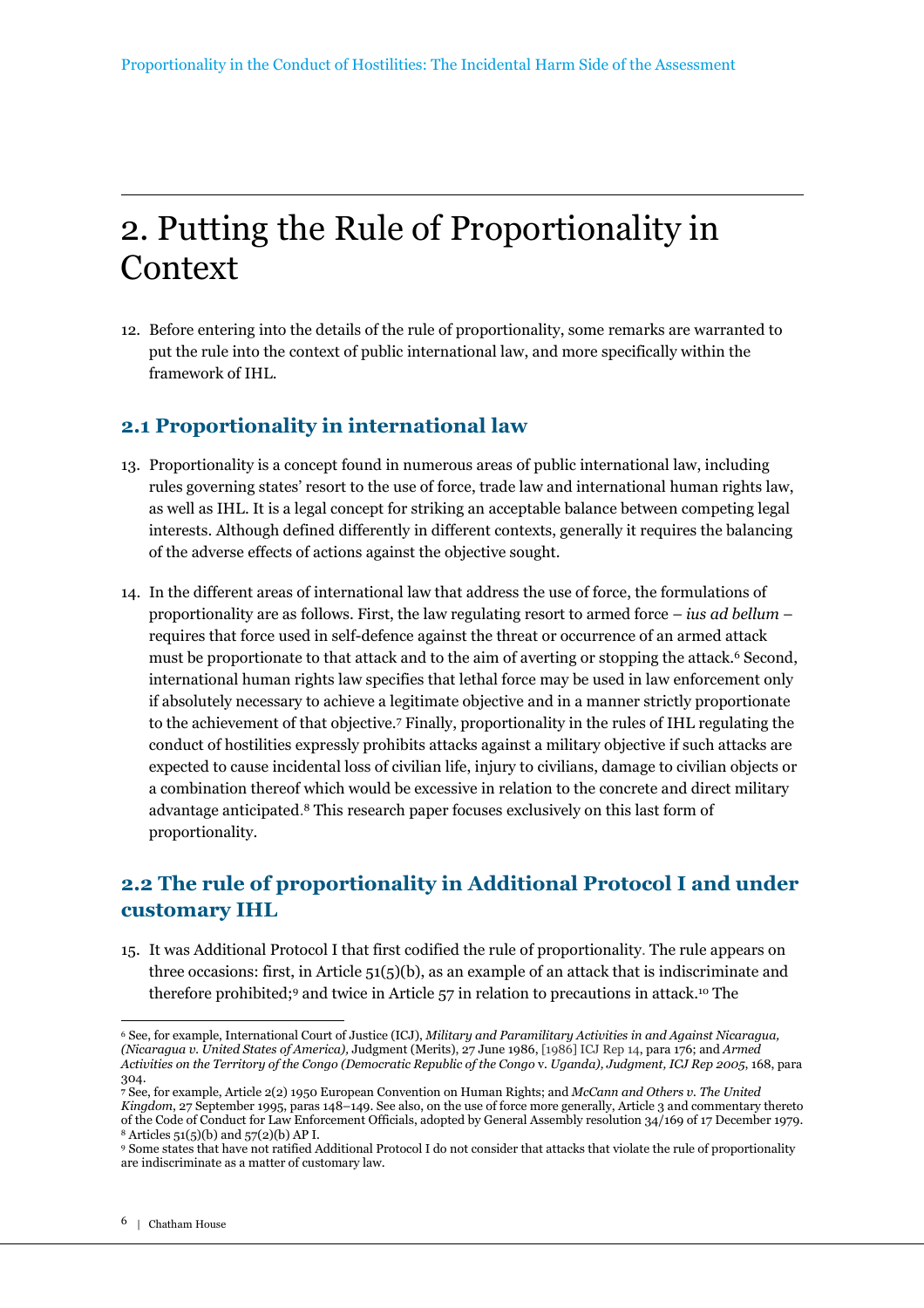prohibited attack is defined in identical terms on each occasion as an:

attack which may be expected to cause incidental loss of civilian life, injury to civilians, damage to civilian objects, or a combination thereof, which would be excessive in relation to the concrete and direct military advantage anticipated.

- 16. While there is general agreement that the rule forms part of customary law, $\mu$  it is not clear whether the customary law rule is identical to the formulation in the Protocol. Some suggest that proportionality is broader in nature under customary law,12 specific IHL protection regimes13 or a 'general principle' of the law of armed conflict.14 Pursuant to this approach, for example, incidental harm to *all* protected persons, and not just to civilians as mentioned in Additional Protocol I, must be taken into account.
- 17. This paper does not attempt to discuss the scope of the rule under customary law. It proceeds on the assumption that the formulation of Additional Protocol I reflects customary law applicable in international and non-international armed conflicts.15 While recognizing that not all states are parties to the Protocol, its references are therefore to the Protocol as an accurate formulation of the rule for the purposes of both treaty and customary law.
- 18. Neither common Article 3 of the Geneva Conventions nor Additional Protocol II includes the rule of proportionality. Nonetheless, as just stated, the rule is considered as reflecting customary IHL applicable in both international and non-international armed conflicts.<sup>16</sup> However, as discussed in Section 4.1, the rules for determining who is a civilian differ according to whether the conflict is international or non-international, and this affects whose death or injury must be considered in proportionality assessments.
- 19. This paper does not specifically address international criminal liability for violating the rule. That said, the case law of criminal tribunals is taken into consideration where it offers guidance in interpreting the rule, while bearing in mind that the prohibition in Additional Protocol I is broader than the corresponding war crime under the Statute of the International Criminal

<sup>14</sup> See, for example, Kleffner, J. (2018), 'Military Collaterals and *Ius In Bello* Proportionality', *Israel Yearbook on Human Rights*, Vol. 48, p. 43. See also ILA Study Group Report, 'Part II: The Principle of Proportionality', p. 27. <sup>15</sup> See Rule 14 ICRC CLS. Rule 14 MAMW reaches the same conclusion.

<sup>10</sup> Articles 57(2)(a)(iii) and 57(2)(b) AP I.

<sup>11</sup> This is the conclusion of Rule 14 of the ICRC Customary Law Study (ICRC CLS), Doswald-Beck, L. and Henckaerts, J.-M. (2005), *Customary International Humanitarian Law*. This conclusion has not been disputed. See also Rule 14 of Harvard University Program on Humanitarian Policy and Conflict Research (2009), *Manual on International Law Applicable to Air and Missile Warfare* ('MAMW').

<sup>12</sup> See, for example, Bartels, R. (2013), 'Dealing with the Principle of Proportionality in Armed Conflict in Retrospect: the Application of the Principle in International Criminal Trials', *Israel Law Review*, 46(2), p. 217, at p. 304.

<sup>13</sup> See, for example, ICRC (2106), *Commentary on the First Geneva Convention: Convention (I) for the Amelioration of the Condition of the Wounded and Sick in Armed Forces in the Field*, 2nd ed., paras 1353–1357, 1797 and 1987.

<sup>16</sup> According to the ICRC, the customary law rule reflects the formulation in Additional Protocol I. See Rule 15 ICRC CLS. As regards treaty law, the Protocol on Prohibitions or Restrictions on the Use of Mines, Booby-Traps and Other Devices to the 1980 Convention on Certain Conventional Weapons as amended on 3 May 1996 is applicable in non-international armed conflicts; Article 3(8)(c) prohibits the use of the weapons covered by the Protocol in a manner that 'may be expected to cause incidental loss of civilian life, injury to civilians, damage to civilian objects, or a combination thereof, which would be excessive in relation to the concrete and direct military advantage anticipated'. See also MAMW, Commentary to Rule 14, para 17.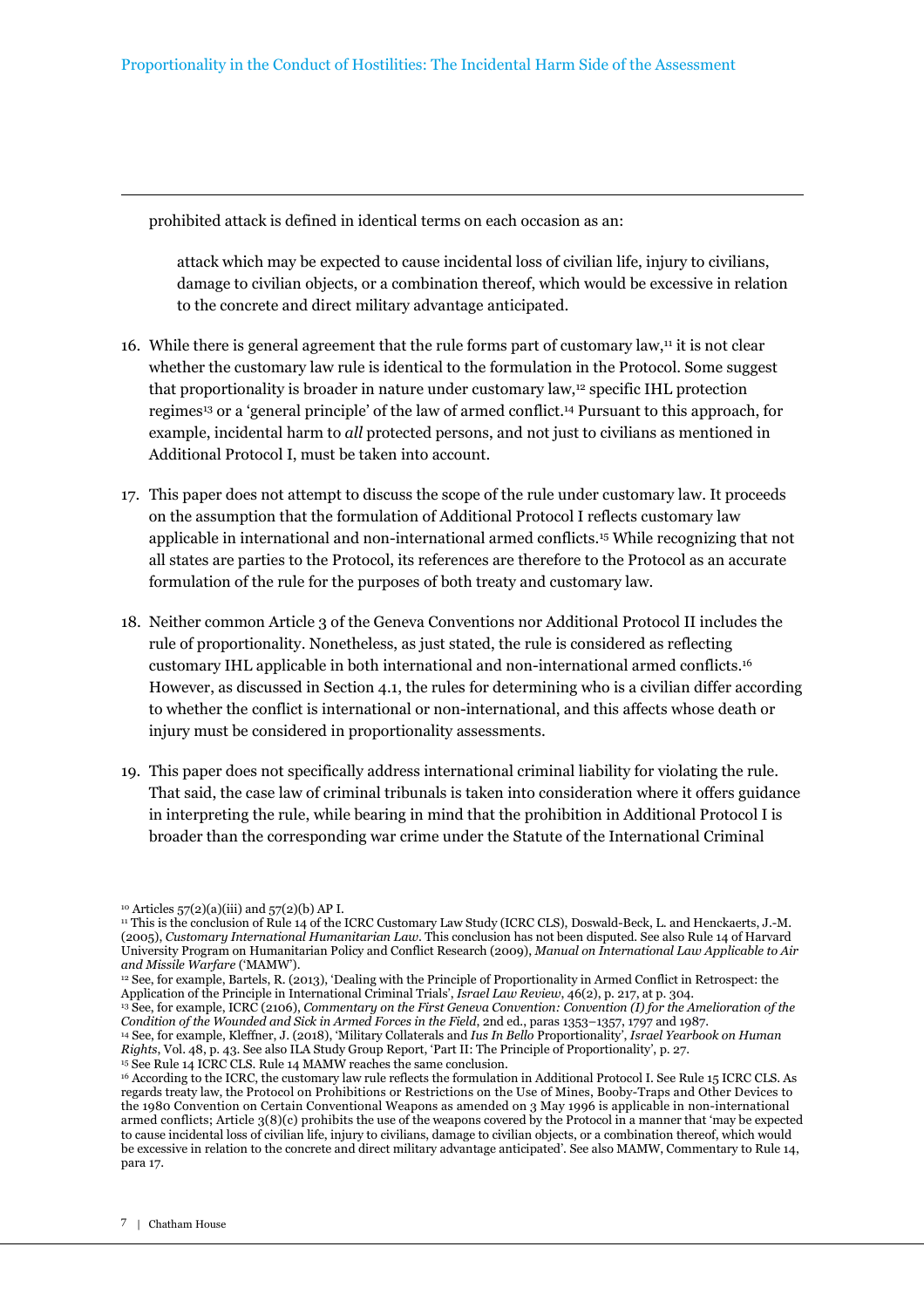Court, and that the limitations in the latter should not be read into the former.<sup>17</sup>

# **2.3 The rule of proportionality in the broader context of the rules of IHL regulating the conduct of hostilities**

- 20. It is a tragic fact that armed conflict, and particularly urban warfare, inevitably causes loss of civilian lives, injury to civilians and damage to civilian objects, as well as disrupting services essential for the well-being of civilian populations. It is important to bear in mind that not every such death, injury or damage is necessarily a violation of the rule of proportionality. Nor is every death or injury to civilians, damage to civilian objects or disruption of services to be assessed through the lens of the rule of proportionality; there are, of course, other relevant rules of IHL that apply.
- 21. For the rule of proportionality to come into play, a number of conditions need to be met. First, the harm must be *incidental –* that is, it must occur in the course of an attack directed against a military objective. Attacks directed against civilians or civilian objects are prohibited by other rules of IHL. Second, the harm must be expected to arise as a result of 'an attack' as this term is understood in IHL. Not every use of force or military operation in an armed conflict constitutes 'an attack'. Moreover, the rule requires weighing the incidental harm expected from a specific attack against the military advantage anticipated from that same attack. Third, only certain types of incidental harm are expressly referred to as falling within the scope of the rule: death or injury of civilians, and damage to civilian objects.
- 22. The rule of proportionality must not be considered in isolation. It forms part of a framework that aims to give effect to the general obligation in the conduct of military operations to take constant care to spare civilians and civilian objects. This framework includes the principle of distinction; prohibitions on directing attacks against civilians and civilian objects, and on indiscriminate attacks; the obligations relating to precautions in attack and against the effects of attacks; and rules on the protection of objects indispensable to the survival of the civilian population and of the environment. Each rule in this framework (verification, special protections, precautions in attack) feeds into the process for the application of the rule of proportionality in practice. Each rule also strikes a careful balance between considerations of humanity and military necessity, addresses a specific threat, and plays a particular role in this scheme. It is essential to respect this framework, and to recognize that not every adverse impact of hostilities on protected persons and objects falls within the scope of the rule of proportionality. The rule is not the sole provision affording protection; recourse must be had to the most appropriate rule, depending on the circumstances and the status of the persons concerned. Some other rules may, in fact, afford greater protection than that of

<sup>17</sup> Under Article 8(2)(b)(iv) ICC Statute, '[i]ntentionally launching an attack in the knowledge that such attack will cause incidental loss of life or injury to civilians or damage to civilian objects or widespread, long-term and severe damage to the natural environment which would be *clearly* excessive in relation to the concrete and direct *overall* military advantage anticipated' is a war crime in international armed conflicts (emphasis added).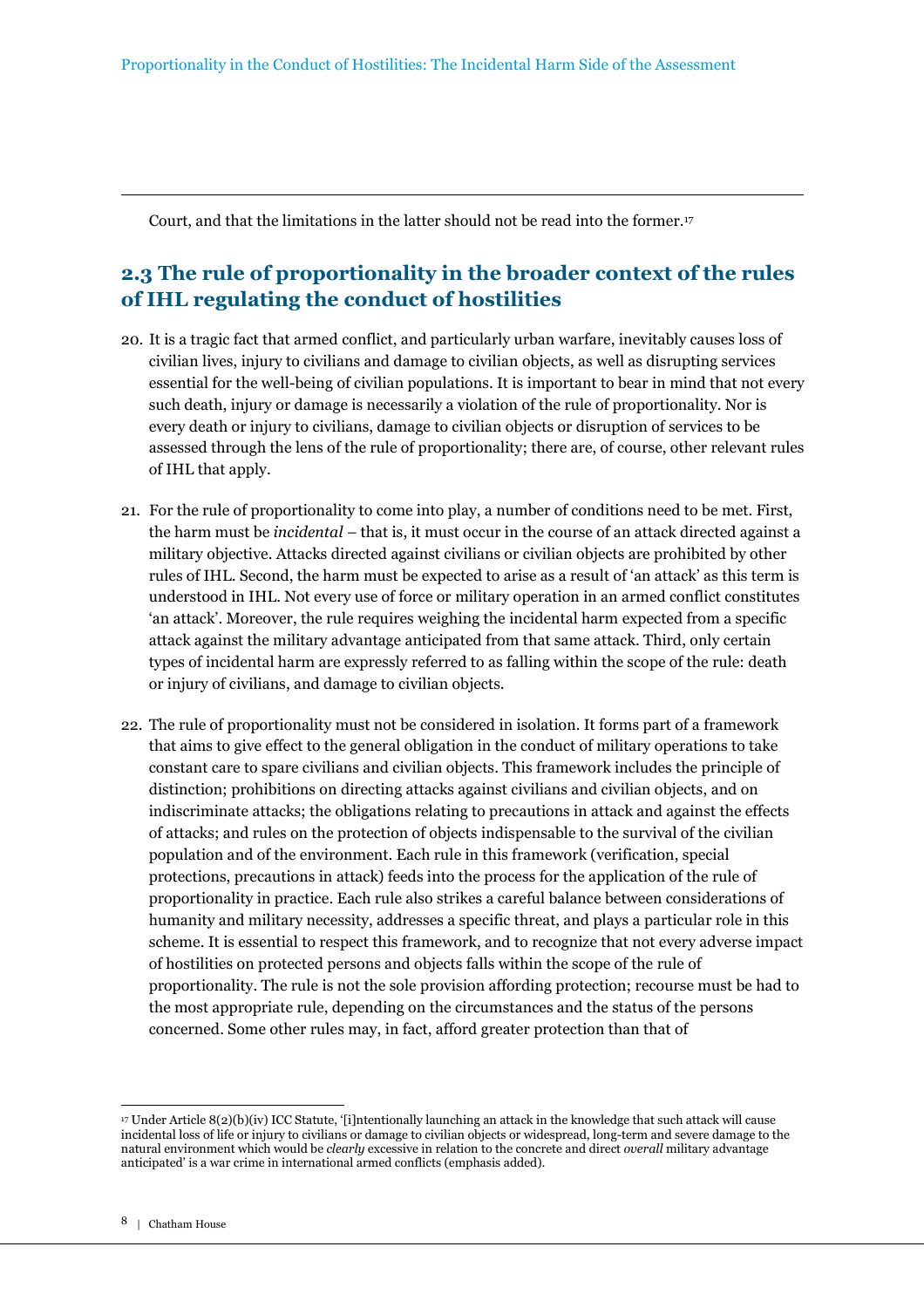proportionality.<sup>18</sup>

23. Compliance with the rule of proportionality is one in a series of steps that those planning or deciding an attack must take prior to launching and while executing an attack. The precise order in which belligerents take these steps may vary, but their essence does not. Belligerents must do everything feasible to verify that the object to be attacked is a military objective. They must take all feasible precautions in the choice of means and methods of attack to avoid and, in any event, minimize incidental harm. Finally, they must refrain from launching an attack that may be expected to cause incidental harm that would be excessive in relation to the concrete and direct military advantage anticipated.

# **2.4 The notion of 'an attack as a whole'**

- 24. The rule of proportionality requires weighing the military advantage anticipated from an attack, and the incidental harm expected from it, and assessing whether the latter is excessive in relation to the former. Understanding what constitutes 'an attack' for the purposes of the rule is therefore necessary to assess compliance with proportionality.
- 25. Article 49(1) AP I defines attacks as 'acts of violence against the adversary, whether in offence or in defence'. While this definition does not necessarily reflect customary law, it is nevertheless a convenient point of departure.
- 26. States have emphasized that, for the purposes of proportionality, it is the military advantage anticipated from 'the attack considered *as a whole* and not only from isolated parts thereof' that must be considered.19 This is so even though such isolated or particular parts may constitute distinct 'attacks' as defined in IHL and, consequently, have to comply with other rules governing the conduct of hostilities, starting from the requirement that attacks be strictly limited to military objectives.<sup>20</sup>
- 27. In determining what amounts to an 'attack as a whole' and, therefore, constitutes the frame of reference for conducting a proportionality assessment, consideration must be given to the *context* in which the act is conducted. If the military advantage anticipated from a single attack (as defined in Article 49 AP I) is not dependent on or affected by other acts, then the act should be considered an 'attack as a whole' for the purpose of proportionality assessments. If, on the other hand, a single attack is an element in a larger operation where other acts (which may, or

 $\overline{a}$ <sup>18</sup> For example, displacement of civilians is not included in the incidental harm to be considered in proportionality assessments; but the forced displacement of civilians is prohibited. While temporary evacuations may be permissible if the security of the population or imperative military reasons so demand, the general prohibition nonetheless affords greater protection than the inclusion of displacement in incidental harm would have done, as it does not require balancing against expected military advantage.

<sup>19</sup> Essentially identical declarations upon ratification of Additional Protocol I were also made by Australia, Belgium, Canada, France, Germany, Italy, the Netherlands, New Zealand, Spain and the UK. See https://ihl-

databases.icrc.org/applic/ihl/ihl.nsf/States.xsp?xp\_viewStates=XPages\_NORMStatesParties&xp\_treatySelected=470. States that are not parties to Additional Protocol I have also made similar statements. For example, see U.S. Department of Defense (2016), *US Department of Defense Law of War Manual* ('US DoD Manual'), December 2016, p. 264; and Israel Ministry of Foreign Affairs (2015), *The 2014 Gaza Conflict (7 July–26 August 2014): Factual and Legal Aspects*, May 2015, p. 181, http://mfa.gov.il/ProtectiveEdge/Documents/2014GazaConflictFullReport.pdf.  $20$  Article  $52(2)$  AP I.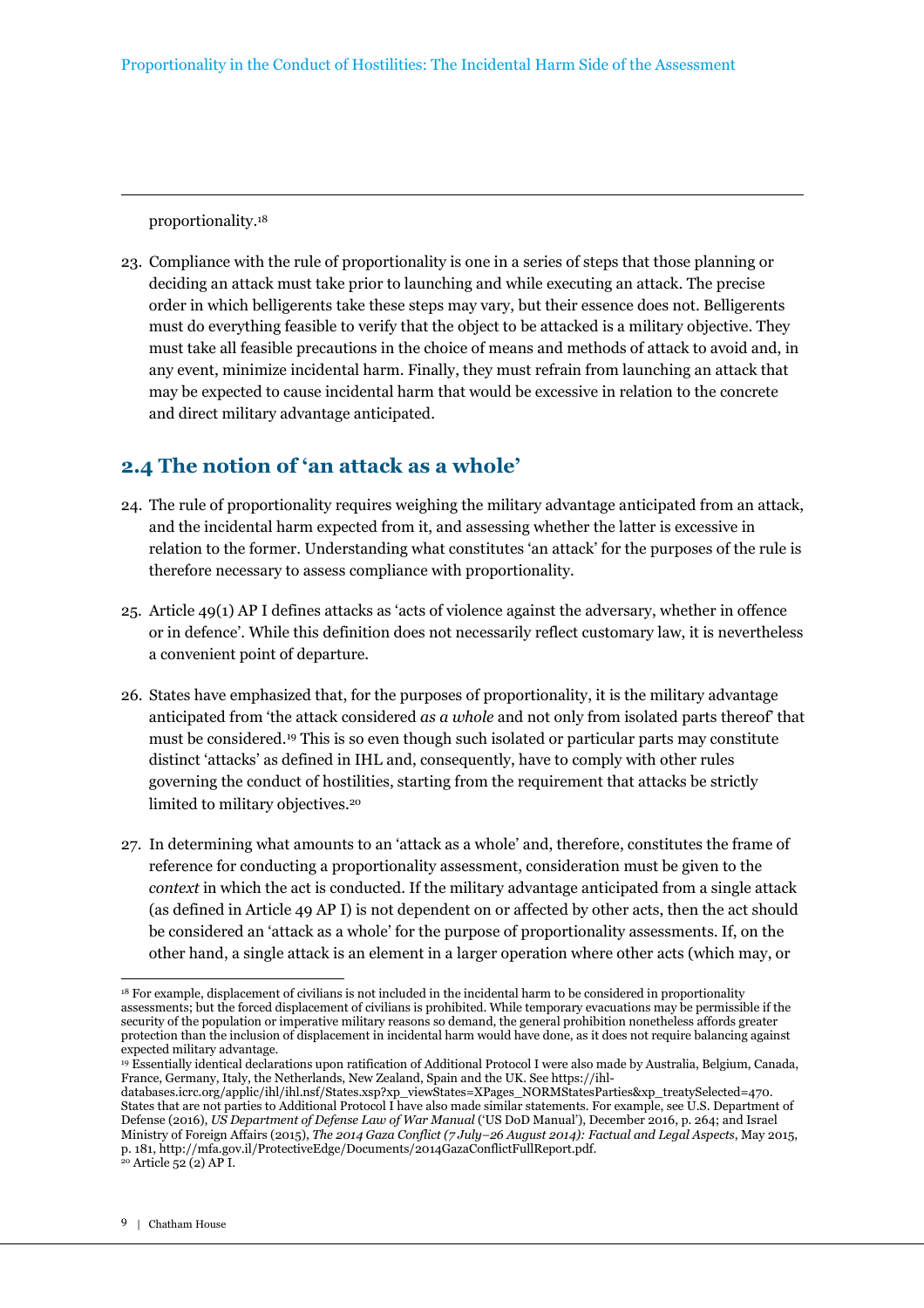may not, amount to 'attacks') contribute to the military advantage, then the operation in its entirety should be considered the 'attack as a whole'.<sup>21</sup>

- 28. Accordingly, a set of attacks against a particular target may constitute the 'attack as a whole' for conducting a proportionality assessment. Similarly, a set of attacks against different targets may also constitute the 'attack as a whole' if the military advantage anticipated from engaging one target is *dependent* – in part or in full – on engaging other targets. For example, the military advantage anticipated from attacking an anti-aircraft facility may depend in part on additional attacks being conducted against other anti-aircraft facilities in the area. In such a case, the frame of reference for conducting the proportionality assessment is the entire set of attacks against these anti-aircraft facilities, since this in fact constitutes 'the attack as a whole'. Another example is the case of Operation Fortitude, during the Second World War, in which diversion attacks were conducted in the Pas de Calais to divert Axis attention away from Normandy, the designated landing site for Allied forces. If conducted today, the landing in Normandy would be the frame of reference for a proportionality assessment, since the military advantage anticipated from the diversion attacks could only be properly assessed if the military advantage of landing in Normandy is taken into account.
- 29. Whatever the precise parameters of 'an attack as a whole' in a given case, it is essential that the same interpretation and, thus, frame of reference be adopted for determining what falls within the two sides of the proportionality assessment: that is, in both the estimation of anticipated military advantage and that of expected incidental harm. Doing otherwise would undermine the balancing exercise at the heart of the rule.
- 30. Consideration of 'the attack as a whole' is the only situation in which separate 'attacks' under IHL are grouped together for the purpose of a proportionality assessment. It has nevertheless been suggested that in the case of a series of repeated attacks, 'all of or most of them falling within the grey area between indisputable legality and unlawfulness', it might be warranted to consider that the cumulative incidental harm of the attacks could be such as to render them unlawful.<sup>22</sup> There has been little, if any, support<sup>23</sup> for this approach, which could lead to the counter-intuitive result that a series of attacks, not unlawful if considered individually, could violate the rule of proportionality if considered cumulatively. Rather than questions of proportionality, such situations of repeated high incidental harm may raise questions of whether the attacker was taking the precautions required by Article 57 AP I to minimize such harm.

<sup>21</sup> This is the approach suggested by Bothe, Partsch and Solf, who note that 'an attack' refers to:

the co-ordinated acts of violence against the adversary by a specific military formation engaged in a specific military operation, rather than to each act of violence of the individual combatants who are members of that formation. It does not, however, exclude acts of violence by an individual combatant such as a sniper acting alone, or a single bomber aircraft.

Bothe, M., Partsch, K. J. and Solf, W. A. (eds) (2013), *New Rules for Victims of Armed Conflicts,* 2nd ed., Leiden and Boston: Nijhoff, p. 329.

<sup>22</sup> ICTY, *Prosecutor v Kupreškić*, Case No. IT-95-16-T, ICTY Trial Chamber, 14 January 2000, para 526.

<sup>23</sup> For criticism, see*,* for example, ICTY (2000), *Final Report to the Prosecutor of the Committee Established to Review the NATO Bombing Campaign against the Federal Republic of Yugoslavia*, p. 39, *International Legal Materials,* p. 1257, at p. 1272; and Zimmerman, A. (2007), 'The Second Lebanon War', *Max Planck Yearbook of United Nations Law,* Vol. 11, p. 99, at pp. 136–37.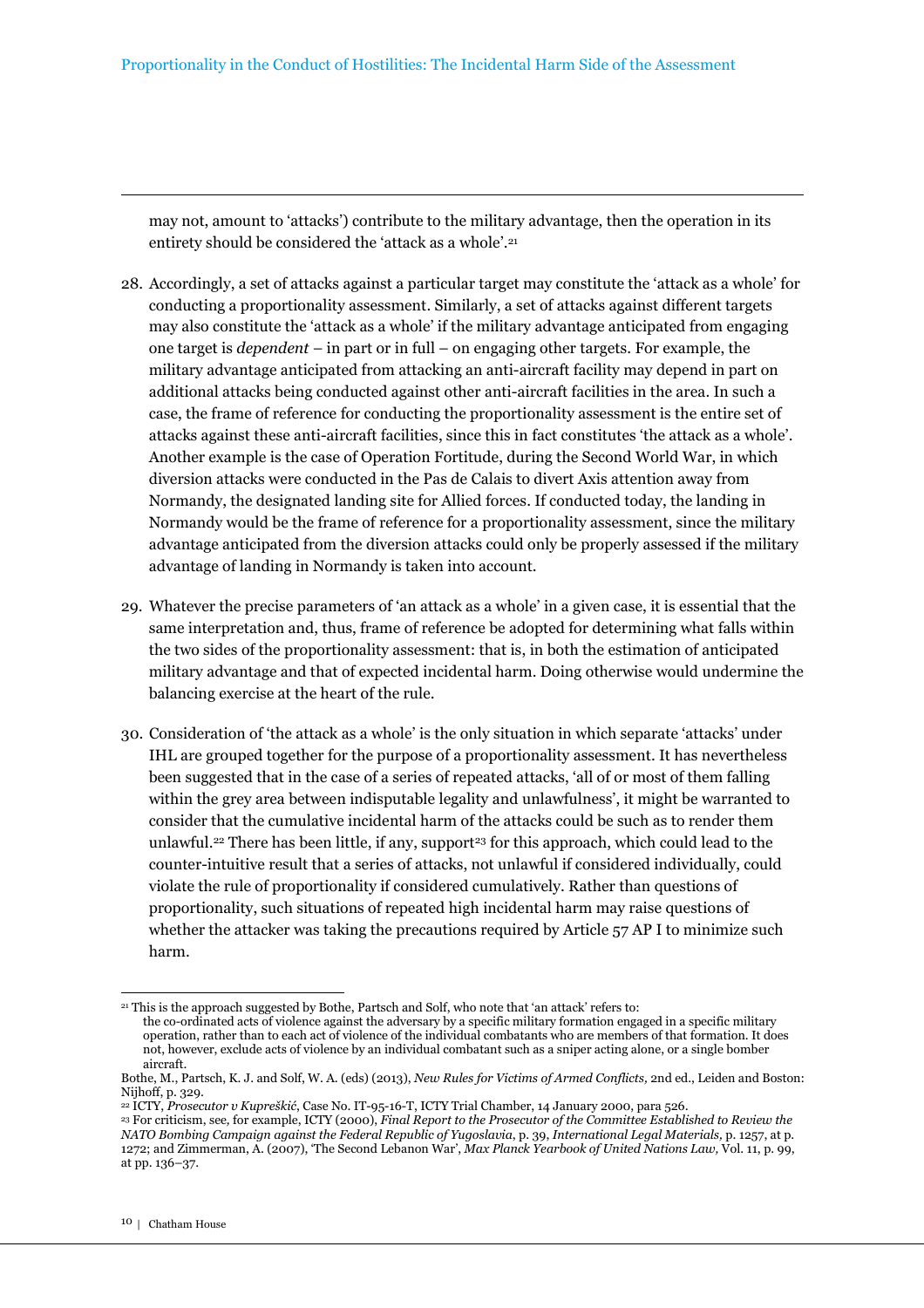## **2.5 Anticipated military advantage**

- 31. Proportionality assessments require balancing the 'concrete and direct' military advantage anticipated from an attack with the incidental harm it is expected to cause. Although the focus of this paper is the 'incidental harm' side of the assessment, it is necessary nonetheless to outline briefly what is understood as constituting 'concrete and direct military advantage'.<sup>24</sup>
- 32. The advantage must be of a military nature. Political, economic or other non-military benefits are not relevant, nor is weakening the morale of the civilian population under the enemy's control.25 The expected advantage must be identifiable and quantifiable, and one that flows directly from the attack.26 Advantages that are merely hypothetical or speculative are not included in proportionality assessments.
- 33. As is the case for expected incidental harm, in addition to identifying the military advantage to be considered in a proportionality assessment, it is necessary to assign a weight to it. One factor in this regard is the likelihood that the anticipated military advantage will actually occur.27 The timeframe within which the anticipated military advantage is expected to occur is not determinative *per se*. However, it can be relevant, as a long period between an attack and the expected occurrence of the military advantage may decrease the likelihood of the advantage occurring and, therefore, the weight to be given to it.

# **2.6 Conclusions and recommendations**

- i. The rule of proportionality in IHL forms part of a framework that aims to give effect to the general obligation in the conduct of military operations to take constant care to spare civilians and civilian objects. The rule must not be considered in isolation.
- ii. In determining whether a particular act of violence can of itself amount to an 'attack as a whole' for the purpose of the rule of proportionality and, therefore, constitute the entire frame of reference for conducting a proportionality assessment, consideration must be given to the *context* in which the act is conducted. If the anticipated military advantage is not dependent on or affected by other acts, then the act should be considered an 'attack as a whole' for the purpose of proportionality assessments. If it is an element in a larger operation in which other acts contribute to the military advantage – for example, coordinated air attacks on a particular target or set of interdependent targets, or diversion attacks – then the operation in its entirety should be considered the 'attack as a whole'.

<sup>25</sup> See, for example, MAMW, Commentary to Rule 1(w), para 4:

 $\overline{a}$ <sup>24</sup> For a recent discussion, see ILA Study Group Report, 'Part I: Military Objectives'.

<sup>[</sup>m]ilitary advantage does not refer to advantage which is solely political, psychological, economic, financial, social, or moral in nature.

<sup>26</sup> See, for example, UK Ministry of Defence (2004), *The Manual of the Law of Armed Conflict* ('UK Military Manual'), Section 5.33.3.

<sup>27</sup>In this regard see, for example, the ICTY Prosecutor in Gotovina, who noted that:

the 'concrete and direct advantage anticipated' is not the value of the target wholly in the abstract but rather its abstract value relative to the likelihood of in fact neutralizing or destroying the object.

*The Prosecutor v Ante Gotovina, Ivan Čermak and Mladen Markač*, Prosecution's Public Redacted Final Trial Brief, 2 August 2010, para 549.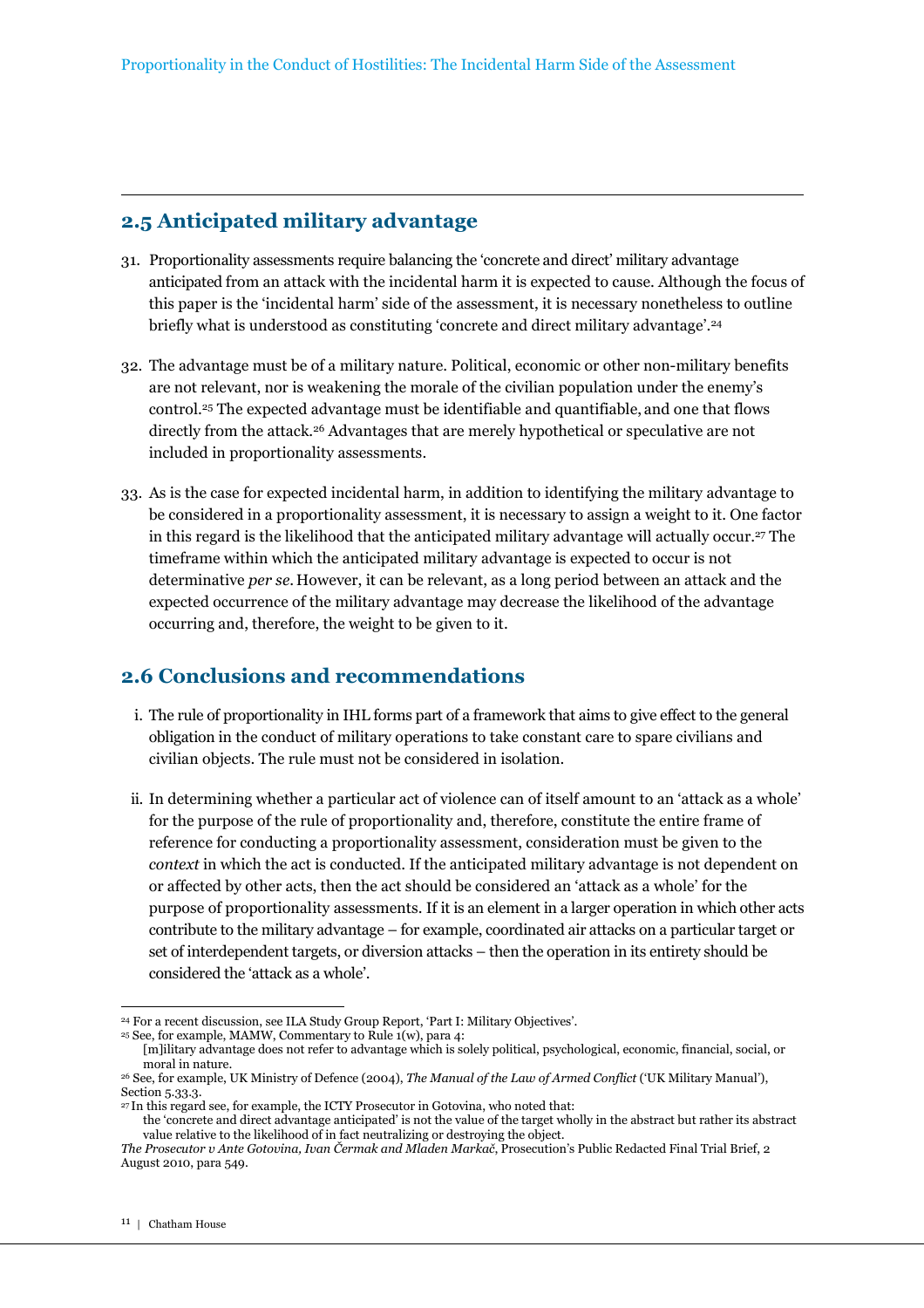#### Proportionality in the Conduct of Hostilities: The Incidental Harm Side of the Assessment

iii. The same interpretation and, thus, frame of reference of 'attack as a whole' must be adopted for determining what falls within the two sides of the proportionality assessment.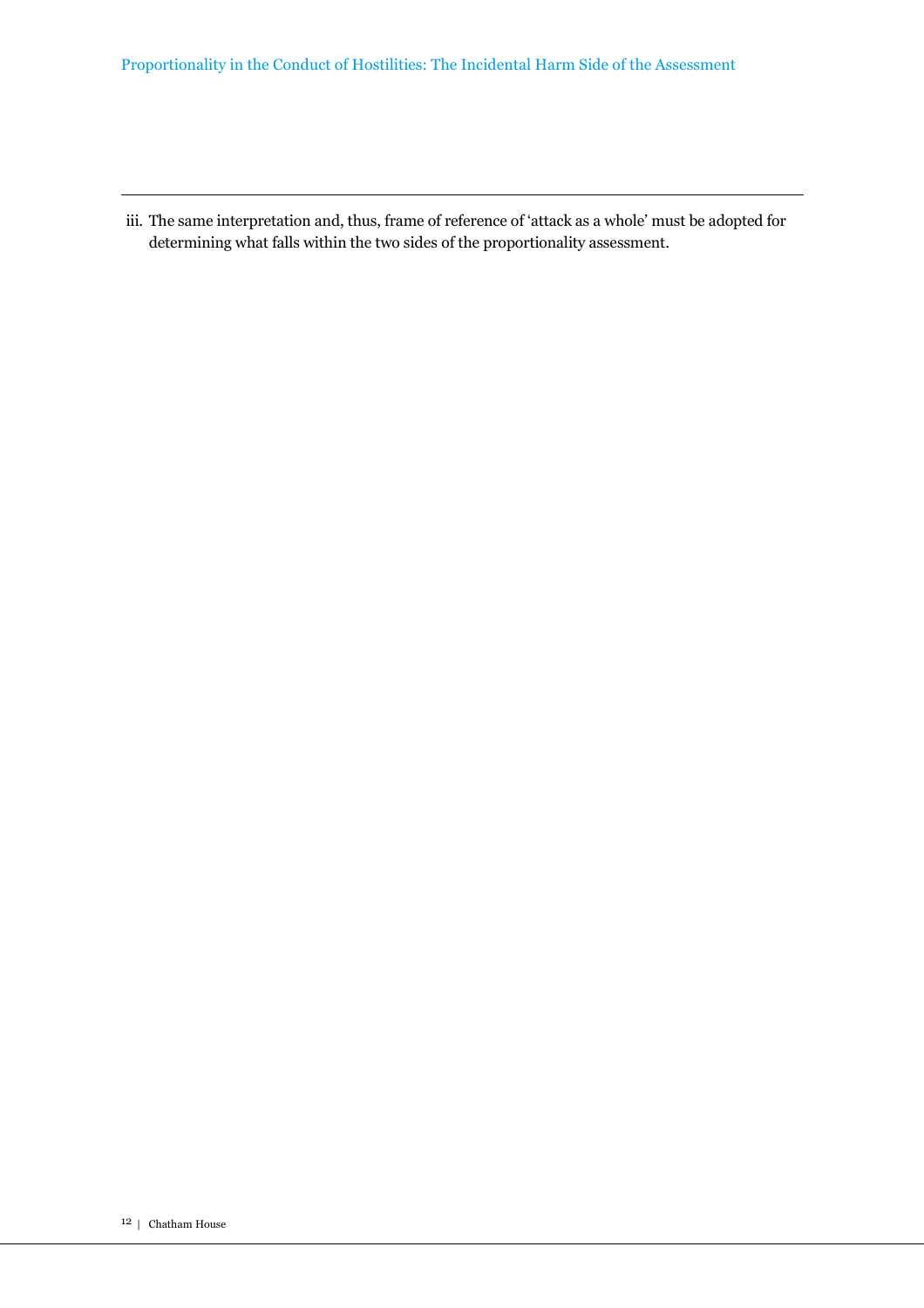# 3. Incidental Harm Expected to be Caused by the Attack: Key Steps in Proportionality Assessments

- 34. This chapter sets out the series of steps that need to be undertaken in proportionality assessments, with a particular focus on how incidental harm is to be taken into account. While these steps can be presented in a formulaic manner, neither expected incidental harm nor anticipated military advantage can be quantified with mathematical precision. But breaking down the proportionality assessment into its constituent parts is useful for analysing the elements and requirements for each step.
- 35. The rule of proportionality sets limits to the military advantage that must be considered it must be 'concrete and direct'. However, apart from identifying the *types* of harm and damage to be considered, discussed in Chapter 4, the rule does not set any parameters for incidental harm. The only specification is that the proportionality assessment be based on the harm that the attack 'may be expected to cause'.
- 36. Section 3.1 of this Chapter considers the criteria of causation and foreseeability which are elicited from the phrase 'expected to cause', and puts forward a test for determining which expected incidental harm should be considered as caused by an attack and thus be included in proportionality assessments. Section 3.2 discusses the weight that should be attached to particular components of incidental harm, and Section 3.3 addresses the question of how to assess whether the expected incidental harm is 'excessive' in relation to the anticipated military advantage.

# **3.1 Causation and foreseeability**

- 37. Two distinct issues must be considered in identifying the incidental harm to be taken into account in proportionality assessments: causation and foreseeability. Can the expected harm be considered as *caused* by the attack; and could that harm have been *expected* (that is, was it foreseeable) when the attack was launched? Some experts have suggested that the 'remoteness' of incidental harm from an attack may be a criterion for excluding it from proportionality assessments.28 However, no explanation is given of what is understood by the term 'remote', nor how this criterion would set limits to the incidental harm to be considered. Accordingly, the approach adopted in this paper does not include a criterion of 'remoteness'.
- 38. Additional Protocol I does not provide guidance on how to understand causation or foreseeability for the purposes of the rule of proportionality. Some help in interpreting the notions may be drawn from other areas of public international law. But it must be borne in mind that in other areas of law causation and foreseeability are generally considered *after the*

 $\overline{a}$ 28 See, for example, MAMW, Commentary to Rule 14, para 4.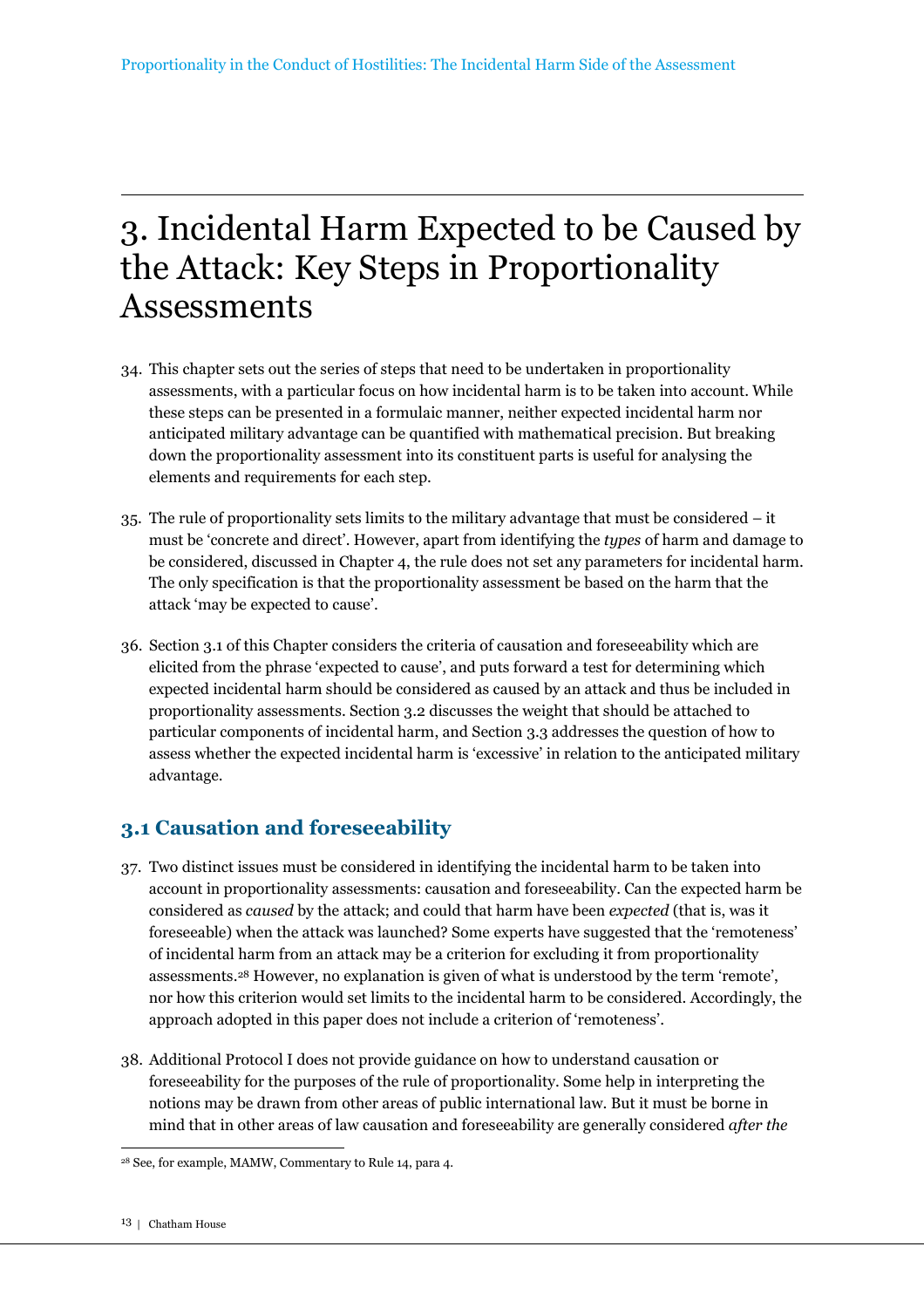*event,* at the stage of determining the existence of a wrongful act and awarding reparations. In proportionality assessments, on the other hand, the questions must be considered *before the event*, at the earlier stage of identifying the expected incidental harm to be balanced against the anticipated military advantage.

- 39. Also, because proportionality requires an *ex ante* assessment*,* the relationship between causation and foreseeability is extremely close. These nonetheless remain two distinct elements in the analysis and must be considered separately.
- 40. Provided these differences are borne in mind, the approach taken in other areas of international law can provide some useful guidance. International case law does not provide a clear and consistent analysis, but a two-step approach can nonetheless be discerned. The first step requires establishing 'causation in fact' between an action and a particular outcome. The second step – sometimes referred to as 'scope of responsibility' – sets limits to the consequences of a violation for which an actor should be responsible.<sup>29</sup>
- 41. The order in which causation and foreseeability are considered by those conducting proportionality assessments varies: some armed forces consider causation first and then address foreseeability, while others do the reverse. The order does not seem to have a material effect. This paper addresses causation first.

#### 3.1.1 Causation

- 42. This element in the analysis requires establishing a causal relation between an attack and particular incidental harm. If the attack is expected to be the *sole* cause of the harm, determining causation is straightforward; so much so that in practice the proportionality analysis focuses solely on foreseeability. In such situations, incidental harm can be considered as caused by the attack if it is the outcome that was *expected to occur from the attack in the ordinary course of events*. 30
- 43. While the anticipated military advantage to be considered in proportionality assessments must be 'direct', there is no such requirement for incidental harm. Whether or not the harm occurs 'directly' – i.e. in one causal step – is irrelevant. Incidental harm is considered as caused by an attack whether it occurs in a single causal step, for example when an attack damages a civilian home; or as a result of a series of steps, for example when an attack damages an electricity generating station, which in turn prevents water purification systems from operating, causing death and disease of civilians.

 $\overline{a}$ <sup>29</sup> See, for example, Plakokefalos, I. (2015), 'Causation in the Law of State Responsibility and the Problem of Overdetermination: In Search of Clarity', *EJIL,* Vol. 26(2), p. 471. At the domestic level, the Principles of European Tort Law also take a two-step approach, which first identifies criteria for establishing causation and then lists factors for determining whether and to what extend damage maybe attributed. European Tort Group (2005), *Principles of European Tort Law*, 'Chapter 3 – Causation', http://www.egtl.org/.

<sup>30</sup> This is the approach adopted in other areas of public international law. See, for example, Cheng, B. (1987), G*eneral Principles of Law as Applied by International Courts and Tribunals*, 2nd ed., Cambridge: Grotius, p. 245. The ILC Articles on Responsibility of States for Internationally Wrongful Acts are not helpful in providing guidance on how to determine whether something is a consequence of a particular act. The Commission does not discuss how to establish whether a particular outcome has been *caused* by a wrongful act.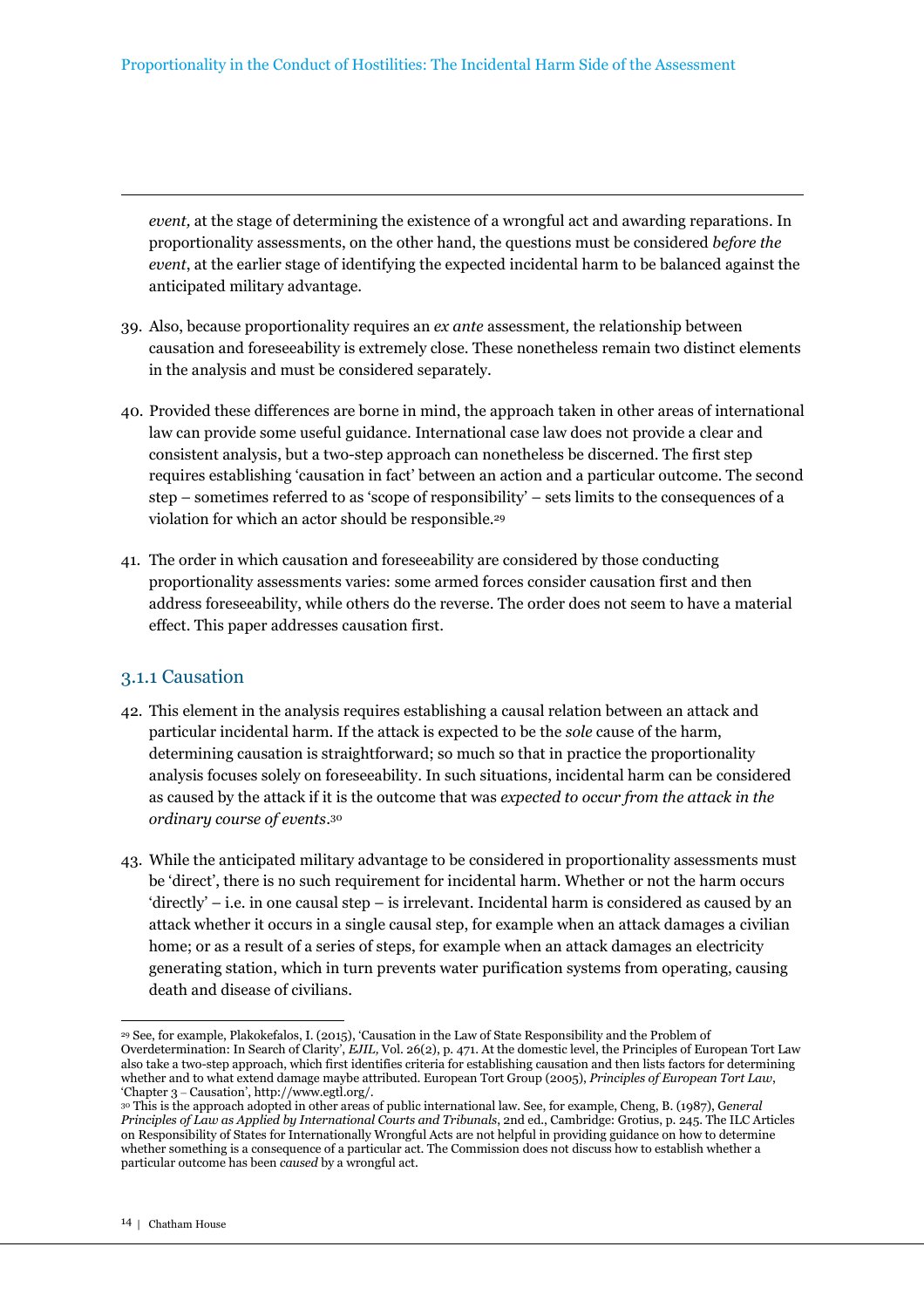- 44. Establishing causation becomes more complicated when more than one actor is involved this could be the opponent or some other actor that is not a party to the conflict, such as an intergovernmental organization that imposes sanctions. Setting aside questions of foreseeability (discussed in Section 3.1.2), the fact that a second actor has intervened does not automatically preclude the ensuing incidental harm from being considered as caused by the attack.
- 45. The incidental harm to be considered is that which would not occur *but for* the attack with one limitation. Harm that results from the conduct of an actor other than the one carrying out the attack, and does not arise from the *physical effects* of the attack, is excluded.
- 46. By way of example, the death or injury of persons used as involuntary human shields is included in the incidental harm to be considered.31 Even though it is the conduct of the attacker's opponent that has placed them at risk, the harm is a result of the *physical effects* of the attack. On the other hand, if the opponent were to execute people in retaliation for an attack, the harm would not be considered as caused by the attack as it was not caused by the *physical effects* of the attack.
- 47. Another example would be an attack expected to damage a water purification facility in a country that is under sanctions and that, consequently, cannot acquire the necessary spare parts to repair the damage. The incidental harm expected to occur is caused by the attack even though it is amplified by the effect of the sanctions. While the imposition of sanctions is the conduct of a different actor, the harm – i.e. the civilian deaths and disease – is caused by the *physical effects* of the attack and must therefore be considered.

#### 3.1.2 Foreseeability

- 48. The second element in the analysis is foreseeability. Not only is it necessary for the incidental harm to be caused by the attack; its occurrence must also have been foreseeable at the time the attack was planned or launched.
- 49. In recognition that even if harm is caused by an act, responsibility for it cannot be limitless, other areas of public international law adopt criteria for limiting responsibility for the consequences of wrongful acts. As noted by the International Law Commission (ILC), these can include 'directness', 'foreseeability' or 'proximity'.<sup>32</sup>
- 50. As the entire proportionality assessment is prospective, and in view of the express reference to the *expected* incidental harm in the formulation in Additional Protocol I, foreseeability is the

<sup>31</sup> For a discussion of the differing views on the position of human shields, see paras 95–98.

<sup>32</sup> When discussing reparations for wrongful acts, the ILC pointed out that:

<sup>[</sup>c]ausality in fact is a necessary but not sufficient condition for reparation. There is a further element, associated with the exclusion of injury that is too 'remote' or 'consequential' to be the subject of reparation. In some cases the criterion of 'directness' may be used, in others 'foreseeability' or 'proximity'.

ILC Articles on Responsibility of States for Internationally Wrongful Acts, para 10 of Commentary to Article 31.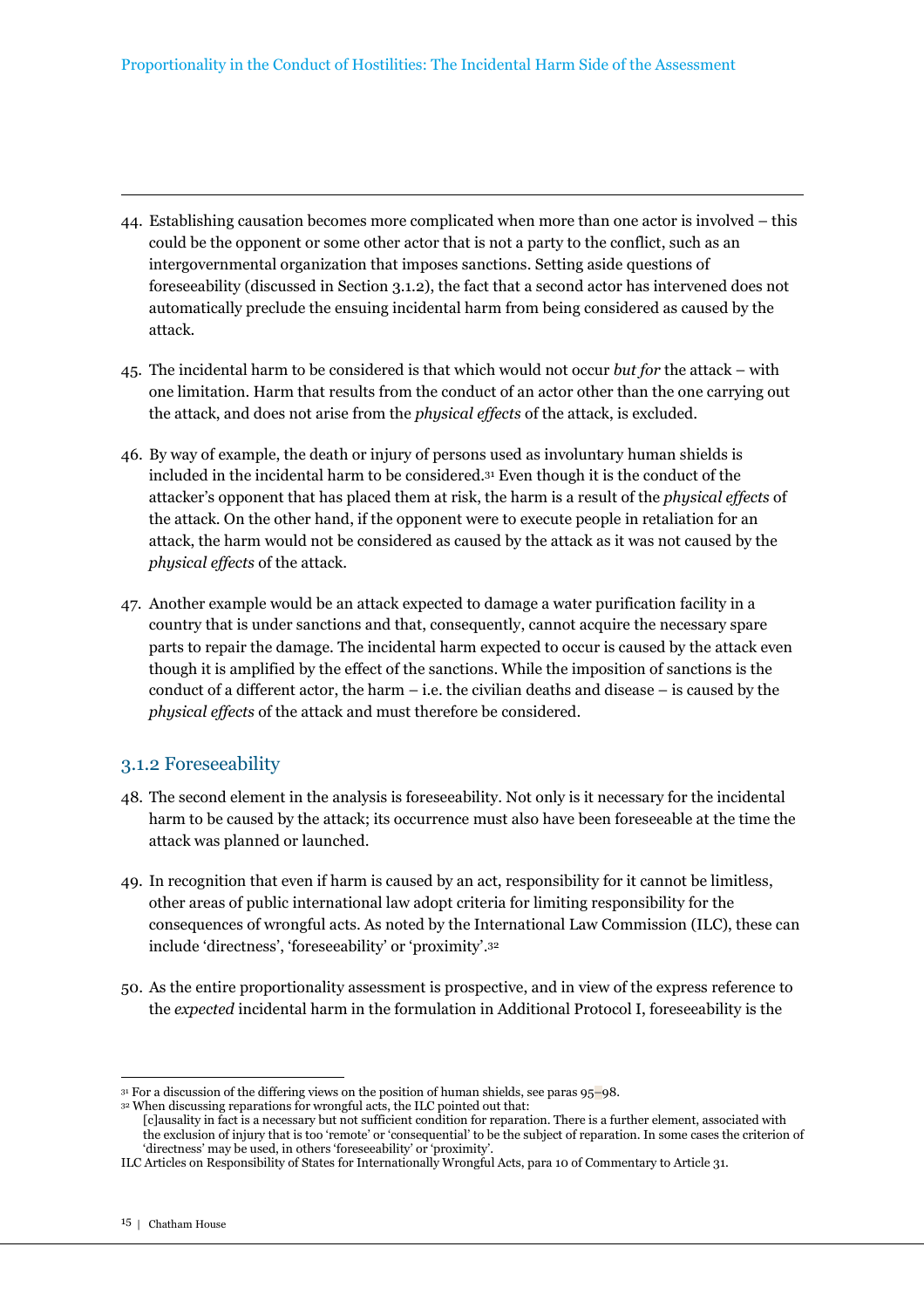most appropriate criterion for identifying the incidental harm to be taken into account.<sup>33</sup>

#### *3.1.2.1 Reasonable foreseeability*

- 51. In the analysis in other areas of public international law, 'foreseeability' has been interpreted as referring to *reasonable* foreseeability: i.e. what *should* have been foreseen by the party responsible for the wrongful act at the time of the act. 'Reasonable foreseeability' injects an objective dimension. It refers to what judges consider that a reasonable person in the place of the wrongdoer *should* have foreseen.<sup>34</sup>
- 52. The same approach applies to the identification of the harm to be considered in proportionality assessments.35 It is that incidental harm that a reasonable person in the place of the person planning or launching the attack should have foreseen.<sup>36</sup>
- 53. What can 'reasonably' be foreseen depends on the circumstances in which the attack is planned, decided or launched. This includes, in particular, the belligerent's capabilities and available resources; whether the attack was part of a pre-planned operation or occurred during dynamic targeting; and the context in which the attack was planned and conducted, including factors such as the time available, terrain, weather, capabilities, available troops and enemy activity.
- 54. The information that the attacker has at its disposal plays a key role in foreseeing incidental harm. The extent of belligerents' obligation to gather and analyse information is addressed – implicitly – in Article  $57(2)(a)(i)$  AP I on precautions in attack. This requires those who plan or decide upon an attack to do 'everything feasible' to verify that an attack would not, among other things, violate the rule of proportionality. While the prohibition on conducting attacks that violate the rule is absolute, the obligation to verify sets a relative standard, requiring parties to do 'everything feasible' to verify. A number of states have indicated that they interpret the term 'feasible' as 'that which is practically possible, taking into account all the circumstances ruling at the time, including humanitarian and military considerations'.<sup>37</sup>

<sup>33</sup> The UK Military Manual, for example, notes that regard must also be had to the 'foreseeable effects' of attacks. 'Foreseeability' is also the criterion adopted in the Final Declaration of the Third Review Conference of the Convention on Certain Conventional weapons. Preambular paragraph 11 of the Declaration notes 'the foreseeable effects of explosive remnants of war on civilian populations as a factor to be considered in applying the international humanitarian law rules on proportionality in attack and precautions in attack'. There is also widespread support for this criterion in writings. See, for example, Bothe, Partsch and Solf (2013), *New Rules for Victims of Armed Conflicts,* p. 351; and ILA Study Group Report, p. 23.

<sup>34</sup> Cheng (1987), G*eneral Principles of Law as Applied by International Courts and Tribunals*, pp. 249–51 and cases referred therein.

<sup>35</sup> This is the approach adopted by the ICRC. See, for example, Robinson, I. and Nohle, E. (2016), 'Proportionality and precautions in attack: The reverberating effects of using explosive weapons in populated areas', *International Review of the Red Cross*, 98(1), p. 107, at pp. 119–21.

<sup>&</sup>lt;sup>36</sup> The ICTY has adopted the standard of the 'reasonably well-informed person in the circumstances of the actual perpetrator'. See ICTY, *Prosecutor v Stanislav Galić*, Case No. IT-98-29, Judgment (Trial Chamber), 30 November 2003, para 58. The Trial Chamber referred to this standard in relation to the proportionality assessment as a whole; i.e. the question of whether the incidental harm could be considered excessive, and not in relation to the narrower and antecedent question considered here of what incidental harm a reasonable person in the place of a person planning or launching the attack should have foreseen. There does not appear to be any reason for not adopting the same approach to the narrower and antecedent step of identifying the incidental harm that could reasonably be expected to occur.

<sup>37</sup> Essentially identical declarations upon ratification of Additional Protocol I made by Algeria, Belgium, Canada, France, Germany, Ireland, Italy, the Netherlands, Spain and the UK. Israel, which is not a party to Additional Protocol I, takes the same position. See Israel Ministry of Foreign Affairs (2015), *The 2014 Gaza Conflict*, p. 169. This interpretation of feasibility was adopted by a number of Protocols to the 1980 Conventional Weapons Convention: Article 1(5) 1980 Protocol on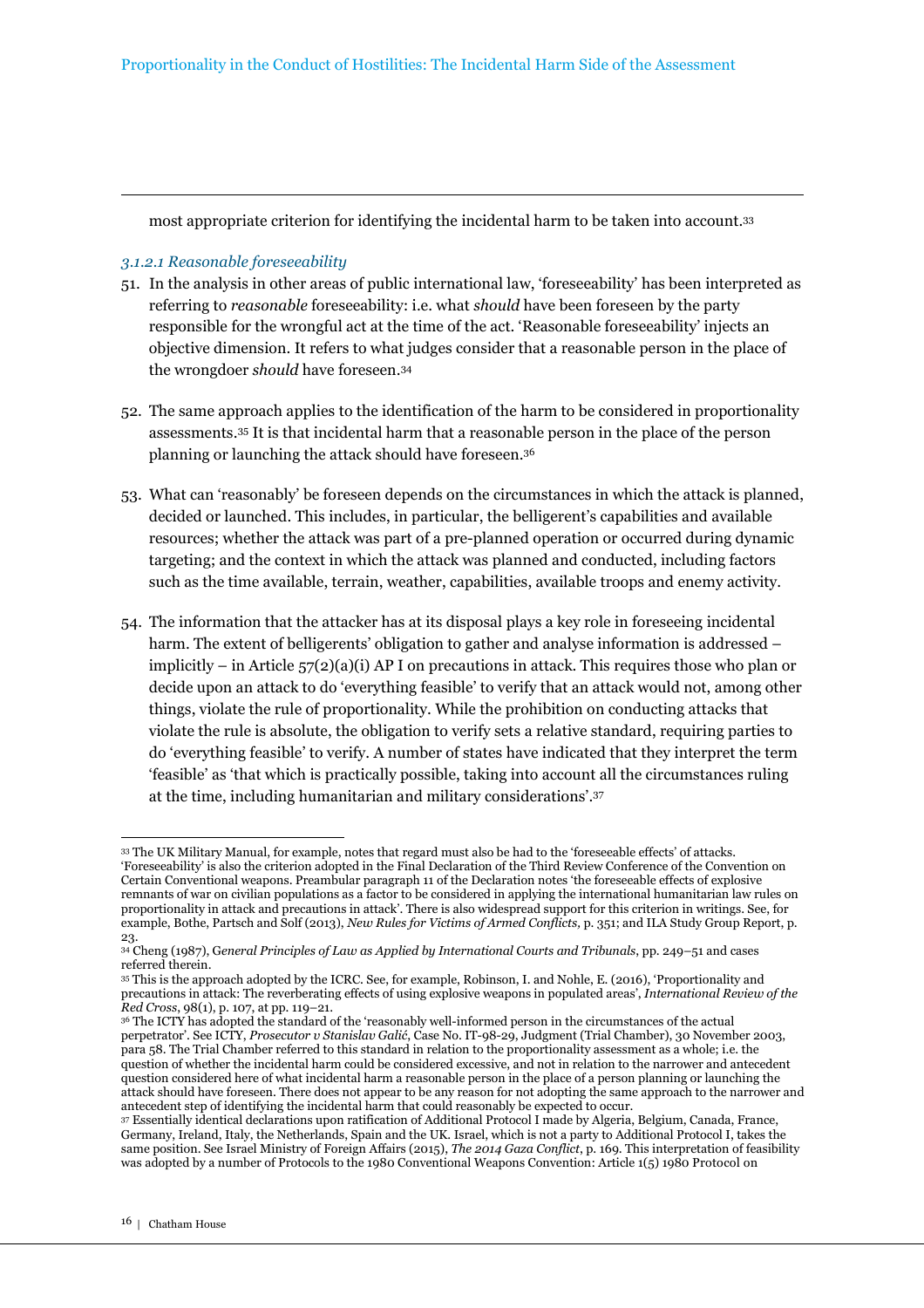- 55. Declarations made by a number of states when ratifying Additional Protocol I provide additional indications of what can be considered 'feasible' measures to verify compliance with the rule of proportionality. These provide that those 'responsible for planning, deciding upon, or executing attacks necessarily have to reach decisions on the basis of their assessment of the information *from all sources* which is *reasonably available* to them at the relevant time'<sup>38</sup> (emphasis added).
- 56. In assessing expected incidental harm, belligerents must thus rely on information that they have, or can reasonably be expected to have, from all sources in the circumstances.39 In determining what is reasonable in the circumstances, once again a distinction can be drawn between the information that belligerents can reasonably be expected to acquire when planning operations in advance, and that which they can reasonably be expected to have when conducting dynamic targeting. Section 5.3, discusses the systems that belligerents should set in place for the collection and analysis of relevant information, and the kinds of information they should endeavour to acquire to inform proportionality assessments.
- 57. Relying on information that is 'reasonably available' is a minimum standard that belligerents must meet. Should a belligerent actually possess information over and above what it can reasonably be expected to have in the circumstances, it must make use of it.
- 58. These rules apply to all attacks. How the rules operate in practice varies with circumstances. The level of refinement of the analysis depends on what information a belligerent can reasonably be expected to have, and therefore on what incidental harm can be considered reasonably foreseeable; this is dependent upon the context in which an attack is planned or conducted.

#### *3.1.2.2 Likelihood*

59. When conducting proportionality assessments, not only must belligerents determine whether particular incidental harm is foreseeable, they must also assess how likely it is that it will actually occur. This is a different and additional question. 'Foreseeability' relates to whether

Prohibitions or Restrictions on the Use of Incendiary Weapons (Protocol III) to the 1980 Convention on Certain Conventional Weapons; Article 3(10) 1996 Amended Mines Protocol; and 2003 Article 3(2) Protocol V on Explosive Remnants of War.

<sup>38</sup> Essentially identical declarations upon ratification of Additional Protocol I made by Australia, Ireland, Italy, New Zealand and the UK. Israel, which is not a party to Additional Protocol I, takes the same position. See Israel Ministry of Foreign Affairs (2015), *The 2014 Gaza Conflict*, p. 185.

<sup>39</sup> This is expressly noted, for example, in Australia Department of Defence (2009), *Australian Defence Doctrine Publication 3.14, Targeting*, para 3.43:

<sup>[</sup>f]or LOAC purposes, commanders and staff are entitled to base their decisions on the information available to them from all sources at the relevant time. It follows that commanders and their staff will be expected to draw on the available information and, to this end; the application of LOAC principles to targeting operations requires ongoing intelligence support.

Intelligence drives many LOAC decisions, including the assessment of whether or not a proposed target is a military objective, the estimation of the collateral damage effects expected from an attack, as well as the military advantage to be derived from an attack. The importance of the relationship between the intelligence and legal process (and between individual intelligence and legal officers) cannot be underestimated. Moreover, legal officers can be expected to make specific requests for intelligence data and assessments so as to perform their role and to inform their commander's decisions.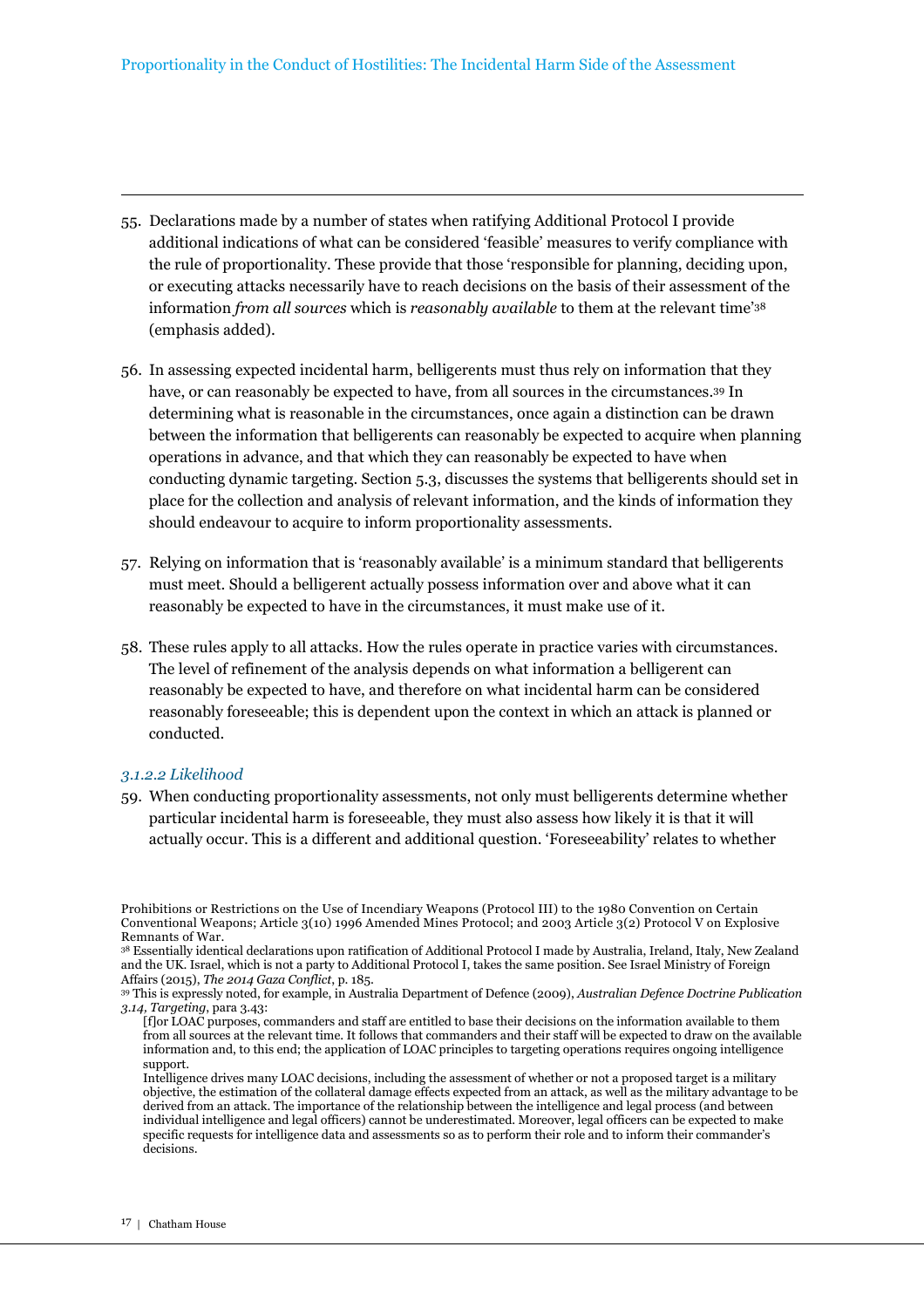particular incidental harm can be expected to occur. 'Likelihood' relates to the *probability* that it will do so. For example, while it is foreseeable that the use of cluster munitions may cause civilian injuries and death, the likelihood of it doing so will depend on the expected dud rate of the cluster sub-munitions and the location of the attack. The length of time between an attack and the expected harm, or the number of causal steps between one and the other, may also affect the likelihood of the harm's occurrence.

60. Neither the word 'expected' in the formulation of the rule of proportionality in Additional Protocol I, nor the notion of 'foreseeability' or 'reasonable foreseeability', implies a particular degree of certainty that the incidental harm in question will actually occur. Likelihood is therefore relevant only to the weight to be assigned to the harm in proportionality assessments, as discussed in Section 3.2.

### 3.1.3 'Reverberating' harm

- 61. Incidental harm can arise in a variety of ways. At its simplest, it can occur and manifest itself immediately upon an attack, as when shell fragments injure a civilian located in the proximity of a military objective. However, it can also occur immediately upon an attack but only manifest itself some time afterwards, as when toxic weapons cause disease that only becomes apparent months after the attack. Or it can occur long after the attack, as when a civilian is injured by unexploded cluster sub-munitions months or years after they were employed in an attack. The harm can occur in a single causal step, as in the examples above; or in a number of steps, as when an attack damages an object providing vital services to the civilian population, such as an electricity generation and distribution system, which in turn prevents water purification systems from operating, leading to an outbreak of waterborne diseases among the civilian population.
- 62. Different expressions have been used to refer to incidental harm that does not arise immediately or in one causal step, including 'indirect', 'reverberating', 'knock-on', 'cascading', or 'second- or third-tier' harm or effects. Questions have been raised as to whether – and, if so, to what extent – such harm should be considered in proportionality assessments.<sup>40</sup>
- 63. Provided that the harm falls into one of the categories identified in Additional Protocol I, the geographic or temporal proximity of the harm to the attack is not determinative. Nor is the number of causal steps between the attack and the harm. There is nothing in the formulation of the rule of proportionality to suggest that these factors are determinative. While the anticipated military advantage to be considered in proportionality assessments must be 'direct', there is no such requirement for incidental harm. Instead, as discussed above, what matters is that the harm meets the criteria of causation and foreseeability. The incidental harm to be considered is that harm which would not occur *but for* the attack, but excluding harm that results from the conduct of another actor and is not due to the *physical effects* of the attack; and which was

<sup>40</sup> For example, the experts who elaborated the *Manual on Air and Missile Warfare* could not agree on whether and, if so, to what extent reverberating effects of attacks have to be factored into the proportionality calculations. MAWM, Commentary to Rule 14, para 4.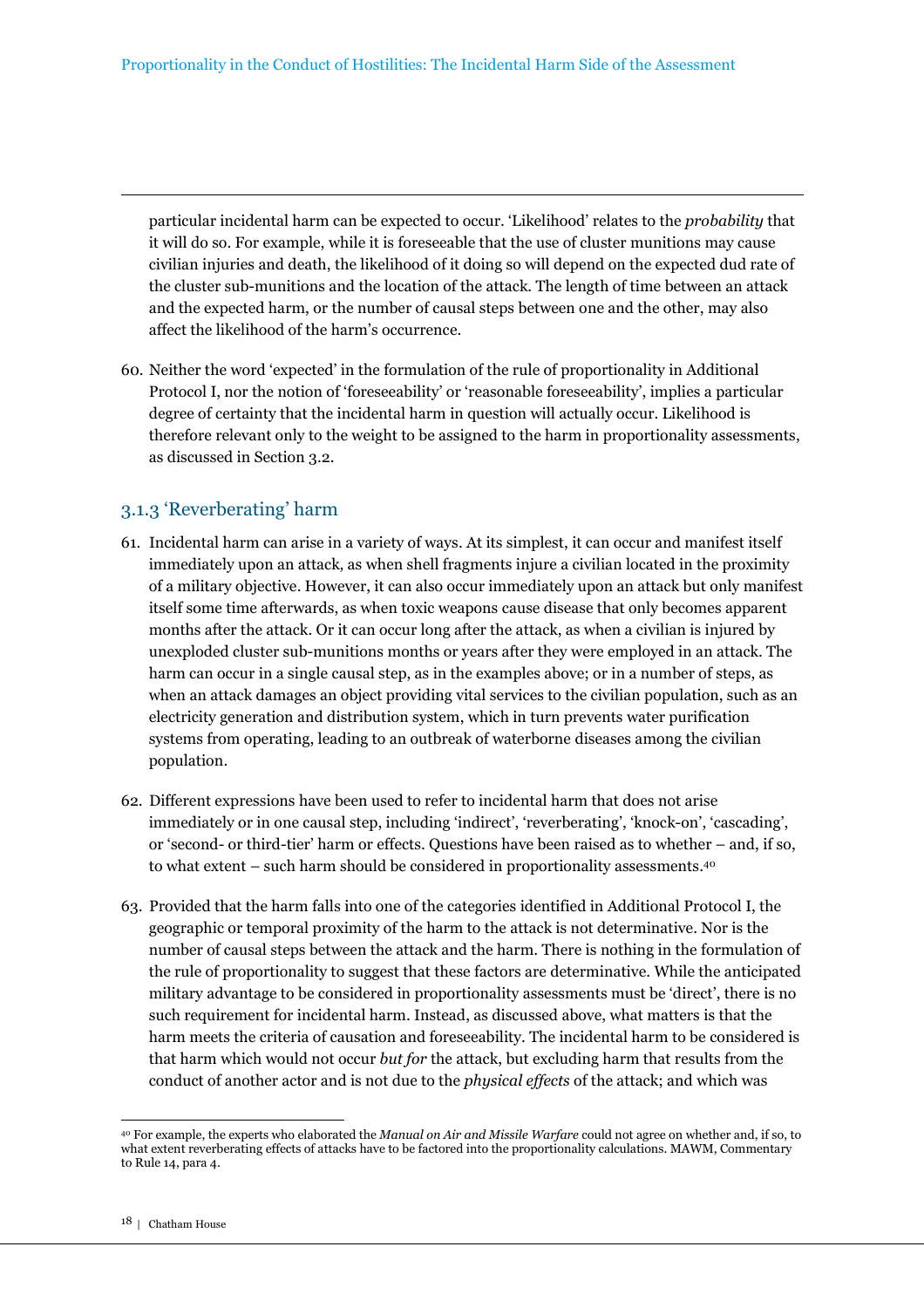reasonably foreseeable at the time the attack was planned or launched, on the basis of information that the attacker had or could reasonably have been expected to have in the circumstances.

- 64. If the incidental harm meets these conditions, it must be considered in proportionality assessments. Factors such as the passage of time between the attack and the injury, or the number of causal steps between one and the other, may affect the likelihood of the harm occurring and thus the weight to be assigned to it.
- 65. Applying these criteria to the second and third hypothetical examples in paragraph 61, provided that when the attack was planned or launched it was reasonably foreseeable that the toxic weapons would cause disease among civilians, or that the cluster sub-munitions would fail to detonate upon impact, then the civilian deaths, disease or injury they are expected to cause fall within the scope of proportionality assessments. In the case of the toxic weapons, factors that can affect the weight to be assigned to such harm include the expected incidence of the disease – that is, what percentage of civilians exposed to the weapons can be expected to develop the disease. In the case of the cluster sub-munitions, considerations that could affect the weight assigned to the expected incidental harm include the expected failure rate of the submunitions and where they were used: whether it is in a remote area, in cultivated areas or close to population centres, as this will affect the number of people at risk of harm.
- 66. In the final example, provided each step in the chain of causation was reasonably foreseeable, the foreseeably ensuing disease and deaths fall within the scope of proportionality assessments. Considerations that could affect the weight to be assigned to the initial damage to the electricity-generating facilities could include 'aggravating' factors, such as the impossibility of acquiring parts to repair the damage.
- 67. Those planning an attack must base their assessments on the incidental harm that can be reasonably foreseen. Measures that can be taken to repair the damage that an attack is expected to cause may be taken into account to reduce expected reverberating harm, if it is reasonably foreseeable that they will be taken. The weight to be assigned to such measures depends on a number of factors, including, most notably, the likelihood of their being taken. The dynamic and frequently unpredictable nature of military operations means that, although mitigating measures *may* be taken into account, in many situations, even if reasonably foreseeable on the basis of reliable intelligence, they cannot be given significant weight in proportionality assessments.<sup>41</sup>
- 68. This is the case, for example, for measures that a party planning an attack could take to repair expected damage to infrastructure, should it subsequently gain control of the infrastructure and thus be in a position to repair it. Even though it may be planning in good faith to take such measures, military operations are generally too unpredictable for the possibility of conducting such repairs to carry significant weight in reducing the expected reverberating harm.

<sup>41</sup> See, for example, the discussions at the ICRC/Laval meeting, where many experts considered that such measures were 'too speculative' to affect proportionality assessments. ICRC/Laval Report, pp. 49–51.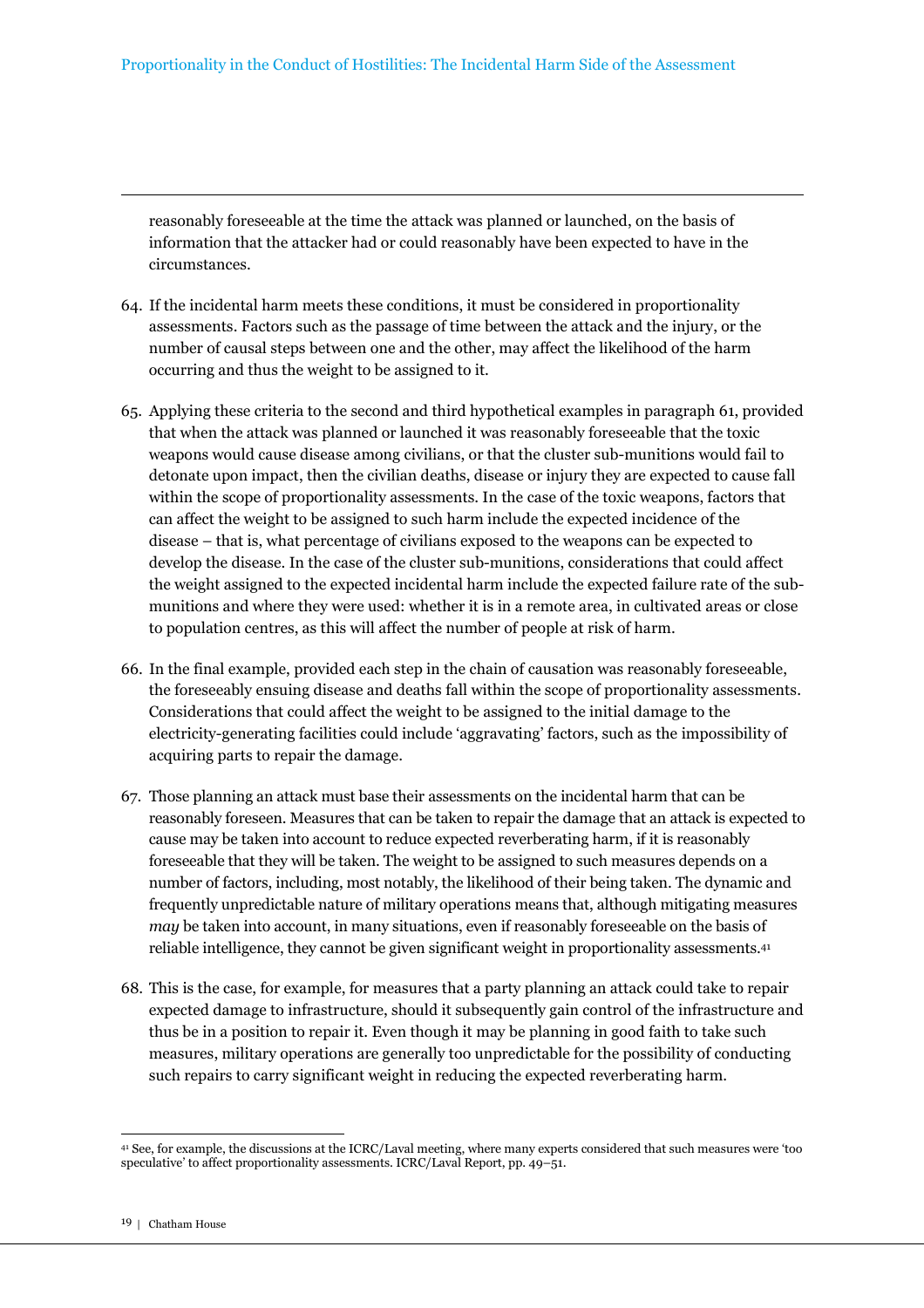69. Similarly, relief that may be provided by humanitarian agencies to reduce the reverberating harm is too speculative to be assigned any meaningful weight. Moreover, there is something counter-intuitive and perverse about relying on the expectation that humanitarian action will be carried out as justification for causing more incidental harm.

# **3.2 Weight**

- 70. Once the incidental harm to be considered in a proportionality assessment has been identified, a value or weight must be assigned to it. This is then balanced against the value or weight of the military advantage anticipated from the attack to determine whether the harm would be excessive.
- 71. Assigning weight to particular harm enables belligerents to take into account a range of factors and considerations. These include, for example, the likelihood that the harm in question will occur. The lower the likelihood, the less weight is to be given to the harm.42 Other factors include the severity of the expected harm and the cultural value of civilian objects, sites or places of worship that may be damaged by the attack in question.<sup>43</sup>
- 72. Assigning weight to different types of harm is also a means of giving consideration to the specific context in which an attack will take place. For example, if previous attacks have damaged water treatment facilities, any further damage will be more significant than if the facilities had been intact. As discussed in Chapter 5, belligerents must do what is feasible to monitor the battlefield and update the basis on which proportionality assessments are conducted to take changes into account.
- 73. As far as civilian objects are concerned, in view of the aim of IHL to spare civilians from the effects of hostilities, greater weight should be assigned to those objects whose damage or destruction will have the most severe effects on civilians.<sup>44</sup>
- 74. Assigning weight to different types of incidental harm also allows consideration to be given to some of the adverse effects of attacks on civilians that do not fall within the scope of incidental harm. For example, displacement of civilians does not constitute incidental harm *per se*. However, the fact that displacement is likely to occur as a result of an attack expected to destroy civilian homes affects the weight to be given to that destruction. Their destruction should be assigned greater weight than that of business premises, for example.

<sup>42</sup> This was highlighted by the Prosecutor in *The Prosecutor v Ante Gotovina, et al.*, Prosecution's Public Redacted Final Trial Brief, 2 August 2010, para 549:

<sup>[</sup>t]he 'concrete and direct advantage anticipated' is not the value of the target wholly in the abstract but rather its abstract value relative to the likelihood of in fact neutralizing or destroying the object. Similarly, the weight of the collateral damage on the other side of the equation is relative to its certainty or likelihood.

<sup>43</sup> O'Keefe, R., Péron, C., Musayev, T. and Ferrari, G. (2016), *Protection of Cultural Property Military Manual* ('Cultural Property Military Manual'), UNESCO, para 114.

<sup>44</sup> See discussion at paras 149–152.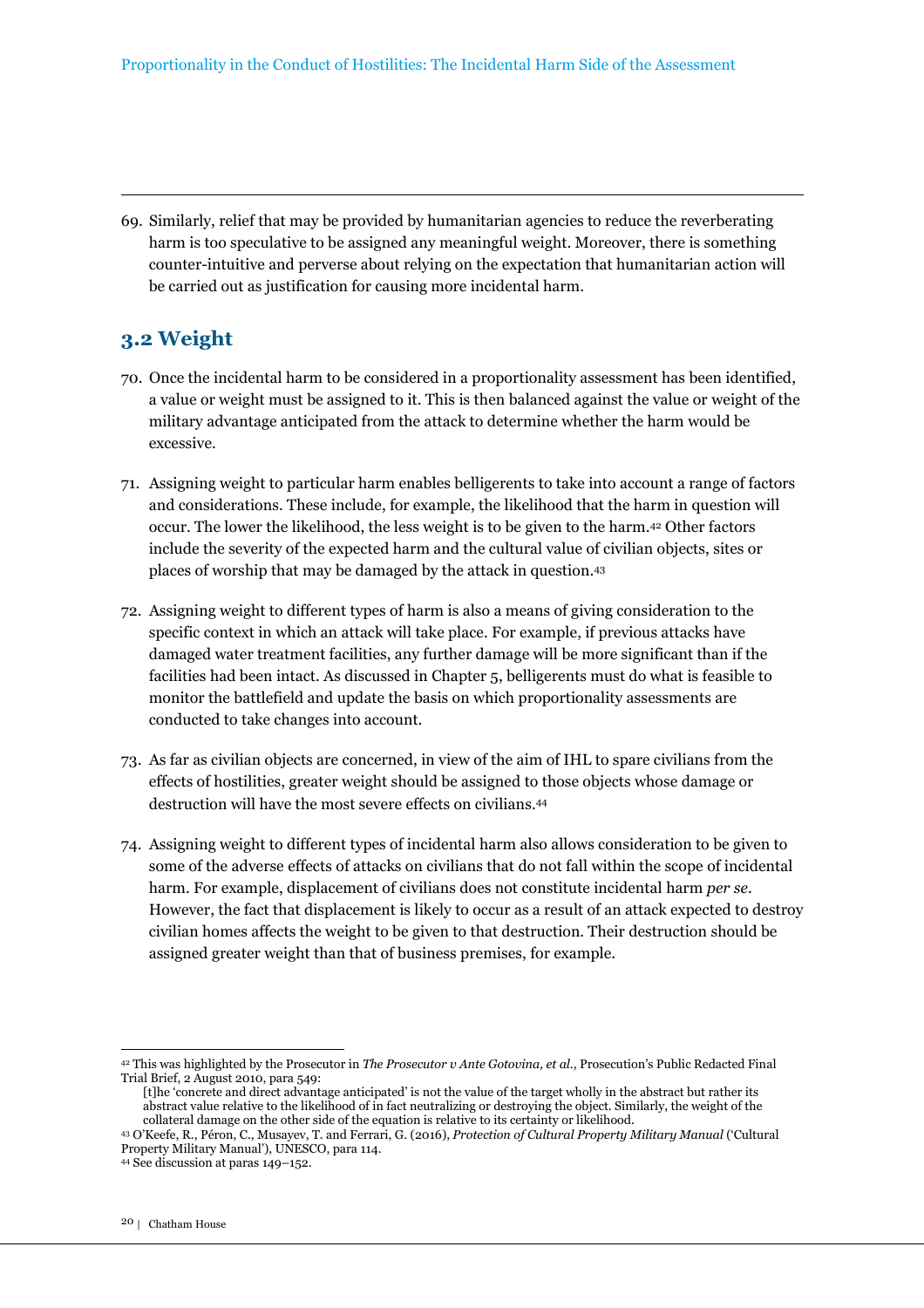# **3.3 Excessive incidental harm**

- 75. The rule of proportionality prohibits attacks expected to cause incidental harm that would be 'excessive' in relation to the anticipated concrete and direct military advantage. The rule does not use the term 'disproportionate' – nor, of course, 'proportionate'.<sup>45</sup>
- 76. The Statute of the International Criminal Court ('ICC Statute') includes a war crime related to the rule of proportionality. The crime is limited to those attacks in which the expected incidental harm would be 'clearly excessive' in relation to the anticipated military advantage.<sup>46</sup> This is not the wording of Additional Protocol I, and it does not affect the scope of the underlying rule.<sup>47</sup>
- 77. Neither Additional Protocol I nor military manuals provide guidance on how to interpret the notion of what is 'excessive'. There is, however, no indication that the imbalance between expected incidental harm and military necessity needs to be significant for the rule to be violated.
- 78. Determining whether the incidental harm expected to be caused by an attack would be excessive in relation to the concrete and direct military advantage anticipated is probably the most challenging aspect of the application of the rule of proportionality in practice. It requires valuing and comparing two incommensurable factors: military advantage and incidental harm. This said, proportionality in other areas of law frequently requires this type of assessment. For example, in human rights law proportionality can require balancing restrictions of certain rights with considerations of national security.48 Moreover, it is an assessment that military commanders are constantly undertaking, so while it may be difficult to attempt to set parameters for making the determination, it is not an impossible determination to make in practice.
- 79. When considering potential individual criminal responsibility for attacks that violate the rule of proportionality, the International Criminal Tribunal for the former Yugoslavia (ICTY) has held

<sup>45</sup> The original draft of the rule drawn up by the ICRC for the negotiations of Additional Protocol I used the term 'proportionate'. This was unacceptable to some states, and was replaced by the expression 'excessive', which was adopted in the Protocol. ILA Study Group Report, 'Part II: The Principle of Proportionality', p. 33; and Kalshoven, F. (1978), 'Reaffirmation and Development of International Humanitarian Law Applicable in Armed Conflicts: The Diplomatic Conference, Geneva, 1974 – 1977', *Netherlands Yearbook of International Law,* Vol. 9, December 1978, p. 107, at p. 117.  $46$  Article  $8(2)(b)(iv)$  ICC Statute defines the war crime as:

<sup>[</sup>i]ntentionally launching an attack in the knowledge that such attack will cause incidental loss of life or injury to civilians or damage to civilian objects or widespread, long-term and severe damage to the natural environment which would be clearly excessive in relation to the concrete and direct overall military advantage anticipated.

Note that the corresponding grave breach in Article 85(3)(b) AP I reflects the rule in the Protocol on this point, and refers to 'excessive' incidental harm:

<sup>(</sup>b) launching an indiscriminate attack affecting the civilian population or civilian objects in the knowledge that such attack will cause excessive loss of life, injury to civilians or damage to civilian objects, as defined in Article 57, paragraph 2 (a) (iii).

<sup>47</sup> This is recognized in the Statute of the ICC; Article 10 provides that:

<sup>[</sup>n]othing in this Part [which includes Article 8 on war crimes] shall be interpreted as limiting or prejudicing in any way existing or developing rules of international law for purposes other than this Statute.

See also ILA Study Group Report, 'Part I: Military Objectives', p. 18.

<sup>48</sup> For example, Article 8(2) of the European Convention on Human Rights prohibits interference with the right to respect for private and family life, home and correspondence, except such as is in accordance with the law and is necessary in a democratic society *inter alia* in the interests of national security.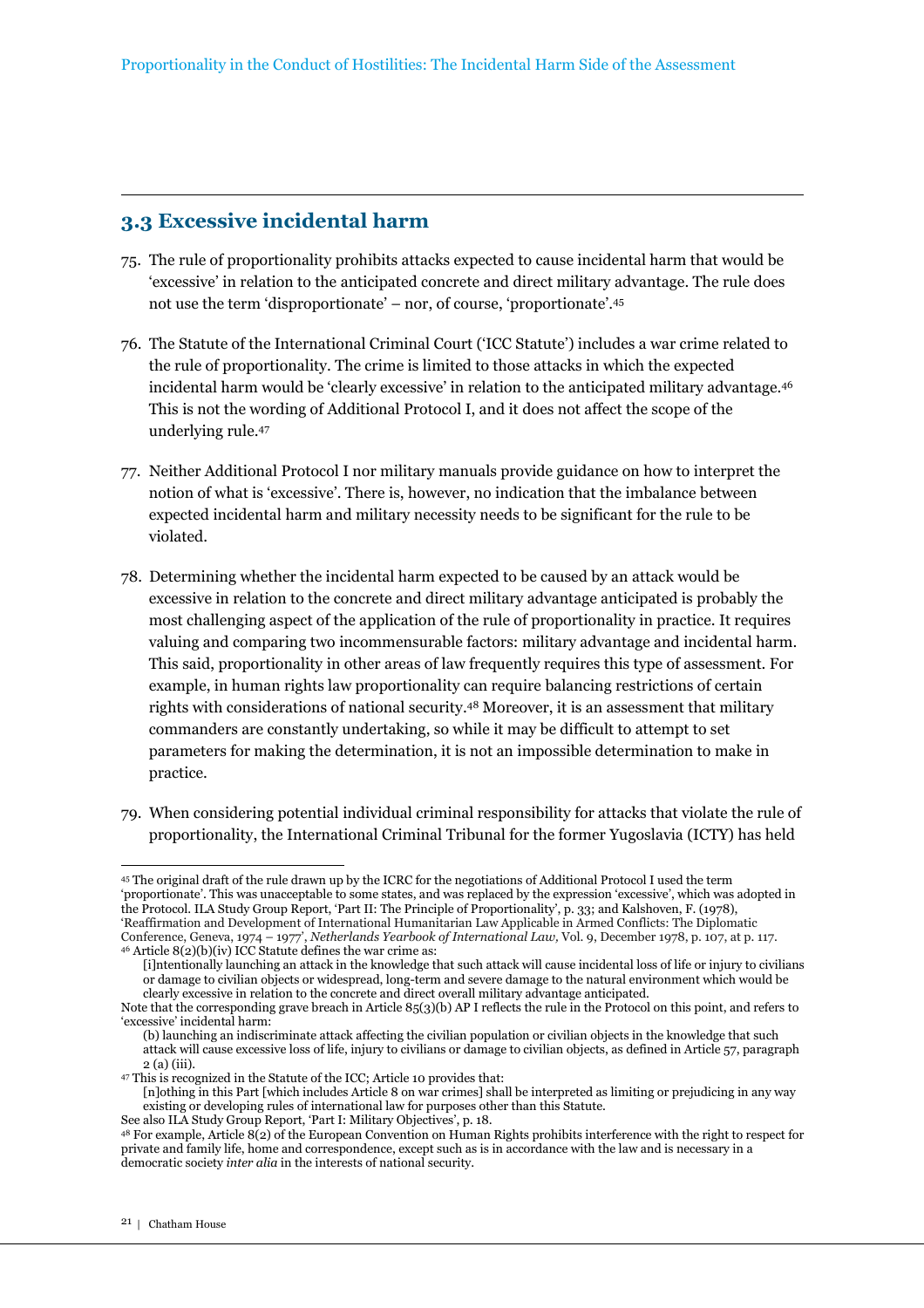that it is necessary to determine whether 'a reasonably well-informed person in the circumstances of the actual perpetrator making reasonable use of the information available to him or her, could have expected excessive civilian casualties to result from the attack'.49 This approach has been refined by replacing the notion of reasonable 'person' with that of reasonable 'commander'.<sup>50</sup>

- 80. Bearing in mind that these cases concerned individual criminal responsibility, the reference to a 'reasonable' military commander can nonetheless provide guidance on the implementation of the rule of proportionality more generally. The reference to reasonableness resonates with the – limited – guidance provided by commentaries and manuals on how the determination is to be made.<sup>51</sup>
- 81. In certain situations it is evident that the expected incidental harm will be excessive in relation to the military advantage, and in others it is evident that it will not be. To use some examples referred to in military manuals, bombing an isolated fuel tanker in the middle of a densely populated city would be excessive,52 while an airstrike against an ammunition depot beside a farmer ploughing a field would not be.53 'Excessive' is a wide but not indeterminate standard. Provided they do what is required to collect information on which to base their assessment, and conduct the assessment in good faith and in a manner that is reasonable, belligerents have 'a fairly broad margin of judgment',54 in the words of the ICRC Commentary to the Additional Protocols of 1977, to determine whether the expected incidental harm would be excessive.
- 82. To date, very few proceedings before international or national courts have addressed the rule of proportionality. The few cases to have done so have been prosecutions, and thus instances in which the courts have had to consider whether the expected incidental harm was *clearly* excessive in relation to the anticipated military advantage. They are briefly referred to here for the sake of completeness, but do not provide meaningful guidance on how the notion of 'excessive' should be interpreted.

<sup>49</sup> ICTY, *Prosecutor v Stanislav Galić*, Case No. IT-98-29, Judgment (Trial Chamber), 30 November 2003, para 58. <sup>50</sup> See, for example, Israel Ministry of Foreign Affairs (2015), *The 2014 Gaza Conflict*, para 317. The 2000 *Final Report to the Prosecutor by the Committee Established to Review the NATO Bombing Campaign Against the Federal Republic of Yugoslavia* had already referred to the 'reasonable military commander', para 50. See

http://www.icty.org/x/file/Press/nato061300.pdf.

<sup>51</sup> For example, in the US, *The Commander's Handbook on the Law of Naval Operations* (2007) notes that '[i]n each instance, the commander must determine whether the anticipated incidental injuries and collateral damage would be excessive, *on the basis of an honest and reasonable estimate* of the facts available to the commander at the time' (emphasis added), para 8.3.1. According to the ICRC Commentary, the assessment 'must above all be a question of common sense and good faith', Sandoz, Y., Swinarski, C. and Zimmermann, B. (eds) (1987), *The Commentary on the Additional Protocols of 8 June 1977* ('ICRC Commentary to the APs'), para 2208. Bothe, Partsch and Solf conclude that 'the best that can be expected of the decision maker is that he act competently and honestly'. Bothe, Partsch and Solf (2013), *New Rules for Victims of Armed Conflicts,* p. 351.

<sup>52</sup> Le Ministère de la Défense Belgique (2009), *Droit des Conflits Armés; Manuel du Cours pour Conseiller en Droit des Conflits Armés*, Vol. VI, p. 14. This example seems to make implicit assumptions about relatively low military advantage and relatively high incidental harm. It should not be taken to suggest that the circumstances it describes would inevitably violate the rule of proportionality: an assessment of proportionality depends on the particular facts of a situation and must be conducted on a case-by-case basis.

<sup>53</sup> Canada (2001), *Joint Doctrine Manual: Law of Armed Conflict, at the Operational and Tactical Levels*, B-GJ-005- 104/FP-021, para 204.6.

<sup>54</sup> ICRC Commentary to the APs, para 2210.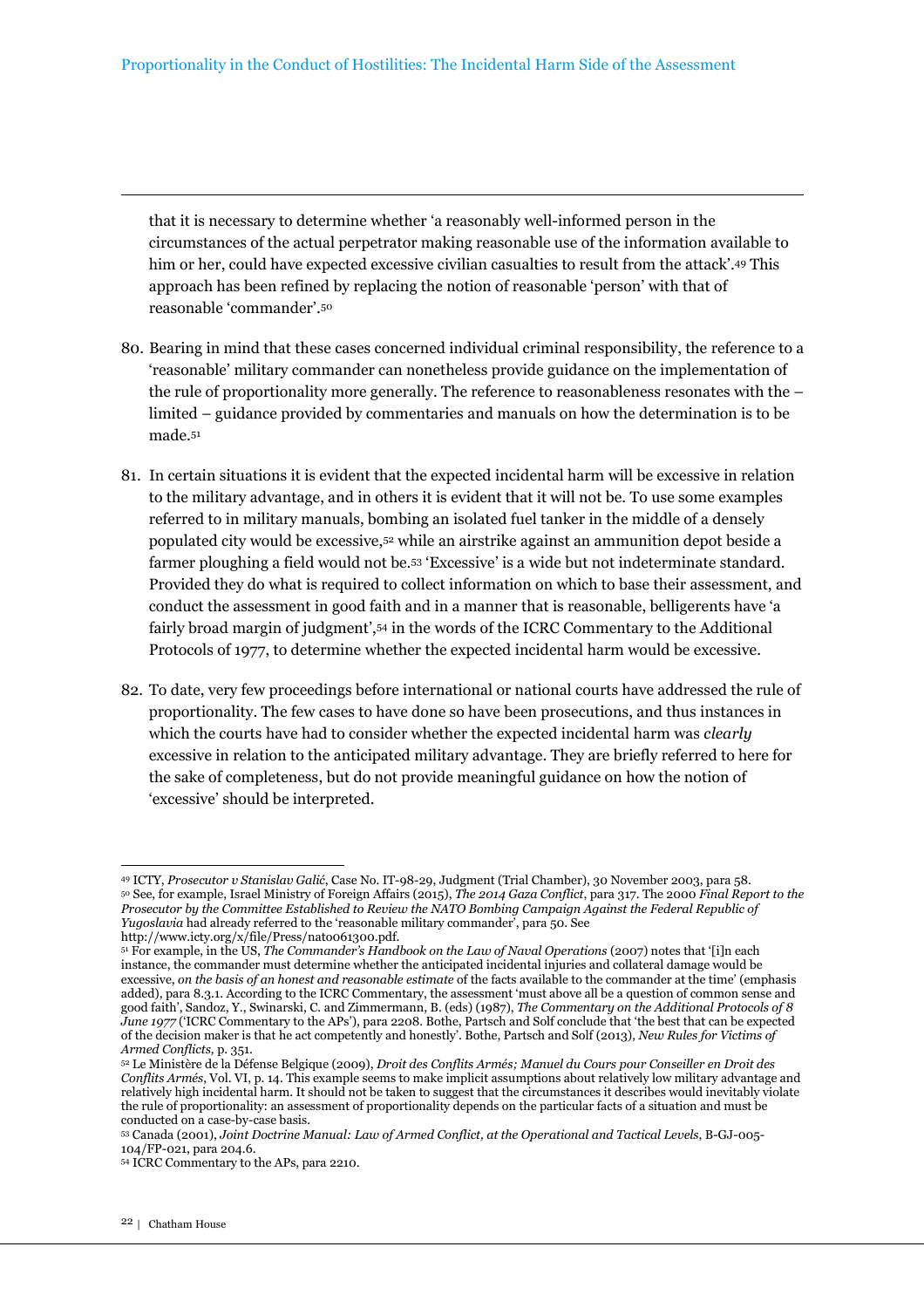83. At the ICTY, the court that has considered the issue most frequently under international criminal law, various chambers have addressed the rule of proportionality, contributing to the clarification of the rule55 and affirming its customary status.56 However, since serious violations of the rule were treated by the ICTY as underlying evidence of 'unlawful attacks' (i.e. attacks directed against civilians or civilian objects), only a few decisions considered whether the rule itself was violated in the particular case. Some chambers considered an attack to have been 'disproportionate' or 'excessive', but did not explain how they reached this conclusion.57 Of the few instances in which proportionality was addressed in detail, the trial chambers in some cases concluded that the expected incidental harm was excessive. However, the assessment should not have been conducted at all in these cases, since the attacks in question were not actually directed at a military objective.58 Other cases were overturned on appeal.59 In these latter cases, the ICTY Appeals Chamber either expressly stated that the trial chamber's analysis of proportionality was flawed<sup>60</sup> or did not specifically address proportionality,<sup>61</sup> thus leaving

<sup>59</sup> In *Gotovina et al.*, the Trial Chamber considered an attack against an apartment where Milan Martić, the former president of the self-proclaimed Republic of Serbian Krajina, was believed to be present. Both the apartment building and an area marked 'R' against which a second attack was carried out were in predominantly civilian residential areas. At the times of the attacks, civilians could have reasonably been expected to be present on the streets near Martić's apartment and in area R. The Trial Chamber found that firing at Martić's apartment could disrupt his ability to move, communicate and command, and so offered a definite military advantage. However, 'firing twelve shells of 130 millimetres at Martić's apartment and an unknown number of shells of the same calibre at the area […] R, from a distance of approximately 25 kilometres, created a significant risk of a high number of civilian casualties and injuries, as well as of damage to civilian objects'. The Trial Chamber therefore considered that this 'was excessive in relation to the anticipated military advantage'. ICTY, *Prosecutor v Ante Gotovina et al.*, IT-06-90, Judgment (Trial Chamber), 15 April 2011, Vol. I, para 1910.

<sup>61</sup> In *Prlic et al.*, the ICTY Appeals Chamber quashed the Trial Chamber's finding with regard to the Old Bridge because, as it constituted a military objective, its destruction could not constitute the crime of wanton destruction not justified by military

<sup>55</sup> See, for example, *Prosecutor v Stanislav Galić*, Trial Chamber above; ICTY, *Prosecutor v Stanislav Galić*, IT-98-29-A, Judgment (Appeals Chamber), 30 November 2006, paras 190–92; ICTY, *Prosecutor v Kupreškić et al.*, IT-95-16-T, Judgment (Trial Chamber), 14 January 2000, para 524; and ICTY, *Prosecutor v Martić*, IT-95-11-R61, Decision (Trial Chamber), 8 March 1996.

<sup>56</sup> See for example, ICTY, *Prosecutor v Galić*, IT-98-29-T, Judgment (Trial Chamber), 5 December 2003, paras 57–58. <sup>57</sup> For example, ICTY, *Prosecutor v Blaškić*, IT-95-14-T, Judgment (Trial Chamber), 3 March 2000 (*Blaškić* Trial Judgement), para 651; ICTY, *Prosecutor v Milutinović et al.*, IT-05-87-T, Judgement (Trial Chamber), 26 February 2009, para 920.

<sup>58</sup> For example, in *Galić*, the ICTY Trial Chamber considered an attack that hit a parking lot where a football match was being played. Witness statements gave differing estimates of the number of military personnel present, which varied from 20 to 50 per cent of the players and the spectators. The Trial Chamber found that '[a]lthough the number of soldiers present at the game was significant, an attack on a crowd of approximately 200 people, including numerous children, would clearly be expected to cause incidental loss of life and injuries to civilians excessive in relation to the direct and concrete military advantage anticipated'. ICTY, *Prosecutor v Galić*, IT-98-29-T, Judgment (Trial Chamber), 5 December 2003, para 387. The *Mladic* trial judgment reached a similar conclusion about the same incident. ICTY, *Prosecutor v Ratko Mladic*, IT-09-92-T, Judgment (Trial Chamber), 22 November 2017, para 3199. It should be noted, however, that the Trial Chamber also held that it was not apparent that the attacking forces knew that there were soldiers in the crowd, and that they could not see the location that was targeted (ibid.). Without a military objective being targeted, the attack would be indiscriminate *per se* and no assessment of the expected incidental harm was necessary.

In *Prlic et al.*, when assessing the legality of the attack that destroyed the Old Bridge of Mostar, the ICTY Trial Chamber considered the bridge to have been a military objective at the time, as it was 'essential to the [Bosnian Army] for combat activities of its units on the front line'. The Trial Chamber considered that the civilian population of Mostar was dependent on the bridge for maintaining contact between the two banks of the river and for the provision of food and medicines, and that the bridge had great symbolic value. For these reasons, the Trial Chamber found the destruction to have been disproportionate. ICTY, *Prosecutor v Jadranko Prlic et al.*, IT-04-74, Judgment (Trial Chamber), 29 May 2013, Vol. III, paras 1364–66 and 1582–84. In the same case, the Trial Chamber found that between June 1993 and March 1994, the Croatian Defence Forces (HVO) subjected East Mostar to intense, daily and frequent shelling and firing. Without conducting attack-by-attack assessments of expected incidental harm and anticipated military advantage, it concluded that 'the damage caused to property and persons was substantial and excessive in relation to the direct and concrete military advantage anticipated'. Ibid., para 1689.

<sup>&</sup>lt;sup>60</sup> In *Gotovina et al.*, the ICTY Appeals Chamber held, by majority, that the Trial Chamber's analysis that 'the attacks on Martić involved a lawful military target was not based on a concrete assessment of comparative military advantage, and did not make any findings on resulting damages or casualties'. ICTY, *Prosecutor v Gotovina, Čermak and Markač*, IT-06-90, Judgment (Appeals Chamber), 16 November 2012, para 82.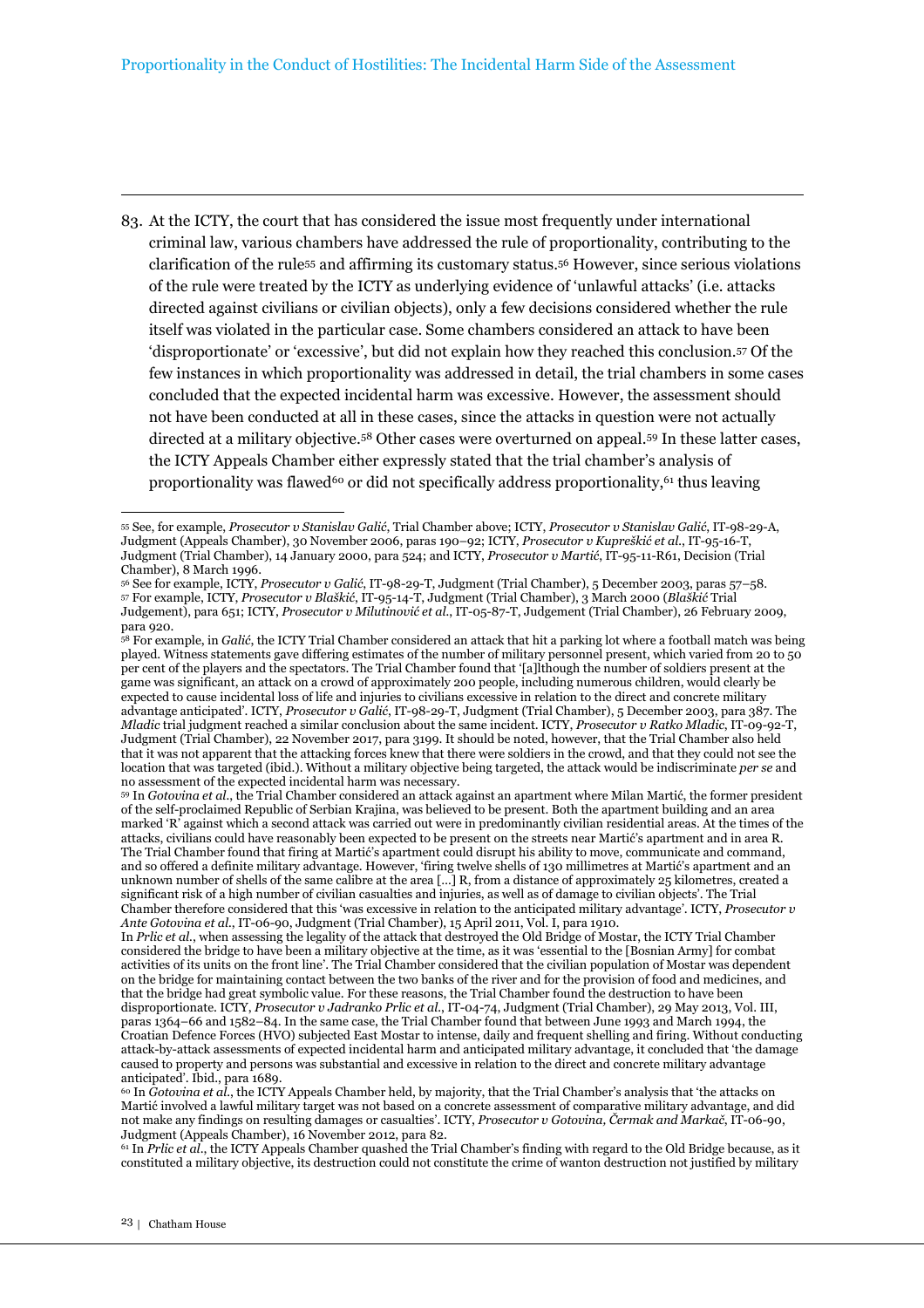ambiguity as to the precedential value of the trial chambers' findings.

- 84. At the International Criminal Court, no cases so far have discussed the rule of proportionality. However, the Prosecutor addressed the rule in a decision not to open an investigation following the shelling by the Democratic People's Republic of Korea (DPRK) of an island in the Republic of Korea. With regard to the incidental damage caused by the attack on the island, on which a military base and several other military objectives were located, she noted that the size of the island and its civilian areas meant that many of the shells that missed their targets would fall in uninhabited areas of the island or in the surrounding waters rather than on civilian areas. The military advantage of the attack was presumably 'a reassertion of DPRK territorial control of particular waters and a demonstration of its military power in the area'. The Prosecutor concluded that the information available was insufficient to provide a reasonable basis to believe that the anticipated civilian impact would have been clearly excessive in relation to the anticipated military advantage of the attack.<sup>62</sup>
- 85. Domestic court practice is even more sparse. In 2005, the Israeli High Court gave some hypothetical examples: if a sniper were shooting at soldiers or civilians from his porch, shooting at him would not violate the rule of proportionality even if, as a result, a civilian neighbour or passerby were harmed. That would not be the case if the building were bombed from the air and scores of its residents and passersby were harmed.<sup>63</sup>
- 86. A 2010 decision by the German Federal Prosecutor not to initiate a prosecution in relation to a NATO airstrike in Afghanistan included an incidental discussion of proportionality. The decision related to an aerial attack with two 500-pound bombs against two tankers, transporting fuel for NATO, that had been stolen by the Taliban. According to the Federal Prosecutor, the anticipated military advantage had been 'on the one hand the final prevention of using the fuel and the fuel tankers as "driving bombs" or to fuel the insurgents' militarily used vehicles and on the other hand the at least temporary disruption of the Taliban's regional command structure', because a 'high-level regional commander' was among the Taliban present. The Federal Prosecutor considered that '[e]ven if the killing of several dozen civilians would have had to be anticipated … from a tactical-military perspective this would not have been out of proportion to the anticipated military advantage'.<sup>64</sup>

necessity. However, as noted by the dissenting judge, Judge Fausto Pocar, the majority of the Appeals Chamber did not explicitly state that the Trial Chamber's conclusion that the incidental damage had been excessive was an error. In Judge Pocar's view, the majority of the Appeals Chamber therefore 'appears to uphold' the Trial Chamber's finding in this regard. ICTY, *Prosecutor v Jadranko Prlic et al.*, IT-04-74, Judgment (Appeals Chamber), 29 November 2017, Vol. I, para 411; and Dissenting Opinion of Judge Fausto Pocar thereto, at p. 4. With regard to the intense, daily and frequent shelling and firing, the Appeals Chamber considered that while the Trial Chamber had erred in law by failing to clearly set out the military advantage anticipated, the attack was nonetheless indiscriminate, and thus unlawful. ICTY, *Prosecutor v Jadranko Prlic et al.*, IT-04-74, Judgment (Appeals Chamber), 29 November 2017, Vol. I, para 561.

<sup>62</sup> ICC (2014), *Situation in the Republic of Korea*, Article 5 Report (Office of the Prosecutor), June 2014, paras 23–24 and 26. <sup>63</sup> Israel, High Court of Justice, *The Public Committee against Torture in Israel v The Government of Israel*, HCJ 769/02, Judgment, 11 December 2005, para 46.

<sup>64</sup> Prosecutor General to the German Federal Court of Justice, *Fuel Tankers case*, 3 BJs 6/10-4, 16 April 2010. Unofficial translation by the ICRC, https://ihl-databases.icrc.org/customary-ihl/eng/docs/v2\_cou\_de\_rule14.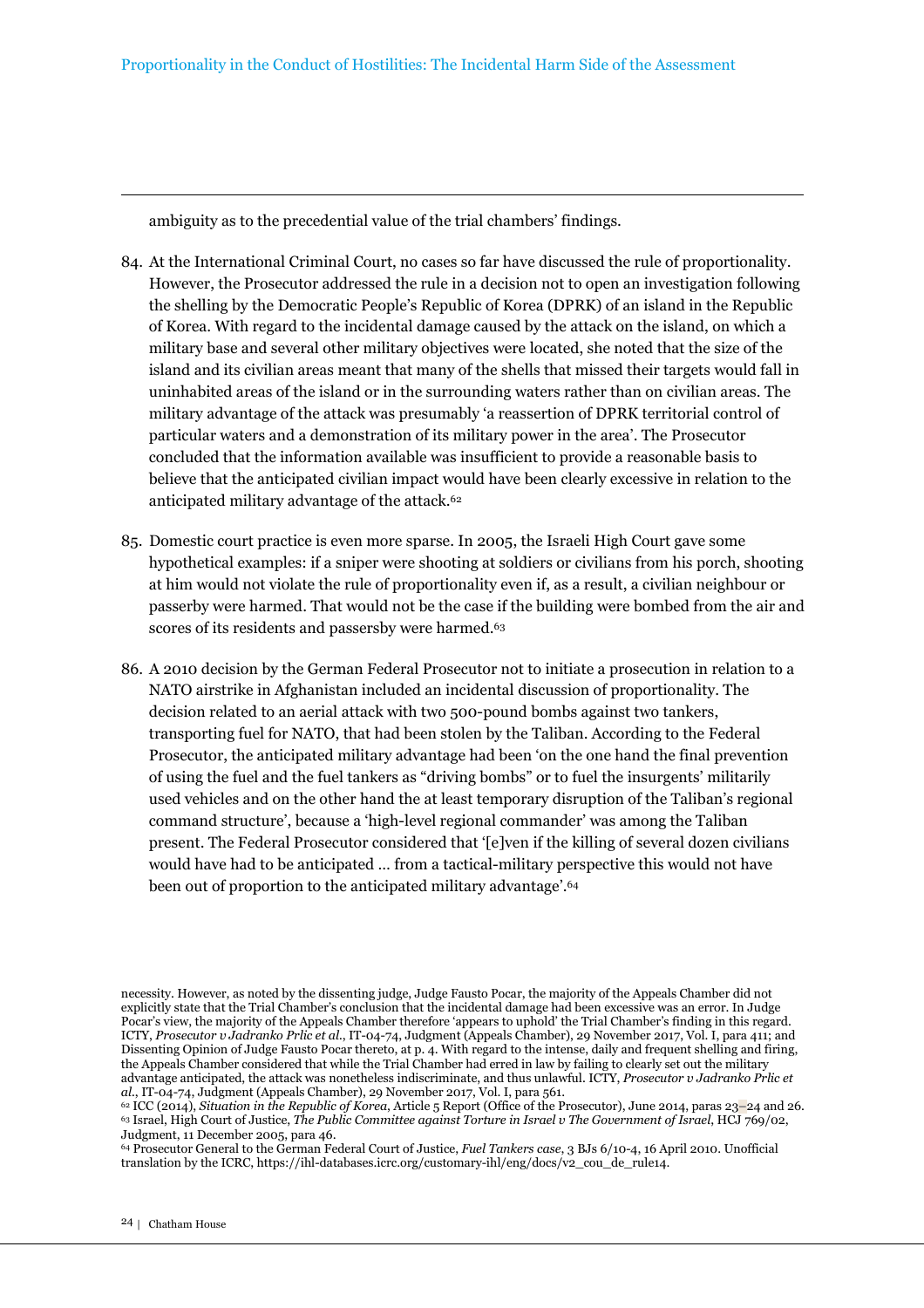- 87. At times belligerents set themselves, as a matter of policy, stricter obligations than those required by law. These may preclude attacks in circumstances in which the incidental harm would not necessarily be excessive as a matter of law. For example, a 2010 ISAF Tactical Directive required commanders approving an airstrike in Afghanistan to determine that no civilians were present, and prohibited attacks if it was impossible to assess the risk of civilian presence.<sup>65</sup>
- 88. The armed forces of a number of states have developed sophisticated procedures and analytical matrices to assist commanders in identifying expected incidental harm and to promote objectivity and consistency.66 These collateral-damage estimation methodologies aim to ensure that commanders are provided with all necessary information, and assist in the assigning of values to the incidental harm to be considered. They do not, however, address the question of whether the expected harm would be excessive. The decision as to whether the incidental harm would be excessive cannot result from the application of a mechanical formula, but remains a value judgment to be made by the commander, in good faith and in a reasonable manner, as discussed above.
- 89. Belligerents should develop methodologies to ensure that those planning and deciding attacks are provided with all necessary information on expected incidental harm, and to assist them in assigning weight to the incidental harm to be considered.

# **3.4 Conclusions and recommendations**

- i. The incidental harm to be considered in a proportionality assessment is that harm
	- a. which would not occur *but for* the attack, but *excluding* harm that is
		- not due to the physical effects of the attack; and
		- which results from the conduct of another actor,

and

b. which was reasonably foreseeable at the time the attack was launched on the basis of information that the attacker had or could reasonably be expected to have in the circumstances.

[t]he ADF CDE methodology is a five level classification process that provides the commander with empirically derived collateral damage estimation and mitigation tools designed to support command decision-making and weigh military necessity against collateral damage risk.

 $\overline{a}$ <sup>65</sup> https://reliefweb.int/report/afghanistan/afghanistan-general-petraeus-issues-updated-tactical-directive-emphasizes. More generally, see Australia Department of Defence (2009), *Australian Defence Doctrine Publication 3.14, Targeting,* para 3.27:

ADF policy on ROE is contained in ADDP 06.1—Rules of Engagement. The policy limits that are applicable to targeting activities may be contained within the ROE issued by the CDF and promulgated in turn by subordinate commanders. It should be noted that any limits imposed by authorised ROE are enforceable orders. The ROE issued for an operation must be at least as restrictive as the applicable law. It is a matter of policy, expressed in the ROE, whether ADF elements are authorised to use force to [the] full extent permitted by law, or are subject to further constraints. Such additional constraints may be the result of political, diplomatic and operational/military considerations.

<sup>66</sup> See, for example, Australia Department of Defence (2009), *Australian Defence Doctrine Publication 3.14, Targeting*, para 4.16:

See also US Chairman of the Joint Chiefs of Staff Instruction (2009), *No–Strike and the Collateral Damage Estimation Methodology*, CJCSI 3160.01, 13 February 2009.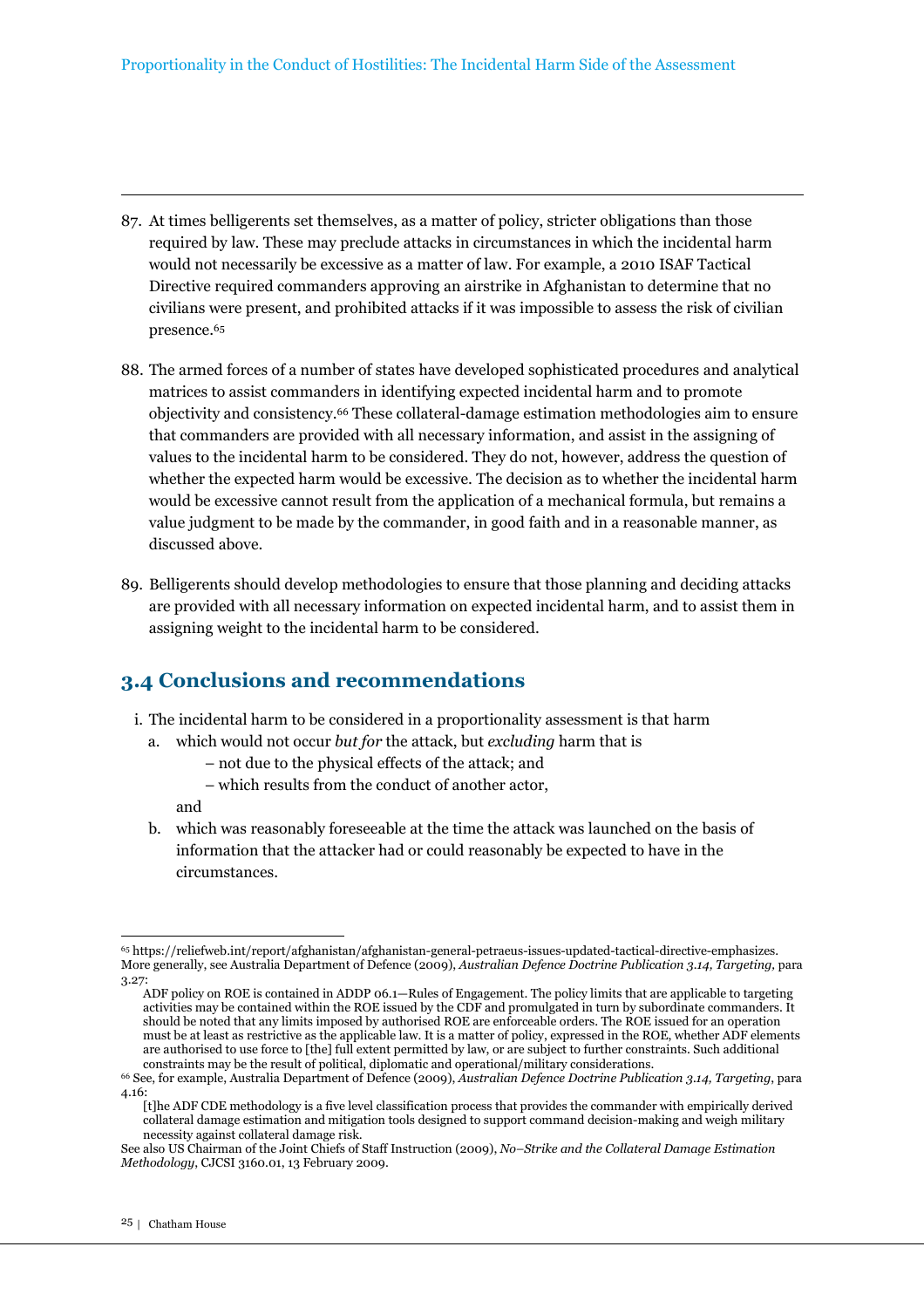- ii. In assessing expected incidental harm, belligerents must rely on information that they have, or can reasonably be expected to have, from all sources in the circumstances. Information that is 'reasonably available' is a minimum standard that belligerents must meet. Should a belligerent actually possess information over and above what it can reasonably be expected to have in the circumstances, it must make use of it.
- iii. These rules apply to all attacks. How they operate in practice varies with circumstances. The level of refinement of the analysis depends on what information a belligerent can reasonably be expected to have, and therefore what incidental harm can be considered as reasonably foreseeable; this is dependent upon the context in which an attack is planned or conducted.
- iv. Neither the word 'expected' in the formulation of the rule of proportionality in Additional Protocol I, nor the notion of 'foreseeability' or 'reasonable foreseeability', implies a particular degree of certainty that the incidental harm in question will actually occur. Likelihood is therefore relevant only to the weight to be assigned to the harm in proportionality assessments.
- v. Assigning weight to particular incidental harm, which is then balanced against the weight assigned to the anticipated military advantage, enables a range of factors and considerations to be taken into account. These include the likelihood that the harm in question will occur, the severity of the expected harm and the cultural value of civilian objects that may be damaged.
- vi. As far as civilian objects are concerned, in view of the aim of IHL to spare civilians from the effects of hostilities, greater weight **should be assigned** to those objects whose damage or destruction will have the most severe effects on civilians.
- vii. In the determination of whether the expected incidental harm would be excessive in relation to the anticipated military advantage, 'excessive' is a wide but not indeterminate standard. Provided they do what is required to collect information on which to base their assessment, and conduct it in good faith and in a manner that is reasonable, belligerents have a fairly broad margin of judgment to determine whether expected incidental harm would be excessive in relation to the anticipated military advantage.
- viii. Belligerents **should develop** methodologies to ensure that those planning and deciding attacks are provided with all necessary information on expected incidental harm, and to assist them in assigning weight to the incidental harm to be considered.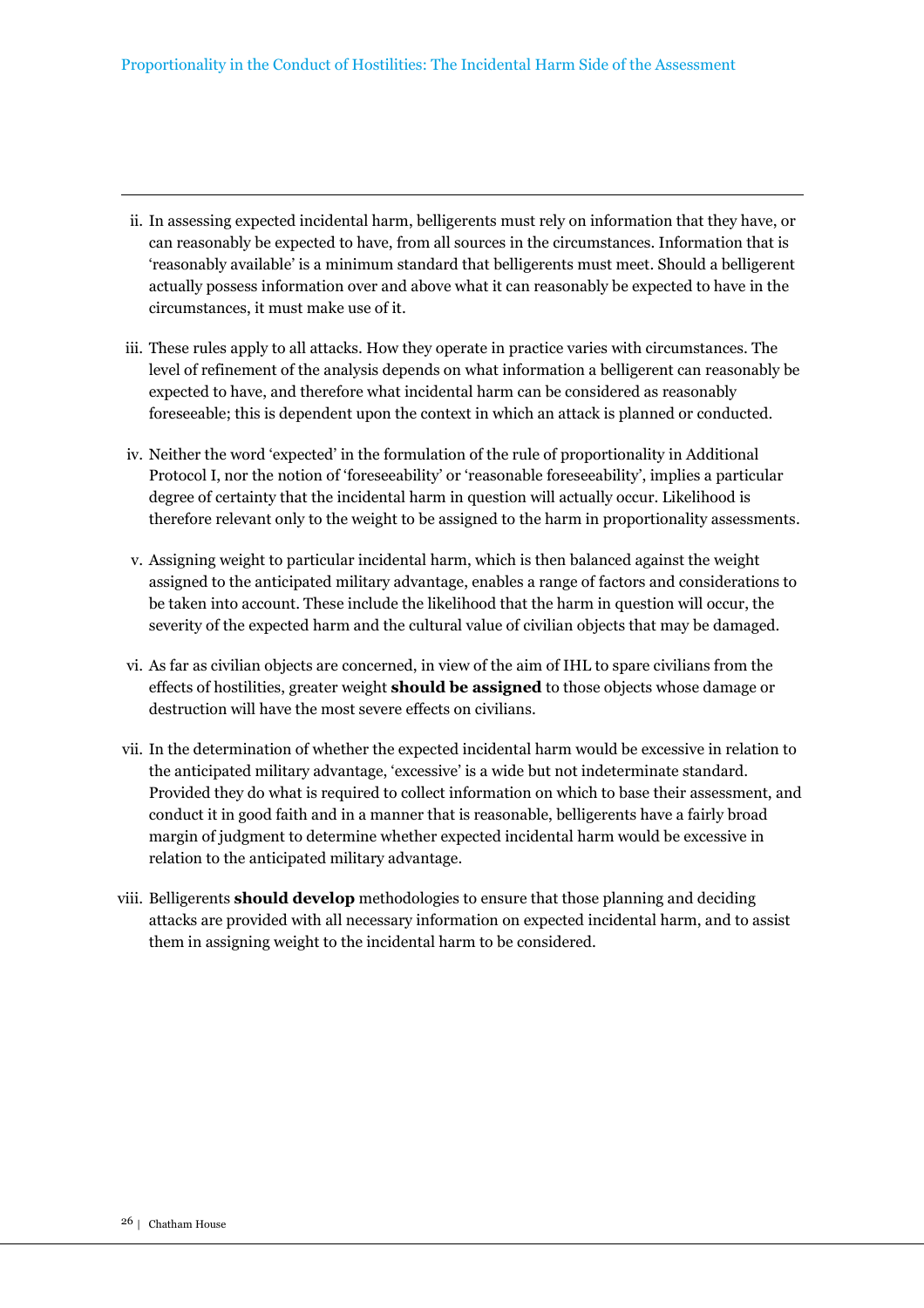# 4. What Constitutes 'Incidental Harm'?

90. For proper application of the rule of proportionality, it is necessary to determine with as much clarity as possible what falls within either side of the proportionality assessment. With regard to the incidental harm side of the assessment, Article  $51(5)(b)$  AP I lists three types of damage: loss of civilian life, injury to civilians and damage to civilian objects.

# **4.1 Who is a civilian?**

91. Two of the types of incidental harm that fall within proportionality assessments relate to harm suffered by civilians. It is therefore necessary to determine who is a civilian for the purpose of the rule.

### 4.1.1 The basic rule

- 92. In international armed conflicts, determining who is a civilian as a matter of law is straightforward: a civilian is essentially anyone who is not a member of a state's armed forces.<sup>67</sup> The position in non-international armed conflicts is more complicated, and there are a number of competing views as to whether and, if so, in what situations members of organized armed groups should not be considered civilians. The first view is that only members of states' armed forces are combatants. Everyone else is a civilian, who loses protection from direct attack only for such time as she or he takes a direct part in hostilities.68 The other two approaches expand this position to include other categories of people who, like members of states' armed forces, may be targeted at all times. According to the second approach, developed in the *ICRC Interpretive Guidance on Direct Participation in Hostilities*, the members of organized armed groups are deemed not to be civilians for the duration of their membership of said groups. The decisive consideration in determining membership is whether a person has assumed a 'continuous combat function' involving direct participation in hostilities.69 The third view adopts a broader approach as to what amounts to membership of an organized armed group and, consequently, forfeiture of civilian status.<sup>70</sup>
- 93. This paper does not take a view on the relative merits of these approaches. It refers to them insofar as they have an impact on whose death or injury falls within the scope of incidental harm for the purpose of proportionality assessments. If the first position is adopted, the death or injury of civilians will amount to incidental harm, apart from such time as they take a direct part in hostilities. Under the second approach, the death or injury of those who have continuous combat functions will not fall within the scope of incidental harm; and, finally, pursuant to the

<sup>67</sup> Article 50(1) AP I. In addition to members of states' armed forces, participants in a *levée en masse* are also not civilians. <sup>68</sup> See for example, UK Military Manual, Section 15.6.

<sup>69</sup> ICRC (2009), *ICRC Interpretive Guidance on Direct Participation in Hostilities,* Sections II and VII.

<sup>70</sup> See, for example, Dinstein, Y. (2014), *Non-International Armed Conflicts in International Law,* pp. 61–62; and Schmitt, M. and Widmar, E. (2014), '"On Target": Precision and Balance in the Contemporary Law of Targeting', *Journal of National Security Law and Policy*, Vol. 7, p. 379, at p. 387.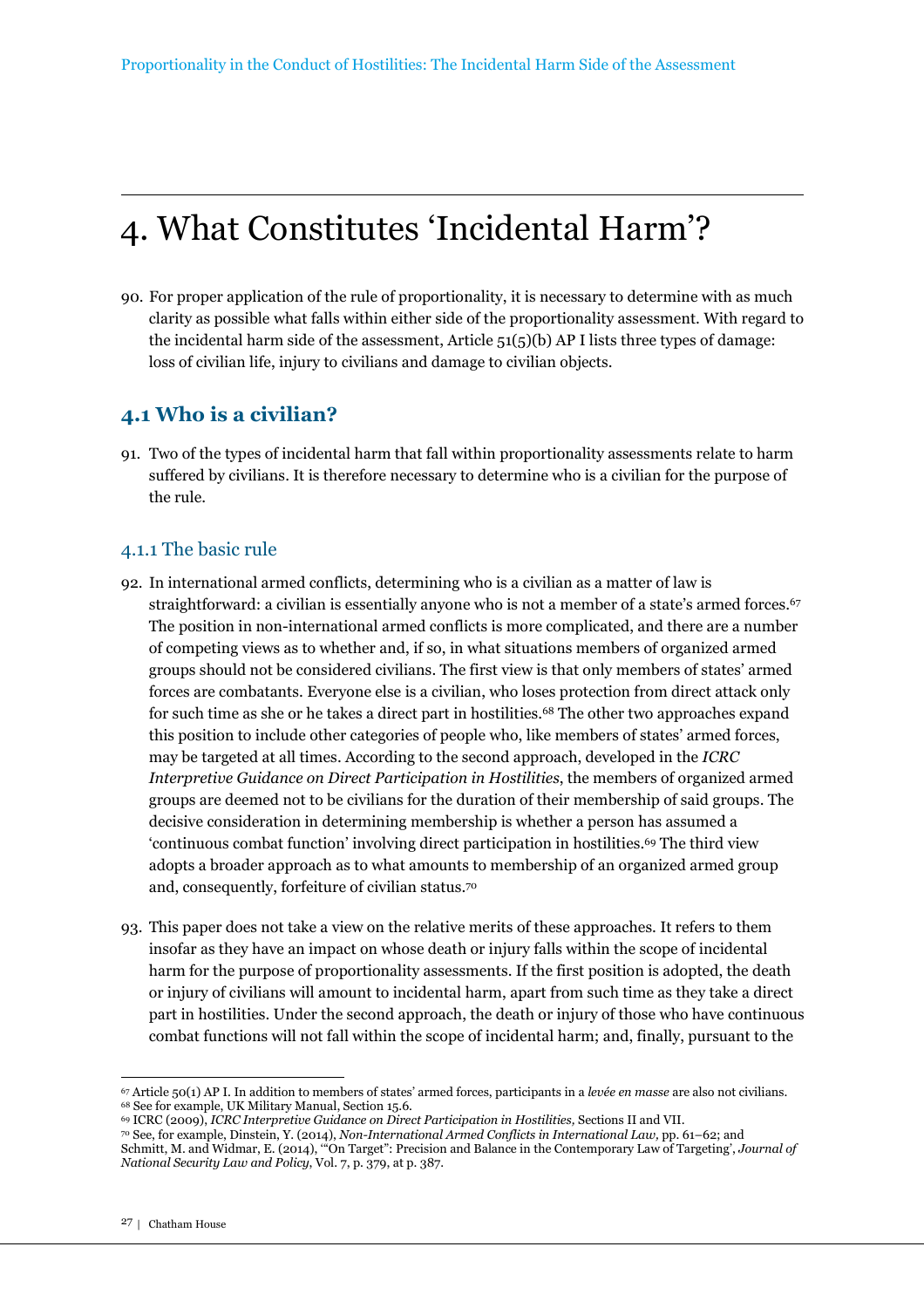third interpretation, the death or injury of all those considered members of organized armed groups will not constitute incidental harm.

### 4.1.2 Civilians taking direct part in hostilities: the position of 'human shields'

- 94. Individual civilians enjoy general protection from the dangers arising from military operations, including the prohibition on directly attacking civilians 'unless and for such time as they take a direct part in hostilities'.71 Although they retain their status as civilians during such participation, civilians who take a direct part in hostilities are excluded from the proportionality assessment for the duration of this participation.
- 95. While this position is uncontroversial, divergences of views exist as to which activities amount to direct participation in hostilities. Opinions differ, for example, on how to consider civilians whose presence is used to deter attacks against military objectives, or 'human shields'.72 The various positions have been discussed in detail elsewhere, and the matter will only be briefly outlined here, as it has been suggested that the rule of proportionality can provide a middle ground between opposing views.
- 96. A distinction difficult to implement in practice, whatever its legal validity has been drawn between 'involuntary' and 'voluntary' human shields. In view of the challenges of determining whether someone is a 'voluntary' human shield, it should be presumed that this is not the case unless there is evidence to the contrary. There is general agreement that civilians whose presence is used to deter attacks *against their will* are not taking direct part in hostilities. Accordingly, their death or injury falls within the scope of the proportionality assessment. The divergence of views relates to 'voluntary' human shields: civilians who *willingly* locate to military objectives to deter attacks.
- 97. The experts participating in the elaboration of the *ICRC Interpretive Guidance* were unable to reach agreement on this issue.73 The view adopted by the *Guidance* is that deliberate abuse by civilians of their entitlement to protection in order to shield a military objective does not automatically amount to direct participation in hostilities. The obstacle they pose is a legal rather than a physical one: they do not actually and physically prevent the attack, but merely render it unlawful. Consequently, they cannot be considered as taking direct part in hostilities, meaning that the risk of their death or injury constitutes incidental harm for the purposes of the rule of proportionality.74 Those who oppose this view consider that 'voluntary' human shields take actual steps to prevent harm to military objectives, and in so doing contribute to military action in a direct causal way. Accordingly, their actions amount to direct participation, and the risk of their death or injury thus does not fall within the scope of incidental harm.<sup>75</sup>

 $71$  Article 51(3) AP I. For a recent and comprehensive analysis of what amounts to 'direct participation in hostilities', see ICRC (2009), *ICRC Interpretive Guidance on Direct Participation in Hostilities*.

<sup>72</sup> See, for example, ibid., pp. 56–57 and reports of expert discussions referred to there.

<sup>73</sup> Ibid., p*.* 57.

<sup>74</sup> Ibid., pp. 56–57.

<sup>75</sup> See, for example, Schmitt, M. (2009), 'Human Shields in International Law', *Israel Yearbook on Human Rights,* Vol. 38, p. 7, at p. 41.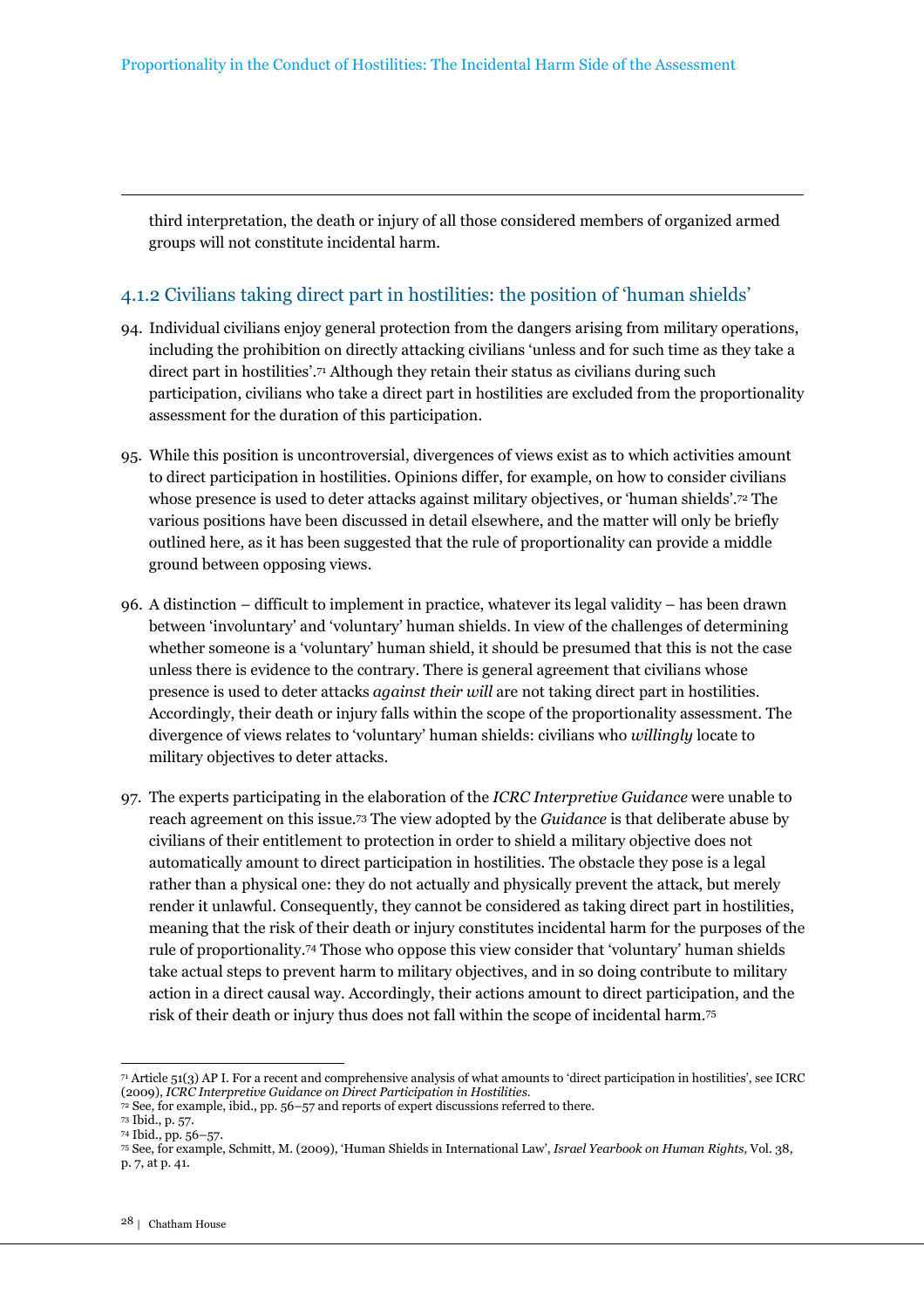98. A third approach considers 'voluntary' human shields as not directly participating in hostilities. However, it affords reduced weight to the risk of their death or injury in proportionality assessments, so as not to provide undue advantage to the party benefiting from their presence in violation of its obligation not to use the presence of civilians to render certain points or areas immune from military operations.<sup>76</sup>

### 4.1.3 Nationality of and control over civilians

- 99. The 1949 Fourth Geneva Convention relative to the Protection of Civilian Persons in Time of War, despite its broad title, contains only a small number of provisions applicable to *all*  civilians in states involved in armed conflict.77 But the rules on the conduct of hostilities codified in Additional Protocol I extend to *all* civilians, not just those 'in the hands' of a party of which they are not nationals.78 The nationality of civilians who may be killed or injured by an attack is thus irrelevant for the purpose of the rule of proportionality.<sup>79</sup>
- 100. Under whose control civilians find themselves is similarly irrelevant. Some of the rules on the conduct of hostilities in Additional Protocol I afford protection only to civilians 'under the control' of the party to the conflict to whom the rules are addressed. For example, Article 58(a) AP I on precautions in defence requires belligerents to endeavour to remove the civilian population, individual civilians and civilian objects under their control from the vicinity of military objectives.80 The rule of proportionality does not include similar limitations. The incidental harm to be considered is the death or injury of all civilians: both those under the control of the enemy and those under the control of the party conducting the attack,<sup>81</sup> including the latter's nationals.

### 4.1.4 Other categories of people

101. In addition to civilians, a number of other categories of people may also be harmed by attacks against military objectives. These include persons who are hors de combat and military personnel unaffiliated with the parties to the conflict, such as troops in peacekeeping forces. The question arises of whether their death or injury falls within the scope of proportionality assessments.

102. A divergence of views exists as to the position of wounded and sick members of states' armed

<sup>76</sup> See, for example, UK Military Manual, para 5.22.1.

 $\pi$  Articles 13–26 1949 Geneva Convention relative to the Protection of Civilian Persons in Time of War (GC IV). The majority of the rules apply only to 'protected persons' as defined in Article 4 of the Convention: persons who find themselves, in case of a conflict or occupation, in the hands of a party to the conflict or occupying power of which they are not nationals. <sup>78</sup> As pointed out in the ICRC Commentary, '[i]n protecting civilians against the dangers of war, the important aspect is not so much their nationality as the inoffensive character of the persons to be spared'. ICRC Commentary to the APs, para 1909. <sup>79</sup> The position does not appear to be disputed. See, for example, Dinstein, Y. (2016), *The Conduct of Hostilities under the Law of International Armed Conflicts*, 3rd ed., Cambridge University Press, para 427; and Henderson, I. (2009), *The Contemporary Law of Targeting*, Brill, pp. 227–29.

<sup>80</sup> Similarly, Article 58(c) AP I requires belligerents to take the other necessary precautions to protect the civilian population, individual civilians and civilian objects under their control against the dangers resulting from military operations. <sup>81</sup> This was the position recently adopted by the Syria Commission of Inquiry, which, in assessing whether a government airstrike that damaged a water spring violated the rule of proportionality, considered its adverse impact on civilians in both opposition and government-held territory. UN Doc A/HRC/34/CRP.3, 10 March 2017, paras 32–37.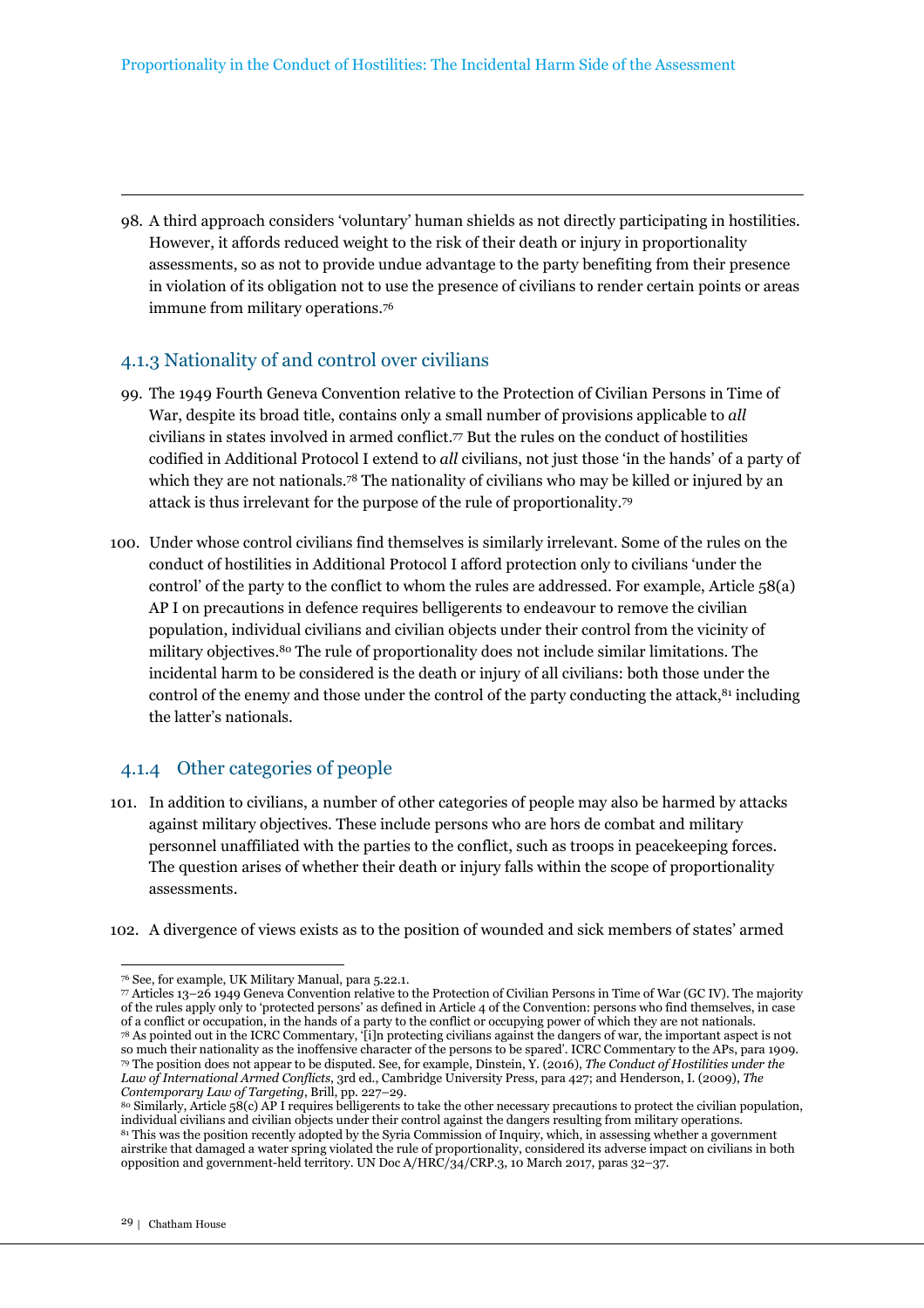forces. Recently, this issue has received considerable attention, so it is not addressed in any detail in this paper.82 The divergence of views relates to the interplay between the obligation to respect and protect wounded and sick members of the armed forces in all circumstances and the scope of the rule of proportionality, which, at least as formulated in Additional Protocol I, refers exclusively to civilians.

- 103. While the debates have focused on wounded and sick members of the armed forces, similar issues arise in relation to military medical personnel;<sup>83</sup> wounded, sick and shipwrecked members of states' armed forces;<sup>84</sup> and prisoners of war.<sup>85</sup>
- 104. The position of the military personnel of peacekeeping forces is simpler, and depends on whether the force is a party to the conflict in the state where it has been deployed. If the force is *not* a party to the conflict, then, although the troops are not civilians, they are deemed not to be members of the armed forces of a party to the conflict. Accordingly, they are entitled to the same protections as other non-combatants: they must not be the object of attack, and their death or injury falls within the scope of incidental harm. If the peacekeeping force *is* or *becomes*  a party to the conflict, then the troops are in the same position as members of the armed forces of other belligerents.

### **4.2 Loss of civilian life**

105. What constitutes loss of life is uncontroversial. The difficulties that may arise in identifying the deaths to be factored into proportionality assessments are likely to relate to questions of causation and foreseeability, discussed in Section 3.1 of this paper.

# **4.3 Injury to civilians**

106. The second heading of loss referred to in Article 51(5)(b) AP I is 'injury to civilians'. What amounts to 'injury' has received extremely limited attention in military manuals and jurisprudence. Most military manuals simply repeat the wording of Additional Protocol I, or

<sup>82</sup> See, for example, ICRC (2016), *Commentary on the First Geneva Convention: Convention (I) for the Amelioration of the Condition of the Wounded and Sick in Armed Forces in the Field,* 2nd ed., para 1357; Kleffner (2018), 'Military Collaterals And *Ius In Bello* Proportionality'; Corn, G. and Culliver, A. (2017), 'Wounded Combatants, Military Medical Personnel, and the Dilemma of Collateral Risk', *Georgia Journal of International and Comparative Law*, Vol. 45, No. 3, p. 445; and Gisel, L. (2018), 'The protection of medical personnel under the Additional Protocols: the notion of "acts harmful to the enemy" and debates on incidental harm to military medical personnel', in Pocar, F. and Beruto, G. L. (eds) (2018), *The Additional Protocols 40 Years Later: New Conflicts, New Actors, New Perspectives, 40th Round Table on Current Issues of International Humanitarian Law,* International Institute of Humanitarian Law, p. 158.

<sup>83</sup> These non-combatant members of states' armed forces are 'medical personnel exclusively engaged in the search for, or the collection, transport or treatment of the wounded or sick, or in the prevention of disease, staff exclusively engaged in the administration of medical units and establishments', and must also be respected and protected in all circumstances. Article 24 of the 1949 Geneva Convention for the Amelioration of the Condition of the Wounded and Sick in Armed Forces in the Field (GC I).

<sup>84</sup> Article 12 of the 1949 Geneva Convention for the Amelioration of the Condition of Wounded, Sick and Shipwrecked Members of Armed Forces (GC II) requires them to be respected and protected in all circumstances.

<sup>85</sup> Pursuant to Articles 13 and 14 of the 1949 Geneva Convention relative to the Treatment of Prisoners of War (GC III), prisoners of war must be protected at all times and are entitled to respect for their persons and honour in all circumstances.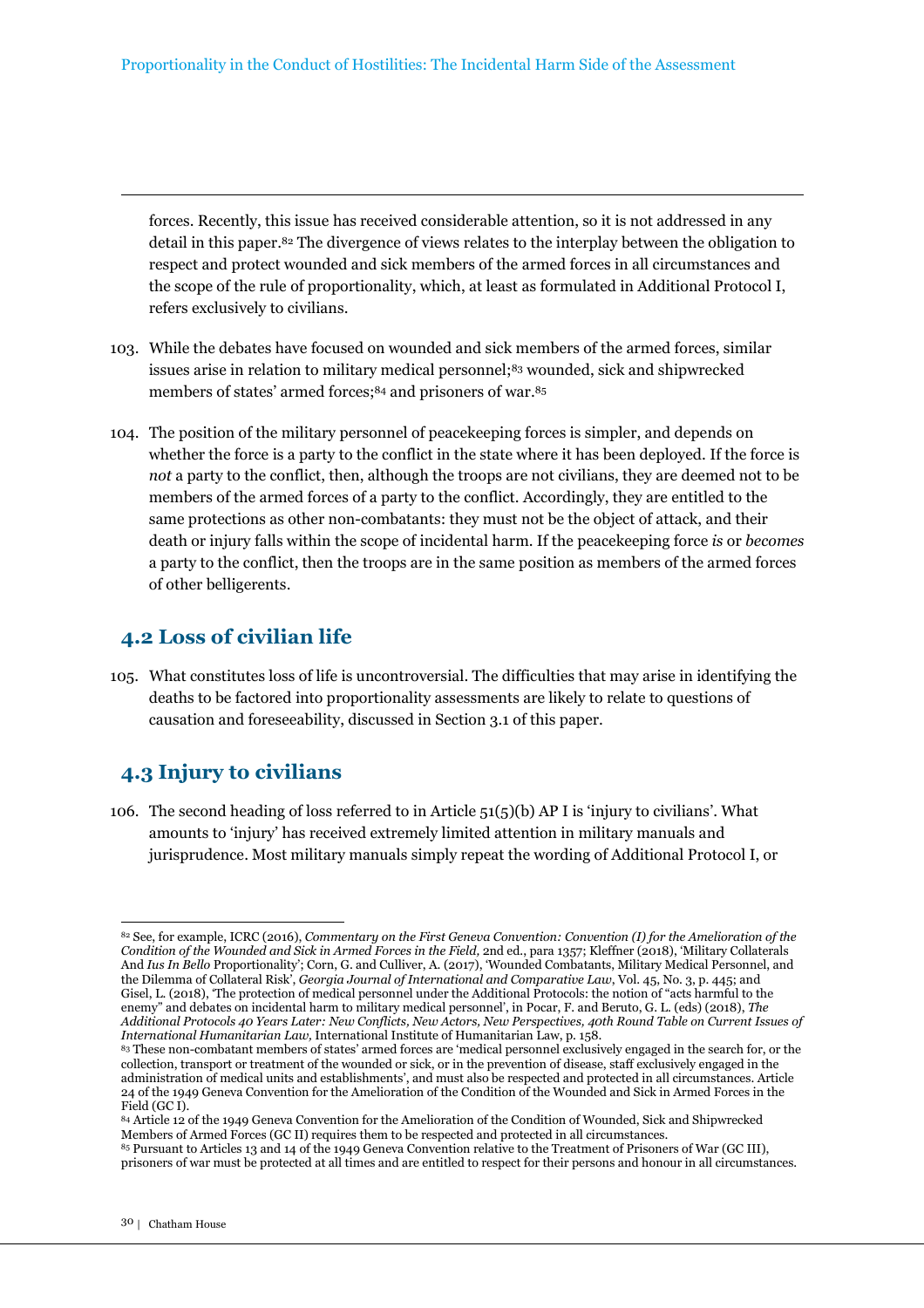sometimes refer to 'civilian casualties' instead,86 but provide no further explanation of what falls within the scope of 'injury'. With the recent exception of mental harm,<sup>87</sup> the issue has also not been addressed in the literature.88 A number of questions warrant consideration.

### 4.3.1 Types of harm

#### *4.3.1.1 Injury and disease*

- 107. There is no definition of, or guidance as to what constitutes, 'injury' for the purposes of proportionality assessments in treaty law, military manuals or literature.89 There is a medical distinction between an 'injury', which is caused by the application of external forces, and a 'disease'.90 The negotiating history of Additional Protocol I does not suggest that it was the intention of the drafters to exclude diseases. There appears no reason to adopt a narrow interpretation of the types of physical harm to be considered for the purpose of proportionality. Excluding disease could give rise to absurd results, for example, requiring expected injuries caused by the blast of nuclear weapons to be considered, but not those caused by the exposure to radiation from the same attack.
- 108. The nature of the harm is thus not relevant. As discussed in Section 3.1 for the purposes of proportionality what matters is whether the harm can be expected to be caused by the attack and is reasonably foreseeable.

<sup>86</sup> For example, the UK Military Manual refers to 'injury' or 'casualties' without elaborating further (Sections 5.33 and 13.5.g); the US DoD Manual refers to 'incidental harm' or 'injury' (Sections 4.8.2 and 5.12 respectively); and MAMW refers to 'injury' (Rule 1(l)m).

<sup>87</sup> Lieblich, E. (2014), 'Beyond Life and Limb: Exploring Incidental Mental Harm Under International Humanitarian Law', in Jink, D., Maogoto, J. and Solomon, S. (eds) (2014), *Applying International Humanitarian Law in Judicial and Quasi-Judicial Bodies – International and Domestic Aspects*, p. 185; and Knuckey, S., Moorehead, A. and

McCalley, A. (forthcoming 2019), 'Should the Proportionality Rule Include Mental Harm?', *in* Kreß, C. and Lawless, R. (eds), (forthcoming 2019), *Necessity and Proportionality in International Peace and Security Law*, forthcoming 2019), Liber Institute.

<sup>88</sup> What constitutes 'injury' was discussed at the ICRC/Laval meeting. See ICRC/Laval Report, pp. 33–37.

<sup>89</sup> The Tallinn Manual 2.0 is the only document that addresses the notion of 'injury'. It does so in the commentary to the definition of 'cyberattack', which notes that:

<sup>[</sup>w]hile the notion of attack extends to injuries and death caused to civilians, it is, in light of the law of armed conflict's underlying humanitarian purposes, reasonable to extend the definition to serious illness and severe mental suffering that are tantamount to injury. In particular, note that Article 51(2) Additional Protocol I prohibits 'acts or threats of violence the primary purpose of which is to spread terror among the civilian population'. Since terror is a psychological condition, resulting in mental suffering, inclusion of such suffering in this Rule is supportable through analogy. Tallinn Manual 2.0, Rule 92, para 8.

<sup>90</sup> According to the *Oxford Concise Medical Dictionary*, a 'disease' is:

a disorder with a specific cause (which may or may not be known) and recognizable signs and symptoms; any bodily abnormality or failure to function properly, except that resulting directly from physical injury (the latter, however, may open the way for disease). It is often contrasted with illness, where the abnormal symptoms, thoughts, or feelings may be subjective and difficult to assess objectively.

Martin, E. (2015), *Oxford Concise Medical Dictionary*, 9th edition, Oxford: Oxford University Press.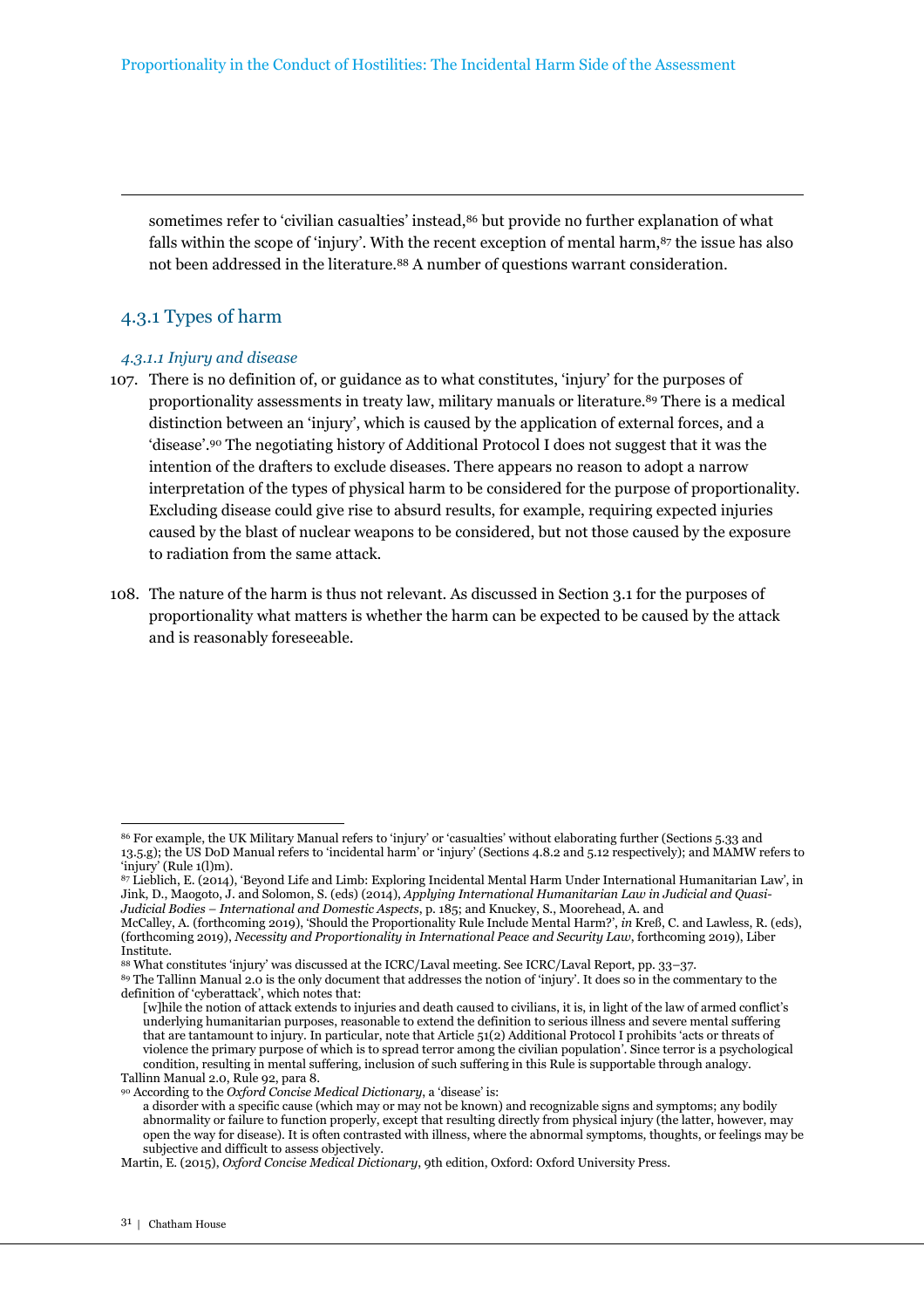#### *4.3.1.2 Mental harm*

- 109. Treaties, commentaries, manuals and the vast majority of writings do not discuss whether the harm to be considered in proportionality assessments is limited to physical harm, or whether it could also extend to mental harm.<sup>91</sup>
- 110. IHL prohibits the *intentional* infliction of certain types of mental harm, including acts or threats of violence whose primary purpose is to spread terror among the civilian population;<sup>92</sup> mental torture; 93 and violence to mental well-being.94 These prohibitions are set out in the Additional Protocols of 1977. The fact that provisions referring explicitly to mental harm are to be found in the same instrument as the rule of proportionality in Article  $51(5)(b)$  AP I, or in an instrument negotiated in the same diplomatic process, should not be interpreted as indicating that their omission from the rule of proportionality means that the drafters intentionally excluded mental harm. Additional Protocol I does not define 'harm', and the fact that mental harm was not addressed during the negotiations of Articles 51 and 57 is probably merely a reflection of the fact that at the time it was not considered that attacks, unlike torture or ill treatment, could also cause mental harm.<sup>95</sup>
- 111. Taking this into account, and in view also of the developments in the medical understanding of mental harm since 1977, and its increasing recognition in human rights law and IHL, there is no reason in principle to exclude mental harm from the scope of proportionality assessments. That said, the nature of mental harm raises a number of challenges to key elements of proportionality assessments, including questions of causation, foreseeability and the weight to be assigned to the risk of the occurrence of mental harm. These make mental harm more amenable to being taken into account in the planning stages for deliberate targeting rather than in dynamic targeting.
- 112. In terms of causation, the rule of proportionality requires identification of the incidental harm that can be expected as a result of a specific attack. While this is usually straightforward for physical injury, doing so with regard to mental harm is far more complex. Civilians are frequently exposed to hostilities for prolonged periods, making it difficult to determine whether a particular attack is likely to cause mental harm.
- 113. With regard to foreseeability, the occurrence of mental harm is more subjective than that of

 $\overline{a}$ <sup>91</sup> At present, the most comprehensive analysis of mental harm and IHL are Lieblich (2014), 'Beyond Life and Limb', and Knuckey, Moorehead and McCalley (forthcoming 2019), 'Should the Proportionality Rule Include Mental Harm?'. See also Schmitt, M. and Highfill, C. (2018), 'Invisible Injuries: Concussive Effects and International Humanitarian Law', *Harvard National Security Journal*, Vol. 9, p. 72.

<sup>92</sup> Article 51(2) AP I. For a discussion of the evolution of the recognition of 'the person' as a whole as a protected value in IHL, see Lieblich (2014), 'Beyond Life and Limb', pp. 194–97*.*

<sup>93</sup> Article 75(2) AP I.

<sup>94</sup> Article 4(2)(a) of the Protocol Additional to the Geneva Conventions of 1949, and relating to the Protection of Victims of Non-International Armed Conflicts (AP II). Under the Statute of the International Criminal Tribunal for Rwanda (ICTR), violations of common Article 3 GCs are defined as including 'violence to life, health and physical or mental well being', Article 4(a). The 2016 Commentary to GC I takes the same approach to what constitutes cruel treatment and torture under common Article 3 GCs. See ICRC (2016), *Commentary on the First Geneva Convention: Convention (I) for the Amelioration of the Condition of the Wounded and Sick in Armed Forces in the Field,* 2nd ed. ('ICRC Commentary to GC I'), paras 590, 622 and 639.

<sup>95</sup> Two representatives who participated in the negotiations of what became Articles 51 and 57 AP I told the author of this paper that in their recollection mental harm had simply not been considered.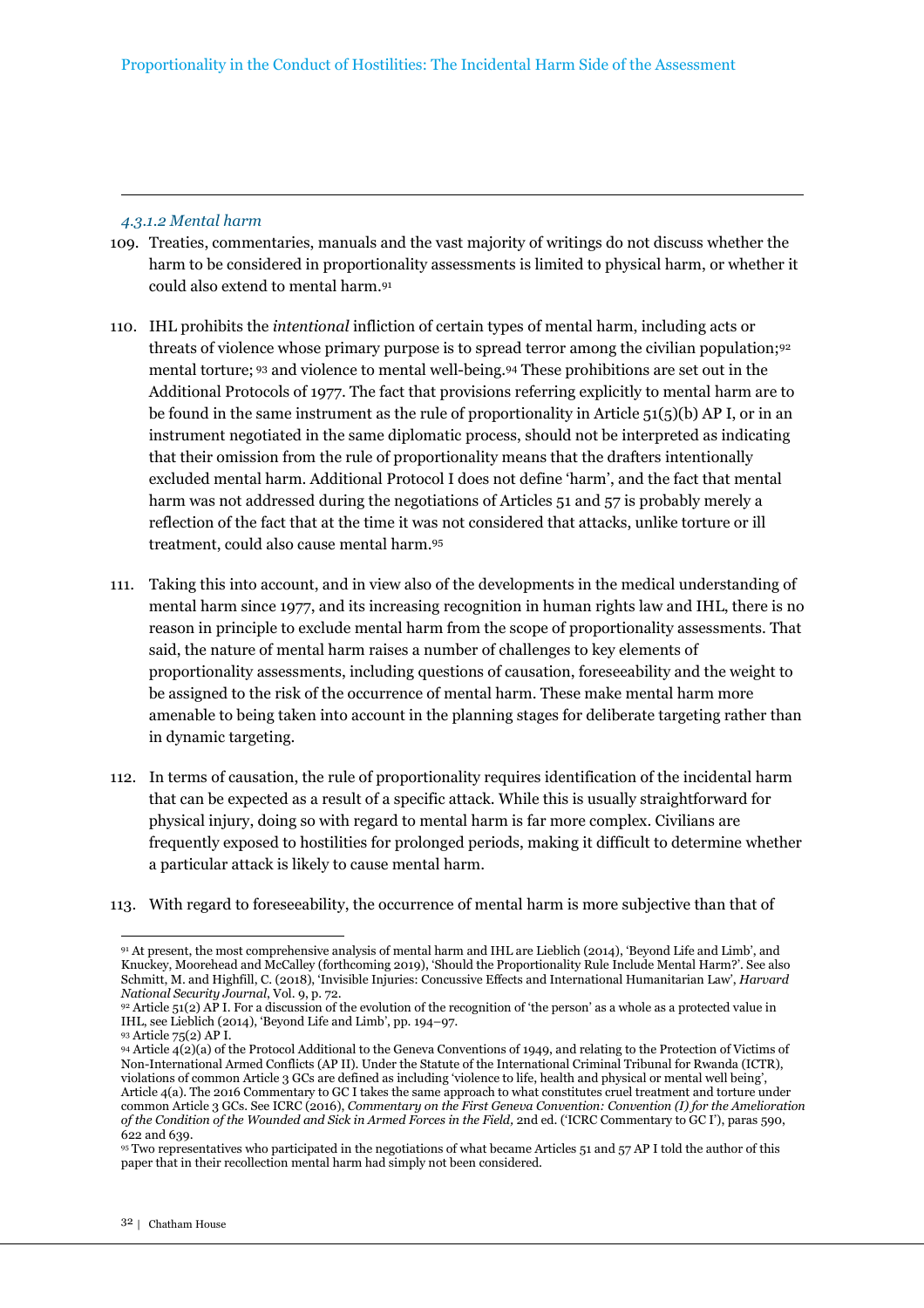physical harm. This makes it more difficult to foresee. The effects on mental health of exposure to an attack are likely to vary significantly, both among individuals and also depending on the context of where the attack occurs.

- 114. Finally, concerns have also been expressed about the difficulties of quantifying mental harm that is, assigning a weight to its occurrence. It is unclear why this should be more difficult than for other types of harm. On the contrary, it is precisely at this weighing stage of proportionality assessments that some of the difficulties currently raised by mental harm can be addressed. These include the likelihood of it occurring and its severity.
- 115. While there is no reason in principle to exclude mental harm from the scope of proportionality assessments, the majority of state practice considered for this paper does not take mental harm into account.96 It is unclear whether this is because states do not consider that they are legally obliged to do so, or because of the practical challenges just outlined of identifying and quantifying the mental harm expected from an attack.
- 116. Those involved in the development of collateral-damage estimation methodologies in particular, medical experts – should look for appropriate ways of considering and quantifying mental harm. As scientific understanding of the mental health effects of attacks evolves, methodologies should be refined. Belligerents should find the means to take mental harm into account in proportionality assessments.
- 117. It should also be noted that other rules of IHL on the conduct of hostilities require belligerents to consider the possible mental harm inflicted on civilians. In particular, in the conduct of military operations belligerents are required to take constant care to spare the civilian population.97 This obligation is broader in scope – albeit vaguer in content – than the rule of proportionality. It relates to military operations more widely, and is not limited to the types of harm expressly referred to in the rule of proportionality.

### 4.3.2 Severity of harm

118. Article 51(5)(b) AP I refers to 'injury' without suggesting that it must reach a minimum severity. Military manuals take the same approach. Rather than a consideration that may exclude particular injuries from incidental harm, the severity of the expected harm affects the weight to be assigned to it in proportionality assessments. For example, burns expected to be caused from exposure to incendiary weapons are more severe and, therefore, should be assigned greater weight than light contusions expected to be caused by flying debris.

 $\overline{a}$ <sup>96</sup> Nevertheless, there is *some* practice. The discussion of 'collateral damage considerations' in NATO Joint Targeting Doctrine, for example, refers to psychological effects. See NATO Standard AJP-3.9 Allied Joint Doctrine for Joint Targeting (2016), 1-10, para 0125:

<sup>[</sup>c]onsideration of collateral psychological effects. Lethal and non-lethal engagements can result in psychological effects, some of which may be undesirable. A deeper understanding of the human environment allows a better definition of desired and undesired psychological effects. This helps reduce the level of risk. Nevertheless, the psychological risk estimate may not achieve the same level of prediction as the physical one. Although there is no agreed methodology, commanders and their staffs should reduce the risk by understanding the human environment through target audience analysis.

<sup>97</sup> Article 57(1) AP I.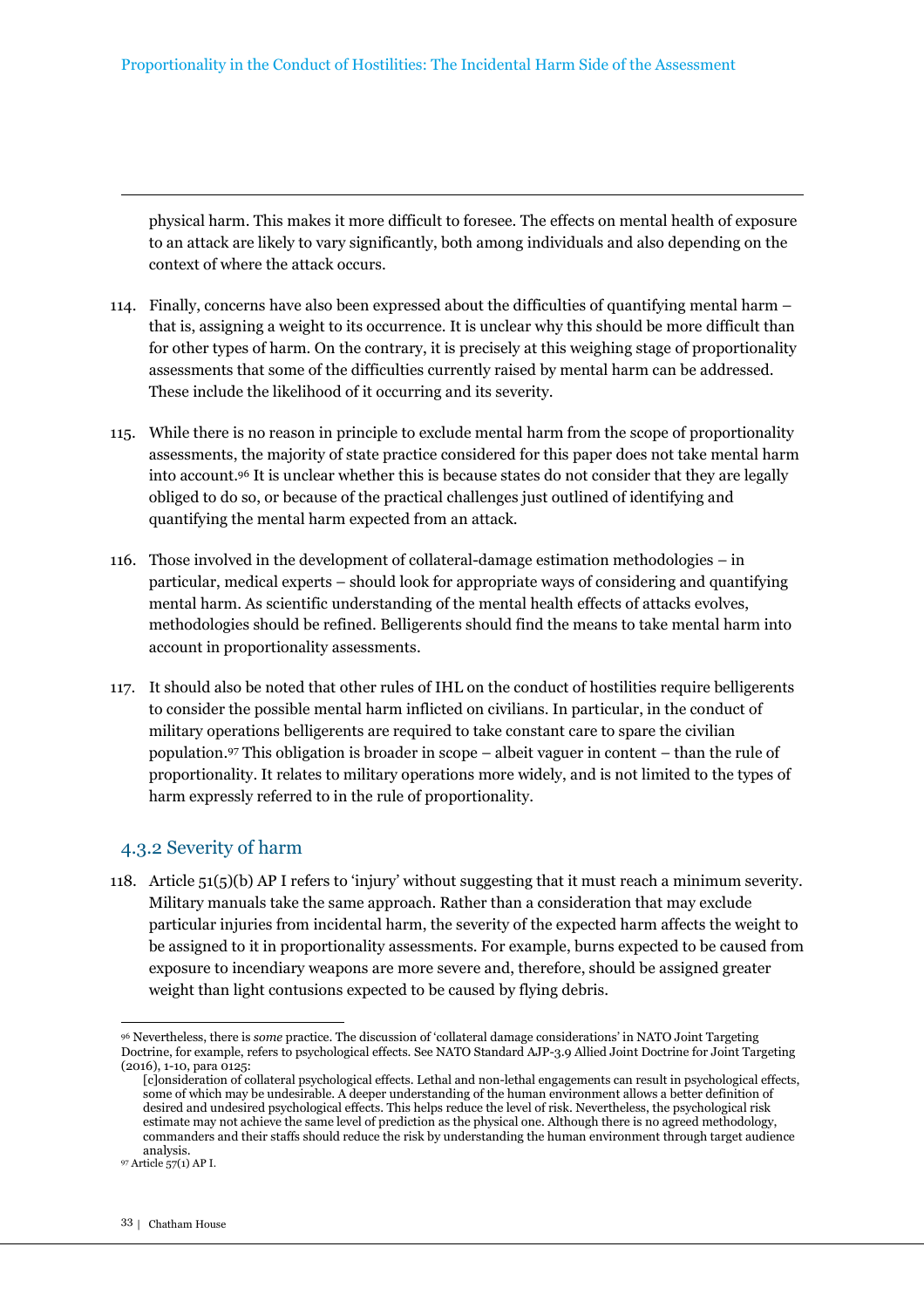119. Another factor that affects the weight to be assigned to injuries is the difficulty of receiving treatment. Belligerents must take into account the context in which the attack will be carried out. For example, if local health facilities can only provide basic treatment and are already overstretched, blast injuries that may have been treatable in other contexts are more likely to result in death or permanent disabilities, particularly in children.

## **4.4 Damage to civilian objects**

120. The third and last type of harm identified in Article 51(5)(b) AP I is damage to 'civilian objects'. Additional Protocol I defines these as 'all objects which are not military objectives'.98 Military objectives are defined as:

those objects which by their nature, location, purpose or use make an effective contribution to military action and whose total or partial destruction, capture or neutralization, in the circumstances ruling at the time, offers a definite military advantage.<sup>99</sup>

121. The location of civilian objects, and which party has control over them, is not determinative for the rule of proportionality. The civilian objects whose damage must be considered are those under the control of the enemy, but also those under the control of the party conducting the attack.

### 4.4.1 Civilian objects

- 122. This paper focuses on two types of civilian objects: 'dual-use objects' and elements of the natural environment. Diverging views have been expressed in the past as to whether – and, if so, to what extent – damage to these objects falls within the scope of incidental harm. The paper also touches upon the position of cultural property.
- 123. Some of the discussions referred to in Section 4.1 on whether the death or injury of members of the armed forces fall within the scope of incidental harm have also addressed the position of military medical facilities. For the reasons set out above, they are not considered in this paper.<sup>100</sup>

#### *4.4.1.1 'Dual-use objects'*

124. When civilian objects are used for military purposes, they may become military objectives. There may be circumstances in which an object, in addition to being used for military purposes, continues to have a civilian function. For example, an electrical power station may supply both a military compound and a hospital. In these circumstances, the object is sometimes colloquially referred to as a 'dual-use object'. The term is misleading, as it gives the impression

<sup>98</sup> Article 52(1) AP I.

<sup>99</sup> Article 52(2) AP I.

<sup>100</sup> For arguments in favour of including their damage in proportionality assessments, see, for example, the 2016 ICRC Commentary to GC I, para 1794; ICRC/Laval Report, pp. 160–61; and Dinstein (2016), *The Conduct of Hostilities*, para 416. For arguments in favour of the opposite position, see, for example, Henderson (2009), *The Contemporary Law of Targeting*, paras 7.7.2, 7.7.3 and 8.3.1; and US DoD Manual, paras 5.10.2 and 7.10.1.1.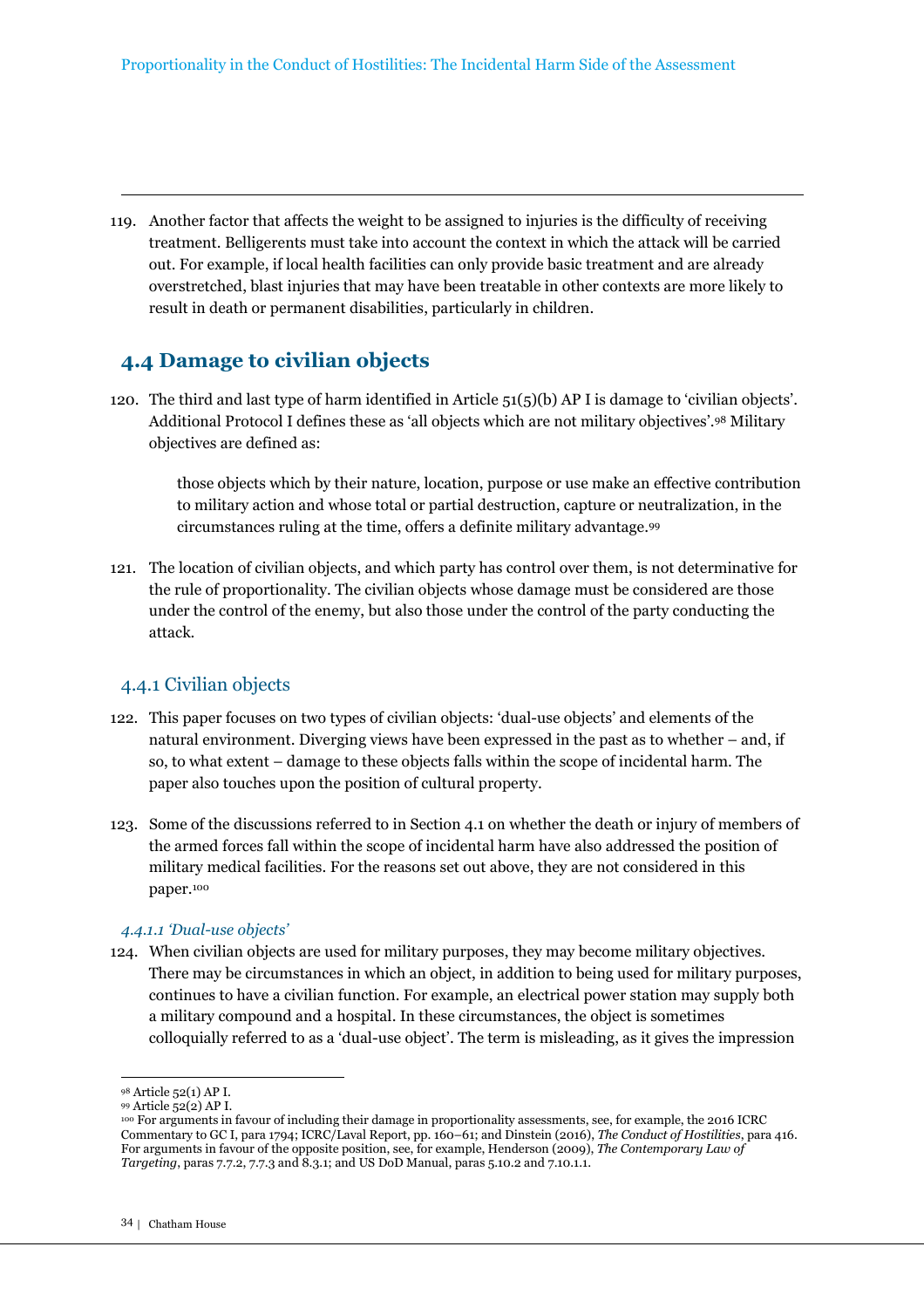that an object can simultaneously be both a military objective and a civilian object. However, once a civilian object becomes a military objective, it ceases to be a civilian object.

- 125. Dual-use objects raise a number of legal questions. One question is what constitutes the military objective in a particular circumstance. For example, if a particular apartment in an apartment block has become a military objective by virtue of its use, but the other apartments in the block are not used in this manner, is the military objective just the single apartment or the entire block? While this is a question of distinction, the answer will affect how the rule of proportionality is applied.<sup>101</sup>
- 126. Another question relates to what constitutes the incidental harm to be considered in proportionality assessments in relation to attacks on dual-use objects. A dual-use object is a military objective, and thus damage caused to the object itself does not constitute damage to a civilian object.102 However, a dual-use object continues to have a civilian function, which will be impaired if the military objective is struck. Does this impairment amount to incidental harm, and should it therefore be taken into account in proportionality assessments?
- 127. There is general agreement that civilian deaths and injury and damage to civilian objects expected to occur as a result of the impairment of the continuing civilian function must be included in proportionality assessments. This is a form of 'reverberating' or 'knock-on' harm, discussed in Section 3.1.3. Accordingly, in the example of the electrical power station above, the civilian deaths and injury that can reasonably be foreseen to result from its destruction – for instance, because a hospital's power supply is cut off – must be taken into account in proportionality assessments.
- 128. Different views have been expressed as to whether and, if so, how *additional* adverse effects expected to occur as a result of the impairment of the civilian function of dual-use objects should be considered in proportionality assessments. As the civilian object has become a military objective, there does not appear to be any legal basis for taking into account damage to the dual-use object in proportionality assessments. In addition, adverse effects from the impairment of the civilian function (other than civilian deaths and injury, and damage to civilian objects) do not fall within the scope of incidental harm under Additional Protocol I so are not taken into account.
- 129. Some support has, however, been expressed for taking such additional adverse effects into account by assigning some weight to the impairment of the dual-use function. For example, if a one-room school is used as a military communications centre and therefore becomes a military objective, belligerents would be required to somehow give weight to the impairment of its educational function in proportionality assessments. 103

<sup>101</sup> See, for example, ILA Study Group Report, pp. 9–11.

<sup>102</sup> See, for example, US DoD Manual, para 5.6.1.2.

<sup>103</sup> See, for example, the discussions at the ICRC/Laval expert meeting, ICRC/Laval Report, pp. 38–40; and ILA Study Group Report, pp. 11–12.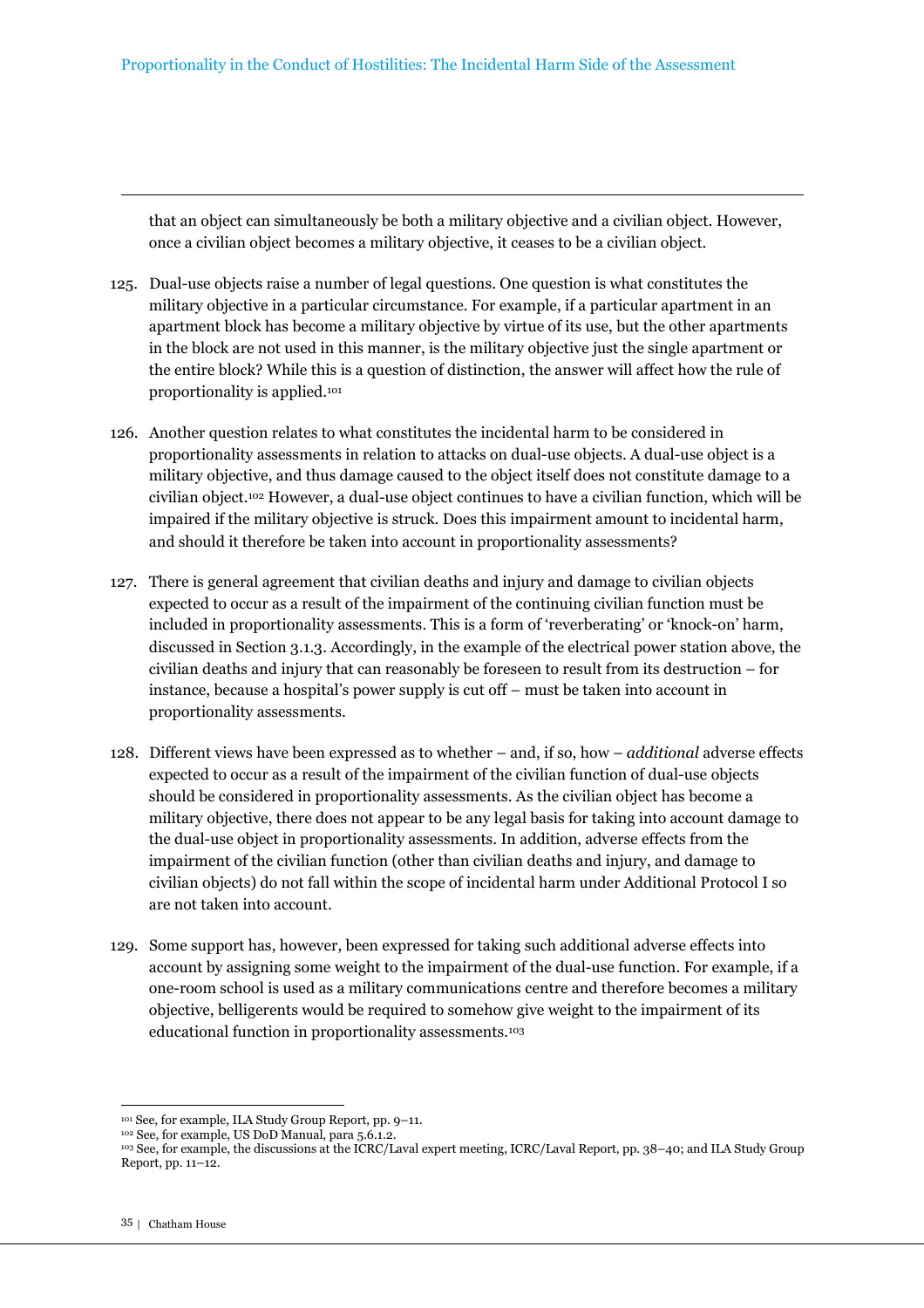- 130. It should be noted that there are other rules of IHL that require belligerents to take into consideration the civilian functions that military objectives may also serve. For example, Article 52(3) AP I requires a relatively high level of confidence before an object 'normally dedicated to civilian purposes, such as a place of worship, a house or other dwelling or a school' can be considered a military objective. Moreover, Article 57(1) requires 'constant care' to be taken in the conduct of military operations to spare the civilian population. This obligation should be read as requiring belligerents to the extent feasible to avoid or minimize the adverse effects of military operations, including where such effects are due to the impairment of a civilian function of a military objective. IHL also accords special protections to certain objects such as medical facilities, cultural property and objects indispensable for the survival of the civilian population. In doing so, the function of these objects is taken into account and IHL sets stringent limitations on attacking them *even* in the event that they have become military objectives.
- 131. States' armed forces may also be required, as a matter of policy, to take the civilian function of military objectives into account in the targeting decision-making process. Targeting of military objectives with particularly important civilian functions can require special authorization from higher echelons of command, or such objectives may be on 'no-strike' lists.<sup>104</sup> Belligerents should be encouraged to adopt such policies, both to facilitate the implementation of relevant rules of IHL and to reduce the adverse effects on the civilian population, even beyond the requirements of law.

#### *4.4.1.2 Elements of the natural environment*

- 132. Different views exist as to how to consider the natural environment for the purposes of IHL. Additional Protocol I does not provide a definition, but the ICRC Commentary to Article 55 AP I suggests that 'the concept of the natural environment should be understood in the widest sense to cover the biological environment in which a population is living. It does not consist merely of the objects indispensable to survival mentioned in Article 54 – foodstuffs, agricultural areas, drinking water – but also includes forests and other vegetation … as well as fauna, flora and other biological or climatic elements'.<sup>105</sup>
- 133. In view of this extremely broad understanding, a first divergence of views relates to whether the natural environment should be considered a single object in its totality, or whether it is made up of a series of different elements.106 Without prejudice to the former position, this paper uses the expression 'elements of the natural environment'.
- 134. The second divergence of views relates to whether the natural environment should be considered from an anthropocentric angle, with the consequence that it warrants consideration and protection only inasmuch as harm to it has negative consequences for civilians; or whether

 $\overline{a}$ <sup>104</sup> See, for example, NATO (2016), Allied Joint Doctrine for Joint Targeting, para 0419; and US Chairman of the Joint Chiefs of Staff Instruction (2012), *No-Strike and the Collateral Damage Estimation Methodology,* CJCSI 3160.01A, 12 October 2012, Enclosures B and C.

<sup>105</sup> ICRC Commentary to APs, para 2126.,

<sup>106</sup> See, for example, Droege, C. and Tougas, M.-L. (2013), 'The Protection of the Natural Environment in Armed Conflict – Existing Rules and Need for Further Legal Protection', *Nordic Journal of International Law*, Vol. 82, Issue 1, p. 21, at pp. 25–27, and references therein.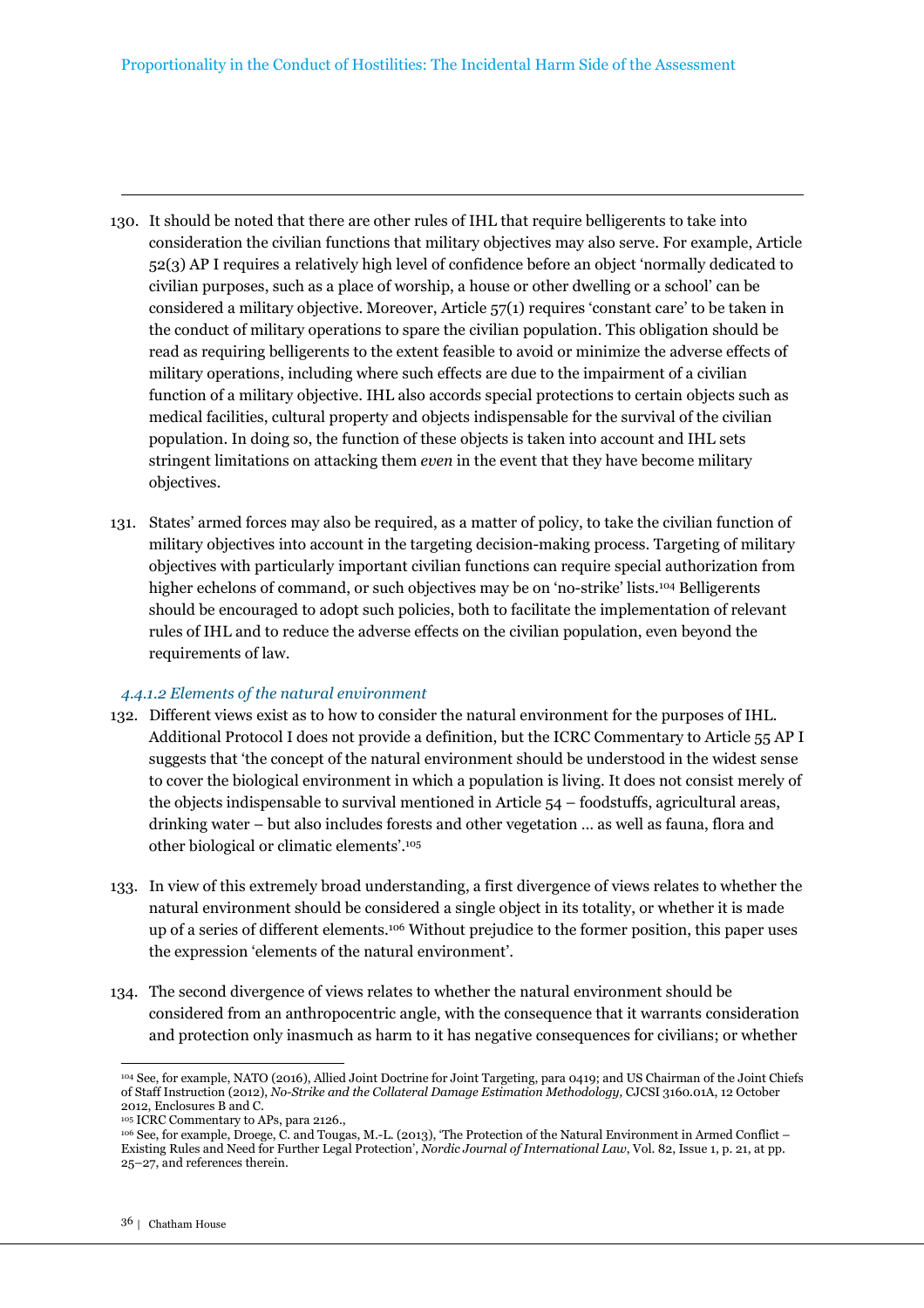it possesses intrinsic value that IHL protects *per se*. 107

- 135. Proponents of the anthropocentric view of the natural environment do not consider it to be an 'object' as the term is understood in IHL. Damage to elements of the natural environment is only relevant if and to the extent that it negatively affects the health of civilians or causes harm to civilian objects.108 Under this view, damage to the environment is not assigned any value *per se* in proportionality assessments. Only the ensuing harm to civilians and civilian objects is taken into account – provided that it meets the criteria of causation and foreseeability.
- 136. Today, the prevailing view supports the alternative, 'intrinsic value' approach. This considers all elements of the natural environment to be civilian objects, and protected as such.109 As is the case for other civilian objects, their location or use may turn some of them into military objectives.110 Unless and until this occurs, however, damage to an element of the natural environment constitutes damage to a civilian object that must be considered in proportionality assessments.111 It is not necessary for the damage to elements of the natural environment also to cause harm to civilians or civilian objects; damage to elements of the natural environment alone may render an attack unlawful. If such damage in turn causes harm to civilians and civilian objects, that meets the criteria on causation and foreseeability set out above; such reverberating harm would also fall within the scope of proportionality assessments.
- 137. Elements of the natural environment can be directly damaged by an attack, for example by the use of defoliants. However, in many circumstances damage is a 'knock-on' effect of an attack against or damaging another object. For example, damage to the electricity network could

 $\overline{a}$ <sup>107</sup> See, for example, Schmitt, M. (1997), 'Green War: An Assessment of the Environmental Law of International Armed Conflict', *Yale Journal of International Law,* Vol. 22, Issue 1, p. 1, pp. 6–7.

<sup>108</sup> See, for example, Schmitt. M. and Merriam, J. (2015), 'The Tyranny of Context: Israeli Targeting Practices in Legal Perspective', *University of Pennsylvania Journal of International Law*, Vol. 37, No. 1, p. 53, at p. 99. See also, Schmitt (1997), 'Green War', at pp. 55–61. The prohibition in Article 55(1) AP I on methods or means of warfare intended or that may be expected to cause widespread, long-term and severe damage to the natural environment takes a similar anthropocentric approach, because it only applies when such damage prejudices the health or survival of the population.

<sup>&</sup>lt;sup>109</sup> See, for example, Rule 43 (c) ICRC CLS. While the ICJ does not state this expressly, this is implicit in its assertion that: 'States must take environmental considerations into account when assessing what is necessary and proportionate in the pursuit of legitimate military objectives. Respect for the environment is one of the elements that go into assessing whether an action is in conformity with the principles of proportionality.' Legality of the Threat or Use of Nuclear Weapons, Advisory Opinion, July 8, 1996, ICJ Reports, 1996, 226, para 62.

The Tallinn Manual 2.0, Rule 143, notes that the natural environment is a civilian object. See also the International Law Commission's second report on the protection of the environment in relation to armed conflicts, UN Doc A/CN.4/685, 28 May 2015, paras 147–51 and draft Principle 1, which provides that: '[t]he natural environment is civilian in nature and may not be the object of an attack, unless and until portions of it have become a military objective. It shall be respected and protected, consistent with applicable international law, and, in particular international humanitarian law'.

National military manuals that expressly take this approach include the Royal Australian Air Force Operations Law for RAAF Commanders, Section 8.22(a): 'the natural environment is not a legitimate object of attack'. Others do so by expressly including harm to the environment in the definition of collateral damage. See footnote 111.

<sup>110</sup> Article 52(2) AP I defines military objectives as those objects which by their nature, location, purpose or use make an effective contribution to military action and whose total or partial destruction, capture or neutralization, in the circumstances ruling at the time, offers a definite military advantage. No element of the environment will be a military objective by its 'nature', i.e. its intrinsic character. See Droege and Tougas (2013), 'The Protection of the Natural Environment in Armed Conflict', p. 27.

<sup>111</sup> This is expressly noted in the definitions of 'collateral damage' in a number of texts. See, for example, the San Remo Manual on International Law Applicable to Armed Conflicts at Sea, Section 13.4, which expressly includes damage to or destruction of the natural environment in the definition of 'collateral damage'. This definition is replicated in the sections of the UK Military Manual on maritime warfare, at 13.5. See European Union Military Committee (2016)*, Avoiding and Minimizing Collateral Damage in EU-led Military Operations Concept*, EEAS (2015) 772 Rev 8, 3 February 2016, para 15, http://data.consilium.europa.eu/doc/document/ST-5785-2016-INIT/en/pdf. See also ILA Study Group Report, p. 29.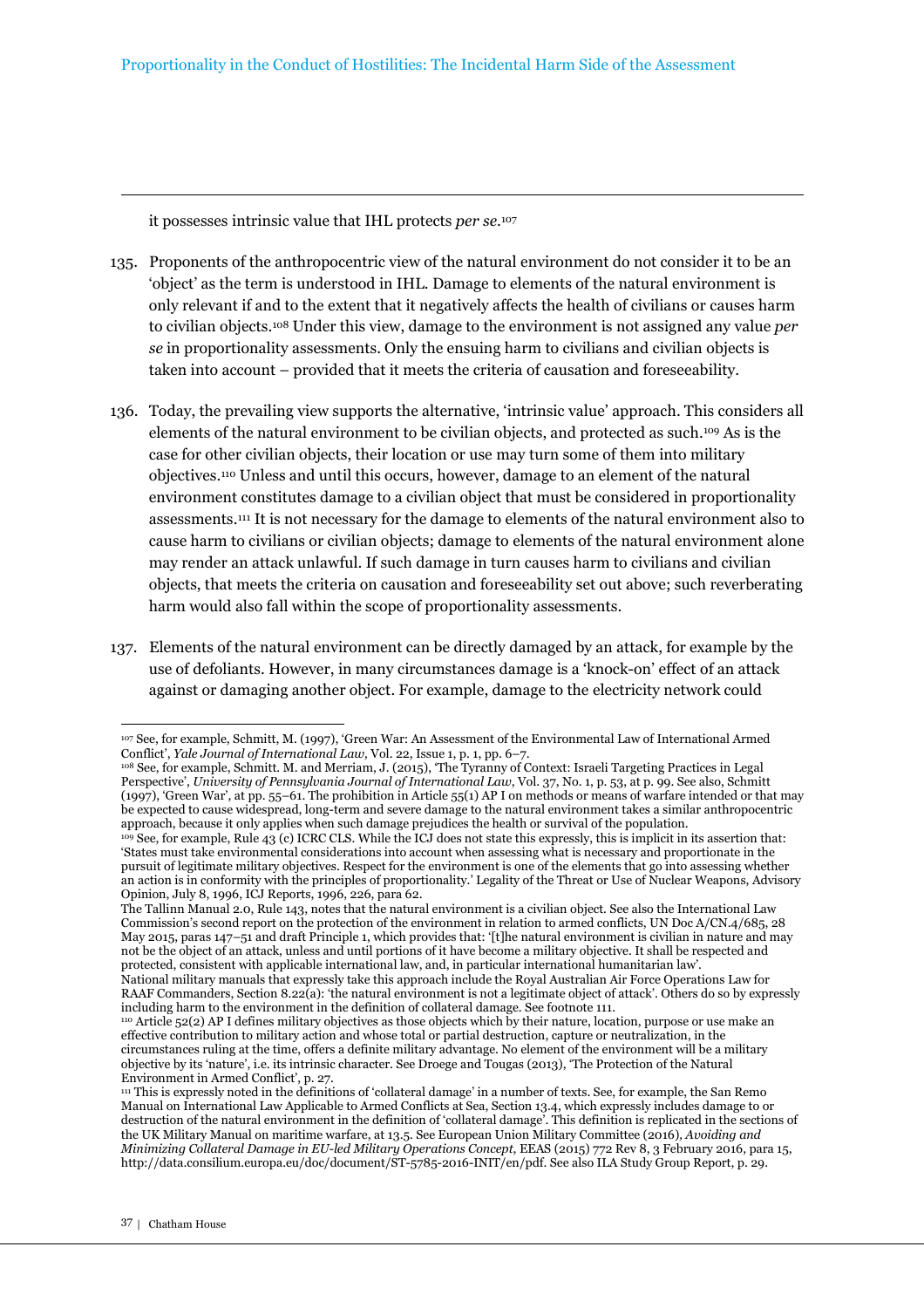prevent water treatment facilities from operating and lead to waste seepage into water and soil.

- 138. *Some* damage to elements of the natural environment is inevitable in most attacks. But this is not a ground for excluding it from the assessment. Instead, the extent of the damage is something that is addressed by means of the weight assigned to it.112 In some cases it might be severe, as when defoliants are used; in others far less so, as when trees are destroyed in crossfire.
- 139. Treating damage to elements of the natural environment as a type of incidental harm raises practical challenges. In particular, at the present stage of scientific knowledge, the extent of such damage may be difficult to foresee, as may be its adverse impact on civilians and civilian objects. In some circumstances, damage to the environment and its effects on civilians and civilian objects may be immediately apparent, as when an aquifer is incidentally polluted. In other circumstances, the harm may not be as evident. Quantifying the expected damage to elements of the natural environment is also more challenging than for other types of incidental harm. This is particularly the case for long-term effects and for damage that is purely to elements of the natural environment itself.113 These are not reasons for excluding such damage from proportionality assessments, however.
- 140. The armed forces of a number of states already include such damage in their collateral-damage estimation methodologies.114 Those responsible for planning attacks must do everything feasible to have access to information and analysis on the impact of attacks on the natural environment. Scientific developments that foster a greater understanding of the impact of attacks on the environment should be followed, so that such impact can be duly taken into account.
- 141. Finally, a legal question arises as to the interplay between the rule of proportionality and some of the provisions of Additional Protocol I that specifically address the environment. Article 35(3) AP I prohibits the use of methods or means of warfare that are intended, or may be expected, to cause 'widespread, long-term and severe damage to the natural environment'. Article 55(1) AP I similarly prohibits methods or means of warfare that are intended or may be expected to cause such damage to the natural environment, and thereby to prejudice the health

<sup>112</sup> The war crime in Article 8(2)(b)(iv) of the ICC Statute only exists in relation to attacks expected to cause 'widespread, long-term and severe damage to the natural environment' that is clearly excessive in relation to the concrete and direct overall military advantage anticipated. This is another instance of a higher threshold being set for criminal liability. It should not be read as indicating that only widespread, long-term and severe damage is to be factored into proportionality assessments.

<sup>113</sup> See, for example, Bothe, M., Bruch, C., Diamond, J. and Jensen, D. (2010), 'International law protecting the environment during armed conflict: gaps and opportunities', *International Review of the Red Cross*, Vol. 92, No. 879, September 2010, p. 569, p. 578. This was also noted in the Final Report to the Prosecutor on the NATO bombing campaign where, even *ex post facto*, 'the actual environmental impact, both present and long term, of the NATO bombing campaign [was] at present unknown and difficult to measure' [para 23]. ICTY (2000), *Final Report to the Prosecutor of the Committee Established to Review the NATO Bombing Campaign against the Federal Republic of Yugoslavia.*

<sup>114</sup> See, for example, US Chairman of the Joint Chiefs of Staff Instruction (2012), *No-Strike and the Collateral Damage Estimation Methodology*, D-A-10.: US Joint Publication 3-06, Joint Urban Operations, 20 November 2013, 'Collateral Damage and Environmental Considerations', III-11; and 2016 NATO Allied Joint Doctrine for Joint Targeting, para 0122, 'Collateral damage'. For the purpose of collateral damage estimation (CDE), collateral damage is defined as: 'the unintentional or incidental physical damage to non-combatants, non-military objects or environment arising from engagement of a legitimate military target'. These methodologies consider environmental harm both in terms of the impact it may have on civilians and civilian objects and in terms of damage to the environment *per se*.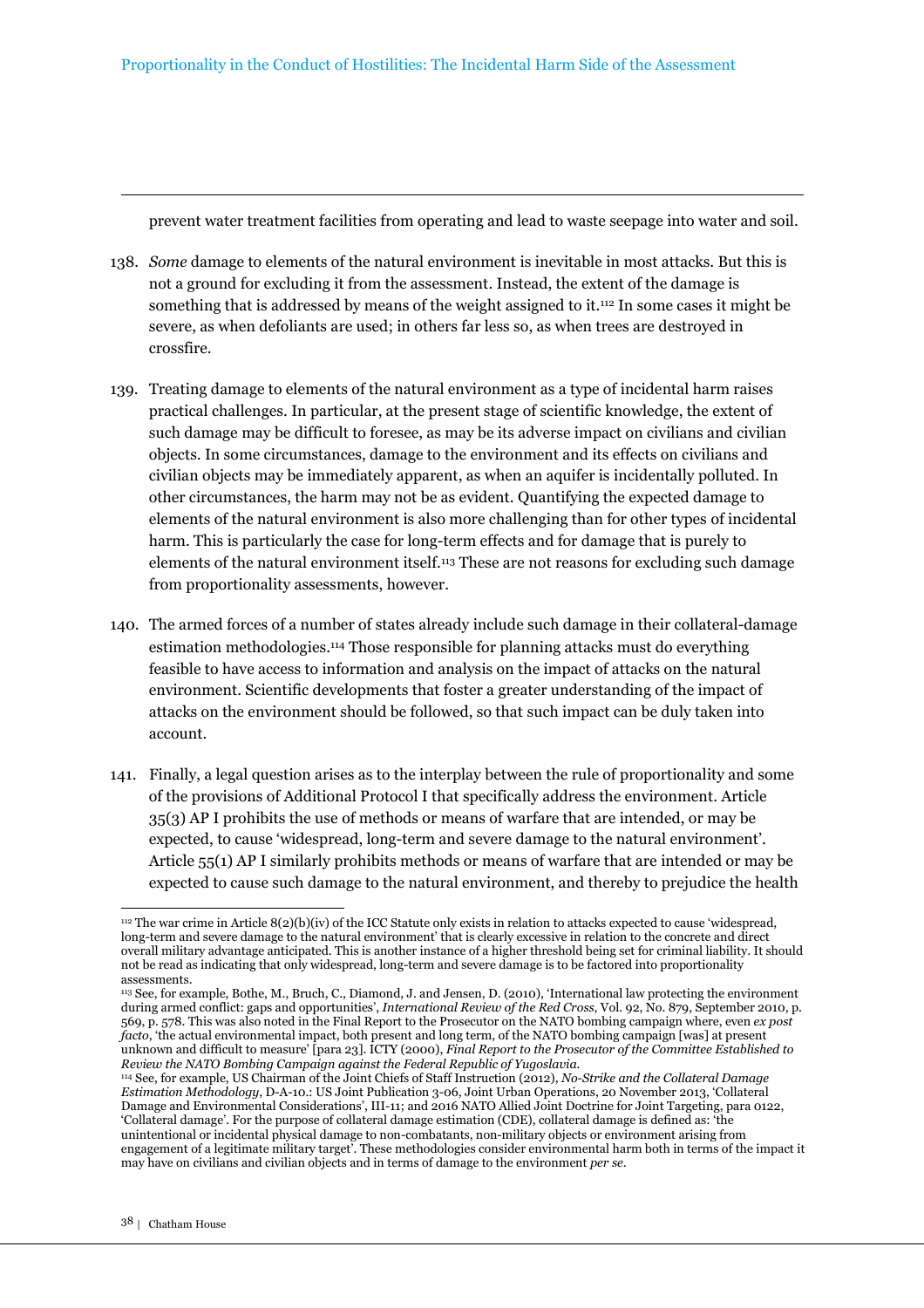or survival of the population. The customary law status of these provisions is disputed.<sup>115</sup> Without prejudice to the position under customary law, for those states that have ratified Additional Protocol I, these provisions modify the rule of proportionality in international armed conflicts, setting a maximum ceiling of permissible damage to elements of the natural environment. Attacks that are intended or expected to cause widespread, long-term and severe damage to the natural environment are prohibited, regardless of the anticipated military advantage.<sup>116</sup>

#### *4.4.1.3 Cultural property, cultural objects and places of worship*

142. Under Article 1 of the 1954 Hague Convention for the Protection of Cultural Property in the Event of Armed Conflict, 'cultural property' includes:

> movable or immovable property of great importance to the cultural heritage of every people, such as monuments of architecture, art or history, whether religious or secular; archaeological sites; groups of buildings which, as a whole, are of historical or artistic interest; works of art; manuscripts, books and other objects of artistic, historical or archaeological interest; as well as scientific collections and important collections of books or archives or of reproductions of the property defined above.<sup>117</sup>

- 143. The Second Protocol of 1999 develops the protections of the 1954 Convention, including during the conduct of hostilities. Article 7 on precautions in attack includes a version of the rules relating to proportionality found in Additional Protocol I, with a specific emphasis on damage to 'cultural property' as defined in the 1954 Convention. It prohibits attacks expected to cause damage to cultural property that is excessive in relation to the concrete and direct military advantage anticipated, and requires parties to cancel or suspend an attack if it becomes apparent that the attack would violate the rule of proportionality as framed in the Protocol.<sup>118</sup>
- 144. Neither the 1954 Convention nor the Protocol states whether cultural property, as defined, is a civilian object. While in the majority of cases it will be, there may be circumstances in which cultural property, by virtue of its nature, may in fact constitute a military objective. This includes, for example, historic fortresses, barracks, arsenals and other historic property constructed for military ends. If decommissioned, however, such property is better characterized by its nature as a historic monument and therefore considered a civilian object –

<sup>115</sup> Rule 45 ICRC CLS considers that the provisions reflect customary law. For the contrary view, see, for example, Bellinger, J. and Haynes, W. (2007), 'A US Government Response to the International Committee of the Red Cross Study Customary International Humanitarian Law', *International Review of the Red Cross,* Vol. 89, No. 866, June 2007, p. 443; and Hulme, K. (2007), 'Natural Environment', in Wilmshurst, E. and Breau, S. (eds) (2007), *Perspectives on the ICRC Study on Customary International Humanitarian Law*, Cambridge: Cambridge University Press, p. 204. <sup>116</sup> See, for example, Droege and Tougas (2013), 'The Protection of the Natural Environment in Armed Conflict', p. 32.

<sup>117</sup> Article 1(a) 1954 Hague Convention for the Protection of Cultural Property in the Event of Armed Conflict. The definition also includes:

b) buildings whose main and effective purpose is to preserve or exhibit the movable cultural property defined in subparagraph (a) such as museums, large libraries and depositories of archives, and refuges intended to shelter, in the event of armed conflict, the movable cultural property defined in sub-paragraph (a);

<sup>(</sup>c) centres containing a large amount of cultural property as defined in sub-paragraphs (a) and (b), to be known as 'centres containing monuments'.

<sup>118</sup> Articles 7(c) and (d)(ii) 1999 Second Optional Protocol to the 1954 Hague Convention for the Protection of Cultural Property in the Event of Armed Conflict. On the rule of proportionality and cultural property, see Cultural Property Military Manual, paras 112–15 and 123–24.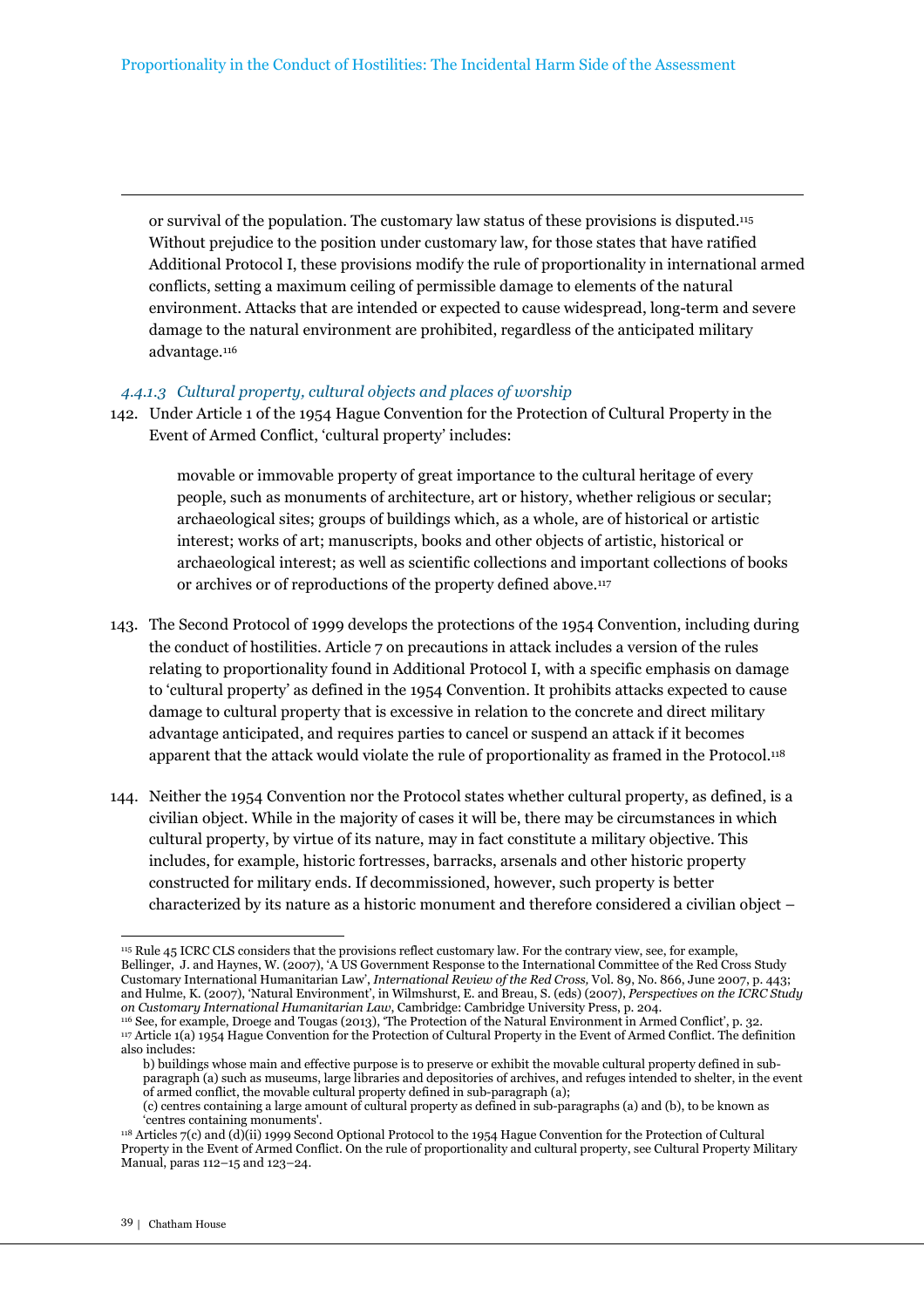which could, like all civilian objects, become a military objective by virtue of its use if it makes an effective contribution to military action. The same holds true of historic bridges, railway stations or ports.<sup>119</sup>

- 145. In view of this, the reference to 'cultural property' in the provisions on proportionality in the 1999 Protocol should be interpreted as referring to objects that fall within the definition of 'cultural property' but that are not military objectives.
- 146. Without prejudice to the provisions of the Hague Convention and its protocols, the 1977 Additional Protocols to the Geneva Conventions also provide protections for 'cultural objects and places of worship'. They prohibit acts of hostility directed against the 'historic monuments, works of art or places of worship which constitute the cultural or spiritual heritage of peoples'.120 While there may be circumstances, as noted above, in which cultural property is by its *nature* a military objective, this does not appear to be the case for the objects referred to in the Additional Protocols. The starting presumption – which, as is the case for all civilian objects, can be displaced by virtue of their use or location – is that such objects are civilian objects, and that damage to them must be taken into account in proportionality assessments.
- 147. The law thus does not require belligerents to include in proportionality assessments damage to cultural property, cultural objects or places of worship that are, or have become, military objectives. However, as discussed above in relation to dual-use objects, many of the other rules of IHL regulating the conduct of hostilities require belligerents to take into consideration the cultural value of objects that may have become military objectives. Similarly, belligerents may be required as a matter of policy to take the cultural value of such objects into account in the targeting decision-making process.

### 4.4.2 What constitutes 'damage' to civilian objects?

148. Treaty law does not specify what constitutes 'damage' to civilian objects for the purpose of proportionality assessments. Article 51(5)(b) AP I does not specify a minimum threshold. It refers to 'damage' to civilian objects and not 'destruction'. As is the case for injury, the extent of the damage is taken into account in the weight assigned to it in proportionality assessments.

### 4.4.3 Weight to be assigned to damage to civilian objects

- 149. Additional Protocol I identifies the three types of incidental harm to be considered, but does not provide guidance on the weight to be assigned to them when conducting proportionality assessments. It appears reasonable to give greater weight to those objects whose damage or destruction will have the most severe effects on civilians. For example, damage to a dispensary should be given more weight than damage to office buildings.
- 150. As far as facilities that provide services essential to the survival of the civilian population are

 $\overline{a}$ <sup>119</sup> Ibid., para 88.

<sup>120</sup> Article 53 AP I and Article 16 AP II.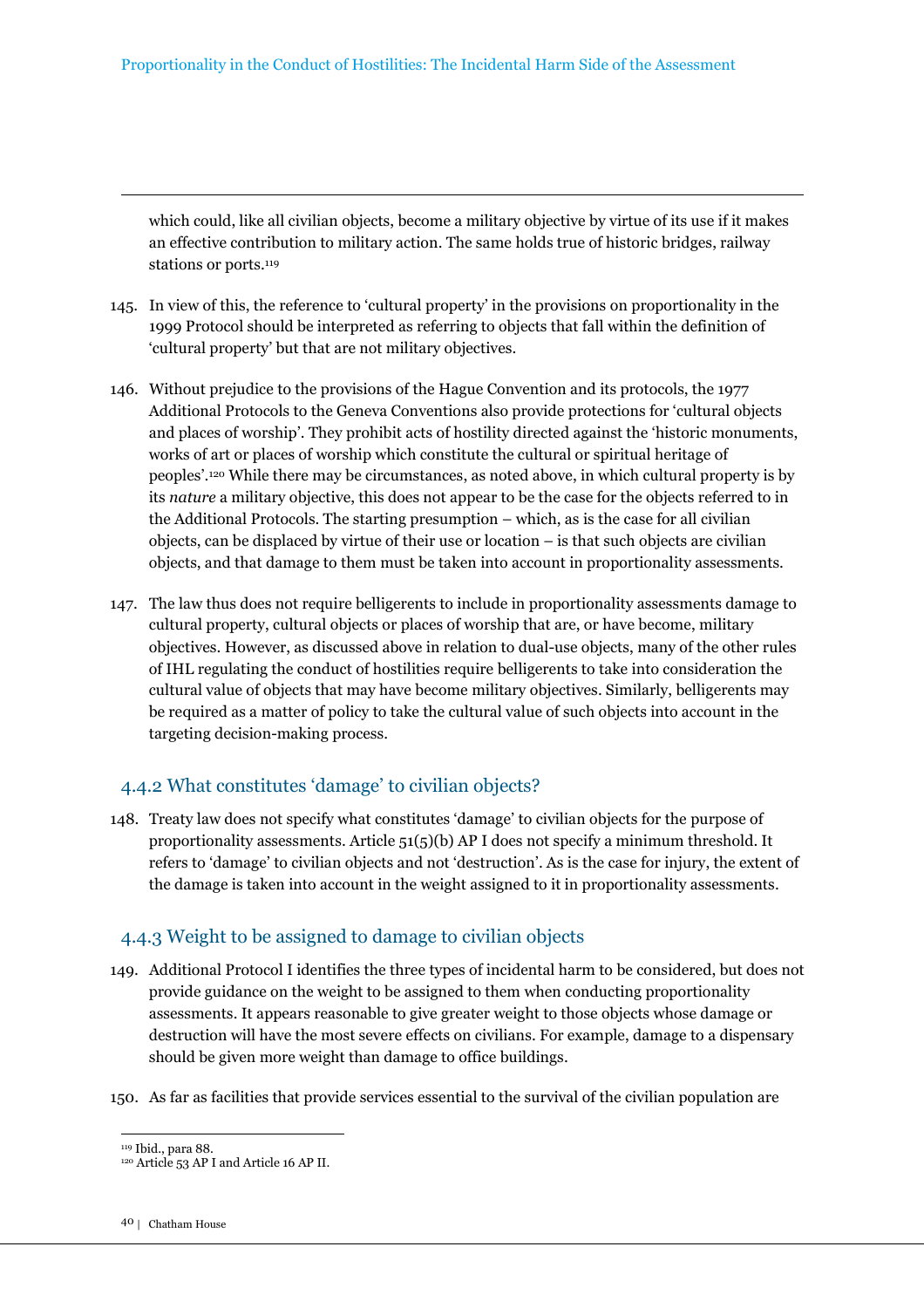concerned – such as medical facilities, electricity-generating and distribution networks, and water treatment systems – particular weight should be given to the damage to the installations *themselves*, in addition to including the deaths and injury expected from their destruction.

- 151. The weight that is assigned to the damage to civilian objects is also a way of taking into account some of the adverse effects of an attack on the civilian population that do not fall within the scope of incidental harm. For example, displacement of civilians is not mentioned in the rule of proportionality. However, the fact that displacement is likely to occur as a result of an attack expected to destroy civilian homes could affect the weight to be given to that destruction in the proportionality assessment. Damage to civilian homes being used should be given greater weight than that to deserted homes or business premises.
- 152. The weight to be assigned to the risk of damage to cultural property and the cultural objects and places of worship referred to in the Additional Protocols in proportionality assessments will take into account their cultural value.

# **4.5 Conclusions and recommendations**

- i. The death of, or injury to, all civilians must be considered in proportionality assessments: those under effective control of the enemy and those under the control of the party conducting the attack, including the latter's nationals.
- ii. The harm to civilians that needs to be considered may take the form of injury or disease.
- iii. There is no reason in principle to exclude mental harm from the scope of proportionality assessments. Those involved in the development of collateral-damage estimation methodologies – in particular, medical experts – should look for appropriate ways of considering and quantifying mental harm. Belligerents should find the means to take mental harm into account in proportionality assessments.
- iv. The location of civilian objects, and which party has control over them, is not determinative for the rule of proportionality. The civilian objects whose damage must be considered are those under the control of the enemy, and those under the control of the party conducting the attack.
- v. Those involved in the development of collateral-damage estimation methodologies in particular, medical personnel – **should look** for appropriate ways of considering and quantifying the risk of mental harm. As scientific understanding of the mental health effects of attacks evolves, methodologies **should be refined.**
- vi. The severity of the expected harm affects the weight to be assigned to it in proportionality assessments.
- vii. Expected damage to an element or elements of the natural environment must be taken into account in proportionality assessments. It is not necessary for the damage to the elements of the natural environment also to cause harm to civilians or civilian objects. Attacks that are intended or expected to cause widespread, long-term and severe damage to the natural
	- 41 | Chatham House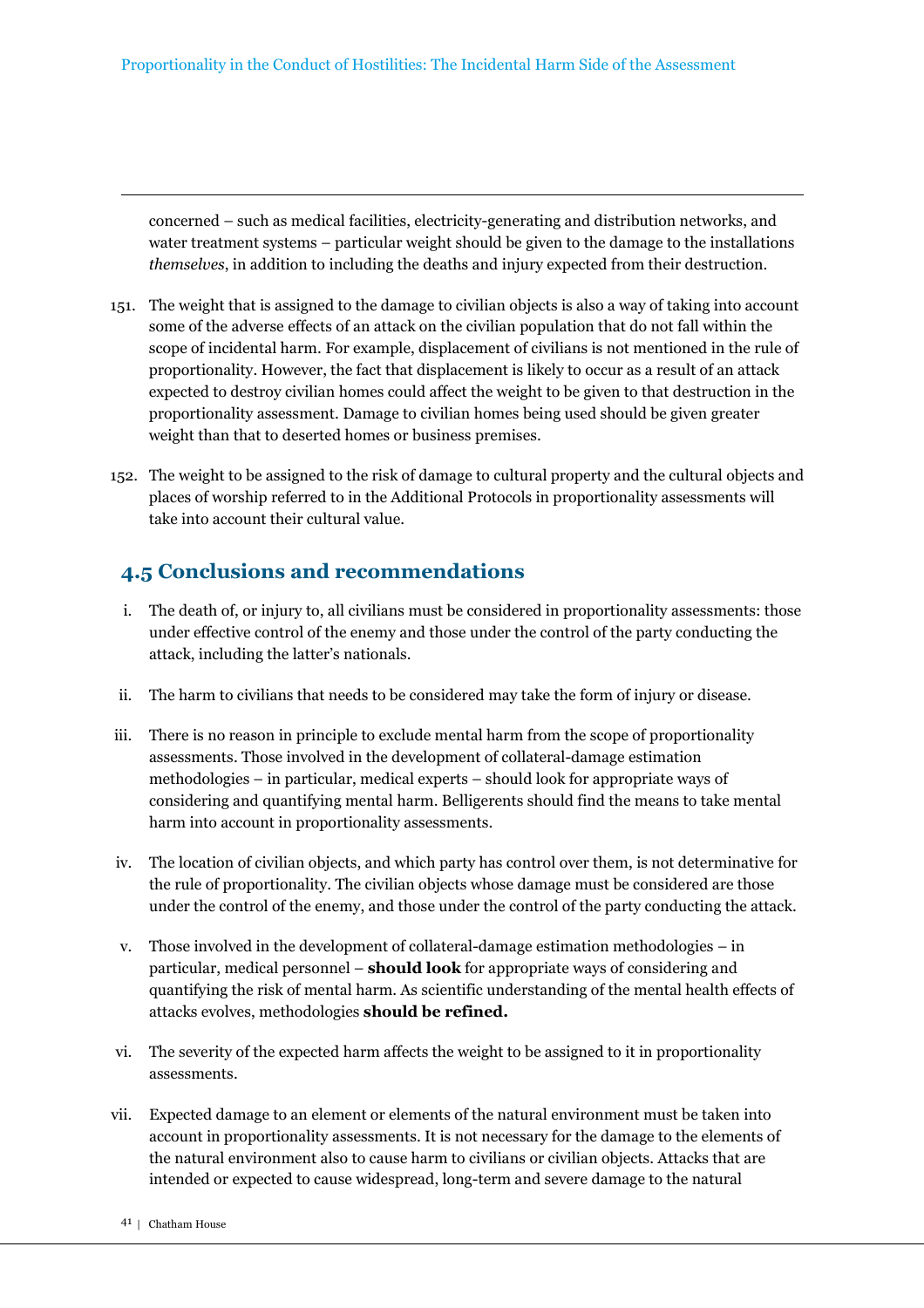environment are prohibited for states that have ratified Additional Protocol I, regardless of the anticipated military advantage.

- viii. The reference to 'cultural property' in the provisions on proportionality in the 1999 Protocol to the 1954 Hague Convention for the Protection of Cultural Property in the Event of Armed Conflict concerns objects that fall within the definition of 'cultural property' but that are not military objectives.
- ix. The extent of damage to civilian objects is taken into account in the weight assigned to it in proportionality assessments. Greater weight should be given to those objects whose damage or destruction will have the most severe effects on civilians.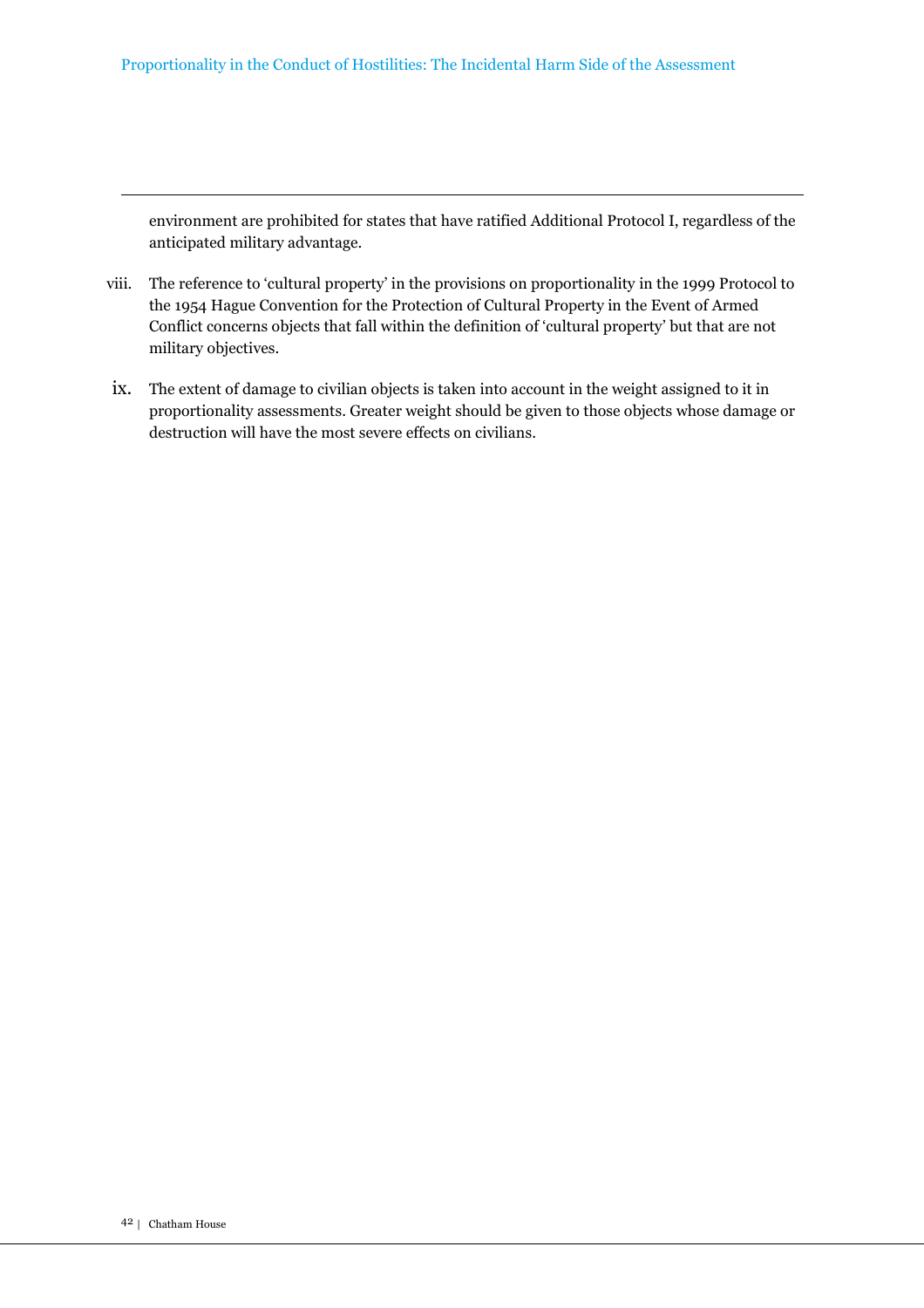# 5. Implementation of the Rule of Proportionality – Some Legal Questions

153. The final chapter of this paper addresses some legal questions raised by the implementation in practice of the rule of proportionality.

# **5.1 Who must comply with the rule of proportionality?**

- 154. The prohibition in Article 51 AP I on attacks that violate the rule of proportionality is binding on parties to an armed conflict. They must take the necessary measures to ensure compliance with the rule by members of their forces at all levels. These measures include:
	- incorporating the rule and the measures necessary to give it effect in military manuals, doctrine and rules of engagement;
	- establishing systems to gather and analyse relevant information as discussed in Sections 3.1.2 and 5.3 – and to ensure that this information is taken into account in the targeting cycle;
	- establishing and institutionalizing procedures to ensure proportionality considerations are taken into account throughout the targeting cycle;<sup>121</sup>
	- conducting 'lessons learned' processes as soon as possible after attacks, to inform future attacks;
	- conducting an assessment of attacks when the rule may have been violated;
	- addressing the rule in training materials and scenario-based exercises; and
	- making legal advisers available to advise military commanders at the appropriate level.<sup>122</sup>
- 155. States parties to armed conflict are likely to be in a better position than organized armed groups to take some of these measures. However, the latter are under the same obligation to refrain from attacks that violate the rule of proportionality, and to take necessary measures to ensure compliance with it by their forces.
- 156. Article 57 AP I takes the unusual approach of addressing an obligation to specific people.<sup>123</sup> Those who plan or decide an attack are obliged to take a number of precautions. They include doing everything feasible to verify that an attack against a military objective is not prohibited because, among other things, it would violate the rule of proportionality, and to refrain from

<sup>121</sup> ILA Study Group Report, p. 34.

<sup>122</sup> Article 82 AP I.

<sup>123</sup> This is unusual but not unique. For example, Article 56 GC III imposes responsibilities on 'the camp commander'.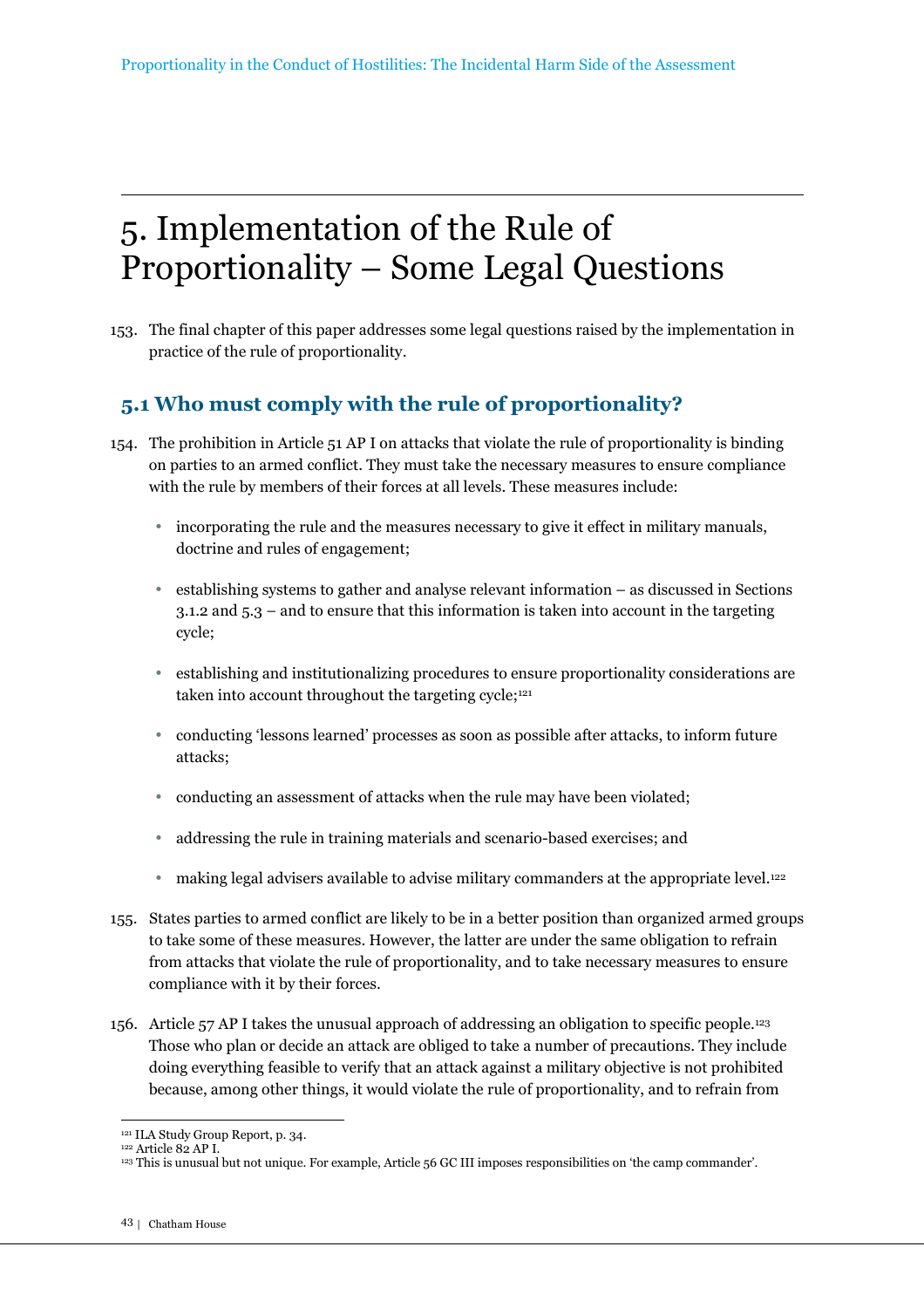launching an attack if it would violate the rule of proportionality.124 The reference to specific people, coupled with the inherent complexity of conducting proportionality assessments, has led to discussions on whether the rule only binds members of an armed force or organized armed group who have a minimum level of seniority.<sup>125</sup>

- 157. There is no reason to limit the rule in this manner. As noted above, the prohibition in Article 51 AP I is binding on parties to an armed conflict. It must be complied with by all their organs and by those acting on their behalf. Every attack decision must comply with the rule: during deliberate targeting, dynamic targeting and combat engagement. What will differ with context and seniority is what can be demanded in terms of collection and analysis of information on the expected incidental harm and anticipated military advantage, and the sophistication of the proportionality assessments.
- 158. This is the position as a matter of law. Authorization from a specific level of command may be required as a matter of policy when expected incidental harm reaches particular levels.126 This may allow a more refined analysis of the different elements, but such authorization cannot render lawful an attack that would otherwise violate the rule of proportionality.<sup>127</sup>

## **5.2 Cancellation or suspension of an attack**

159. Article 57(2)(b) AP I requires attacks to 'be cancelled or suspended if it becomes apparent' that they would violate the rule of proportionality. The same question arises as to who must comply with this obligation. There is no reason as a matter of treaty text or principle to limit its application to members of belligerents' forces who have a minimum level of seniority. All those who are in a position to determine, even once an attack has been launched but at a time when it can still be cancelled or suspended, that it is apparent that the attack would violate the rule of proportionality must comply with it.128 This includes those planning or deciding an attack and

 $\overline{a}$  $124$  Articles  $57(2)(a)(i)$  and  $57(2)(a)(iii)$  AP I respectively.

<sup>125</sup> Switzerland made a reservation upon ratification noting that Article 57(2) AP I only created obligations for 'commanding officers at the level of battalion group or above', but withdrew this in 2005.

<sup>126</sup> See, for example, NATO Standard AJP-3.9 Allied Joint Doctrine for Joint Targeting, April 2016, 0122,

https://assets.publishing.service.gov.uk/government/uploads/system/uploads/attachment\_data/file/628215/20160505 nato\_targeting\_ajp\_3\_9.pdf; and European Union Military Committee (2016), *Avoiding and Minimizing Collateral Damage*, para 43.

<sup>127</sup> See, for example, Australia Department of Defence (2009), *Australian Defence Doctrine Publication 3.14, Targeting*, para 3.31:

<sup>[</sup>i]n the context of any target approval authorities contained in the [Targeting Directive], it is important to note that the legitimacy of a target or method of targeting under LOAC is a separate issue to the policy question of who is authorised to approve the targeting of a particular military objective.

See also MAMW, Commentary to Rule 14, para 16:

<sup>[</sup>n]ational or policy requirements to seek approval of a specified level of command whenever collateral damage reaches a predetermined level are not a substitute for the application of the principle of proportionality in accordance with the law of international armed conflict. A decision by higher echelons to approve a planned attack will not render lawful an attack which violates Rule 14.

<sup>128</sup> See, for example, UK Military Manual, para 5.32.9:

<sup>[</sup>t]he level at which the legal responsibility to take precautions in attack rests is not specified in Additional Protocol I. Those who plan or decide upon attacks are the planners and commanders and they have a duty to verify targets, take precautions to reduce incidental damage, and refrain from attacks that offend the proportionality principle. Whether a person will have this responsibility will depend on whether he has any discretion in the way the attack is carried out and so the responsibility will range from commanders-in-chief and their planning staff to single soldiers opening fire on their own initiative. Those who do not have this discretion but merely carry out orders for an attack also have a responsibility: to cancel or suspend the attack if it turns out that the object to be attacked is going to be such that the proportionality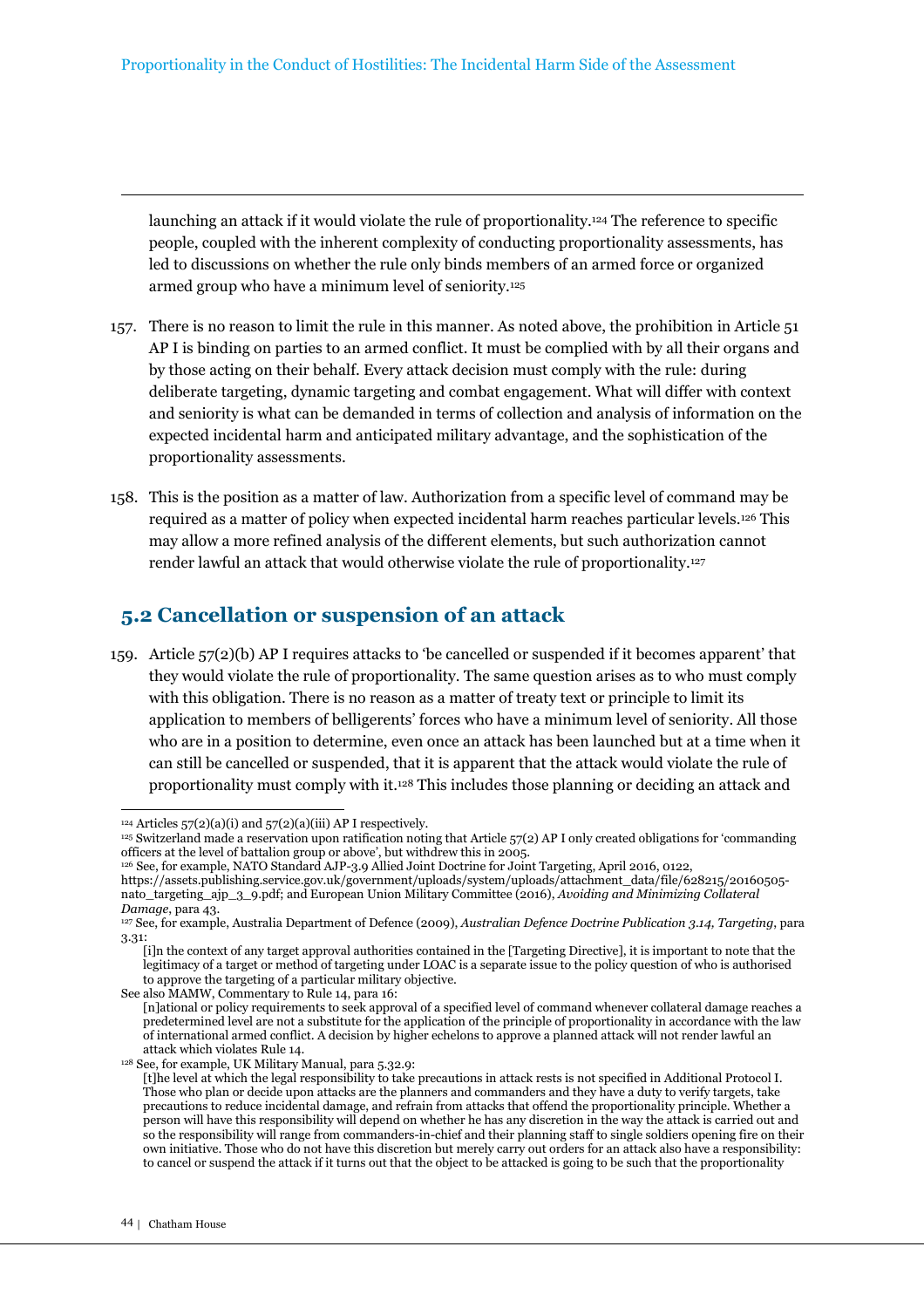also those who are solely executing it. This obligation neither entitles nor obliges those conducting an attack to carry out a new proportionality assessment on the basis of the *same facts* as those who planned or decided it – i.e. replacing the original assessment with their own assessment of whether the expected incidental harm would be excessive. It does require them to cancel or suspend the attack if, on the basis of new facts or for any other reason, it becomes apparent to them that it would violate the rule.

- 160. In practice, however, in order to determine whether an attack would violate the rule of proportionality, it is necessary to have information on all elements of the assessment – the expected incidental harm and the anticipated military advantage from the attack as a whole – and also to have the capacity to make a determination as to whether the incidental harm would be excessive. There may be circumstances in which it will be apparent to those executing an attack that the incidental harm is likely to be more extensive than was expected and taken into account when planning the attack – for example, if it becomes evident that civilians were unexpectedly located within a military objective. Frequently, however, those conducting the attack will not be in possession of all the information necessary to determine whether the attack would violate the rule of proportionality.129 In some circumstances, only more senior staff or those involved in the planning of the attack will have information on the anticipated military advantage anticipated from the attack as a whole, and on the expected incidental harm associated with it.
- 161. Whether or not those executing an attack will have this information will depend on the nature and the context of the attack. While both incidental harm and military advantage may be apparent during combat engagement, this is less likely to be the case when an attack is made up of a number of concerted strikes.
- 162. A further consideration is the interplay between the IHL obligation to cancel or suspend an attack and the military duty to obey instructions. This duty is, of course, subject to the obligation not to obey manifestly unlawful orders; and there may also be some latitude in how orders are implemented.130 While those executing an attack are unlikely to have the authority<sup>131</sup> – or competence – to 'revise' proportionality assessments carried out by those

rule would be breached.

See also ICRC Commentary to the APs, para 2220; and MAMW, Commentary to Rule 14, para 15.

 $129$  This is noted, for example, in the commentary to MAMW, Commentary to Rule 35, para 5:

<sup>[</sup>i]t must be borne in mind that aircrews may have more or less information than others involved in the planning or execution of attacks, depending on the circumstances of the case. … If on-site information makes it clear to the aircrews that any one of the three conditions of this Rule applies, they have to cancel or suspend the attack on their own initiative. <sup>130</sup> In Israel, for example:

<sup>&#</sup>x27;[p]ilots retain the discretion to abort a mission if their own observation of the target indicates that the unanticipated presence of civilians or civilian objects in the target area requires the attack to be cancelled on the basis of a change in proportionality. The IDF stresses this responsibility, and the responsibility to take feasible precautions in attack, to pilots in their training.'

Schmitt and Merriam (2015), 'The Tyranny of Context', p. 81.

<sup>131</sup> This consideration is reflected in the reservation to Article 57(2) AP I made by the UK upon ratification of Additional Protocol I:

<sup>[</sup>t]he United Kingdom understands that the obligation to comply with paragraph 2(b) only extends to those who have the authority and practical possibility to cancel or suspend the attack.

See also UK Military Manual, 5.32.10.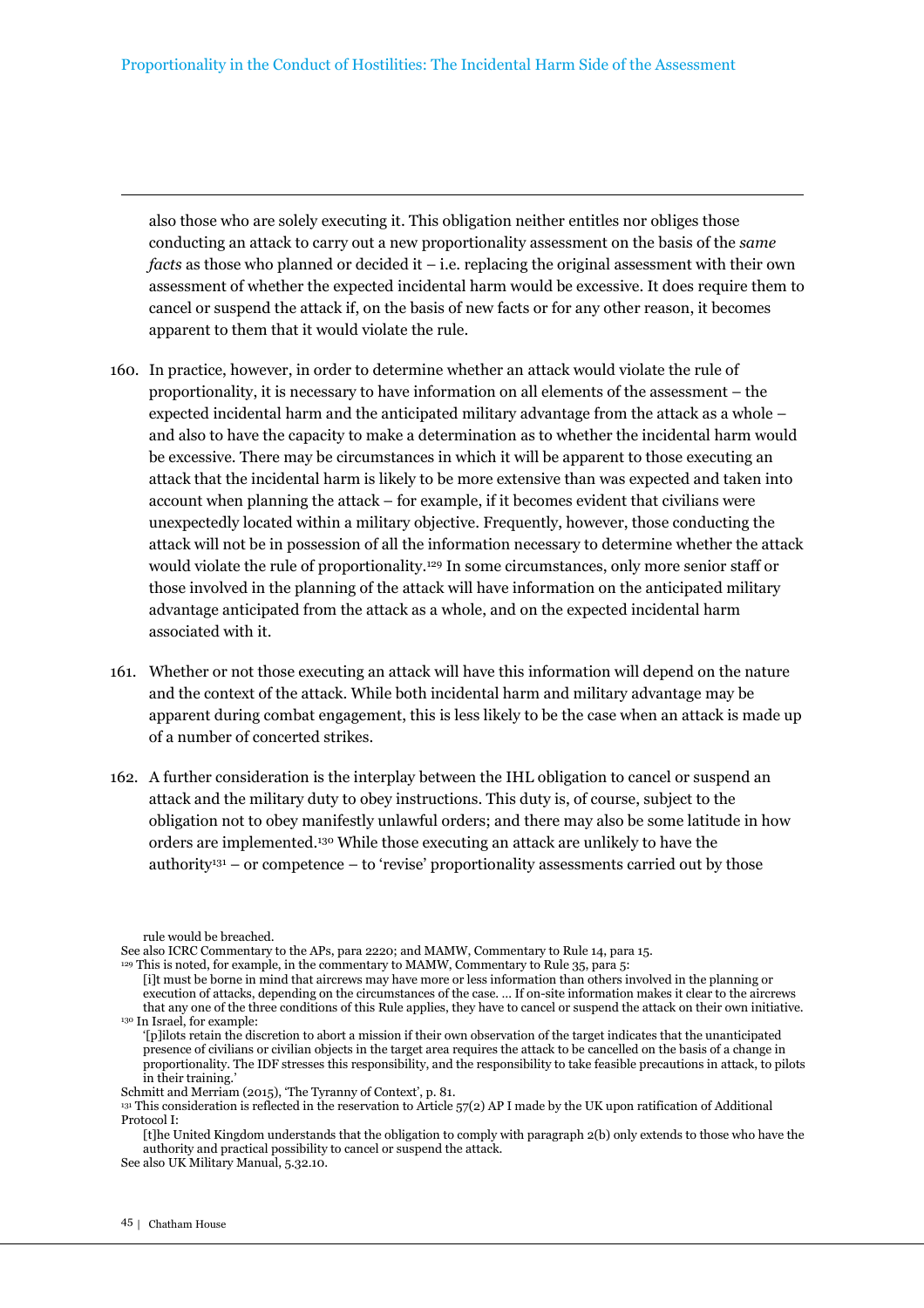planning the attack, they must nonetheless cancel or suspend an attack if becomes apparent that it would violate the rule of proportionality.

- 163. In recognition of these complexities, the obligation to cancel or suspend an attack only arises if it becomes 'apparent' that the rule would be violated. The word 'apparent' sets a high threshold. In circumstances that fall below this threshold, those executing an attack who become aware of facts that they believe could affect the proportionality assessment must report this to those coordinating the operation, so that such information can be taken into account. Systems should be put in place to ensure that it is possible for all those conducting or involved in attacks to provide this information – including those of less senior rank.
- 164. The frequency with which a proportionality assessment must be conducted in the course of an attack depends on the context and nature of the attack. The execution of attacks that involve deliberate targeting by armed forces is a component in a continuous loop in which targets are identified, how and when to attack them is assessed, additional pre-strike controls are carried out to confirm target verification, and proportionality assessments are conducted until the last possible moment before the attack is carried out. In addition, following an attack, its effectiveness is assessed.132 In such operations, particularly in the case of airstrikes, it may be possible for those conducting an attack or others to obtain information that may affect the lawfulness of the attack, in terms of verification and compliance with the rule of proportionality, and to feed it back to those directing the operation.
- 165. Belligerents must do what is feasible to monitor the battlefield constantly and to update the basis on which proportionality assessments are conducted to take changes into account. What is feasible in terms of verification once an attack has been launched varies in different types of attacks: those conducted by air or land forces, during combat engagement, or by forces with less sophisticated systems.
- 166. When those executing attacks become aware of information that may affect the proportionality assessment and report it back to those who are coordinating the operation, the result should be that the attack will be interrupted. This will comply with the obligation in Article  $57(2)(a)(i)$ AP I to do everything feasible to verify that an attack does not violate the rule of proportionality, and also to comply with the overarching obligation in Article 57(1) AP I to take constant care to spare the civilian population.

# **5.3 Collection and use of 'reasonably available information'**

167. Belligerents can take a number of steps to comply with the obligation to do everything feasible when planning or deciding on an attack to verify that it complies with the rule of proportionality.133 As indicated in Section 3.1.2, the information that the belligerent has at its disposal plays a key role in the ability to foresee incidental harm.

 $\overline{a}$ <sup>132</sup> See Schmitt and Merriam (2015), 'The Tyranny of Context', pp. 76–78.

<sup>133</sup> Article 57(2)(a)(i) AP I.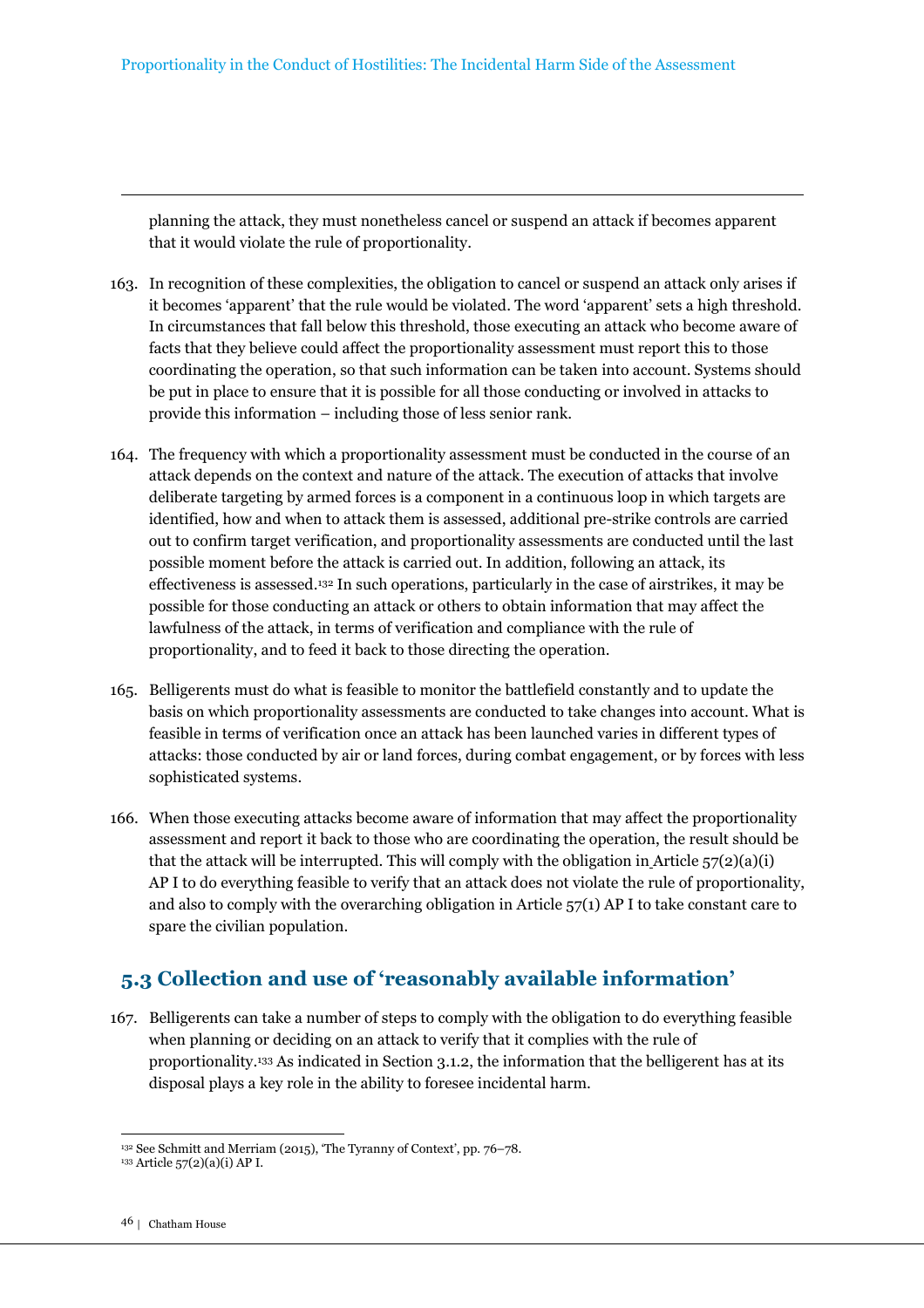- 168. Belligerents should have a system in place to effectively gather and analyse relevant information.134 This should include information in the public domain, information that can be acquired by the belligerents' intelligence-gathering systems, and information based on past practice. The level of refinement of the analysis – that is, what information a belligerent can reasonably be expected to have, and therefore what incidental harm can be considered as reasonably foreseeable – will depend on the circumstances in which an attack is planned or conducted.
- 169. Recognizing that belligerents have different capabilities and resources, the units responsible for planning attacks must do everything feasible to have access to information and analysis on a range of factors that can affect incidental harm, and must make use of this information in their assessments. This information includes:
	- **The location of civilians and civilian objects,** including infrastructure that provides essential services to the civilian population. This includes data on population location and density, daytime and night-time activities, and 'urban patterns and rhythms'. Specific information must be sought on the areas surrounding intended targets, and the potential presence of civilians and civilian objects within the effective range of the weapons that will be employed in an attack.
	- **Weapons.** The choice of weapons to be used in attacks is critical to their impact on civilians and civilian objects. Key information to consider includes the weapons' yield (i.e. size), type (guided or not), warhead (for example, blast or fragmentation) and fuse, as well as estimates of the percentage of cluster sub-munitions expected to fail to detonate on impact.135
	- **Structural engineering information.** This includes information on the construction and composition of targets and civilian objects, as this will affect the extent to which they are susceptible to damage by attacks and may themselves cause damage from fragments. It also includes information on the effects of attacks on infrastructure that provides essential services to the civilian population, and on the impact of damage to such infrastructure on services, infrastructure and systems in the areas where the attacks will be carried out.

 $\overline{a}$ <sup>134</sup> *Final Report to the Prosecutor by the Committee Established to Review the NATO Bombing Campaign Against the Federal Republic of Yugoslavia* (2000) para 29, http://www.icty.org/x/file/Press/nato061300.pdf noted that in order to comply with the obligation to take feasible precautions:

 <sup>... [</sup>a] military commander must set up an effective intelligence gathering system to collect and evaluate information concerning potential targets.

The report was probably referring to the first part of Article 57(2)(a)(i) AP I, which requires belligerents to verify that the objectives to be attacked are not civilian. However, the obligation to verify also requires them to ensure the attack would not violate the rule of proportionality. Setting up this information-gathering system is also key to that. See also European Union Military Committee (2016), *Avoiding and Minimizing Collateral Damage*:

<sup>21.</sup> In order to avoid and minimize Collateral Damage in EU operations, the force commander will rely strongly on Knowledge development, Intelligence and an up-to-date Situation awareness that he will have to manage very accurately.

<sup>135</sup> See, for example, Cross, K., Dullum, O., Jenzen-Jones, N. R. and Garlasco, M. (2016), *Explosive Weapons in Populated Areas: Technical Considerations Relevant to their Use and Effects*, Armament Research Services (ARES), pp. 40–46. This information is also critical to the obligation under Article  $57(2)(a)(ii)$  AP I to take all feasible precautions in the choice of means and methods of attack to avoid and in any event to minimize incidental harm.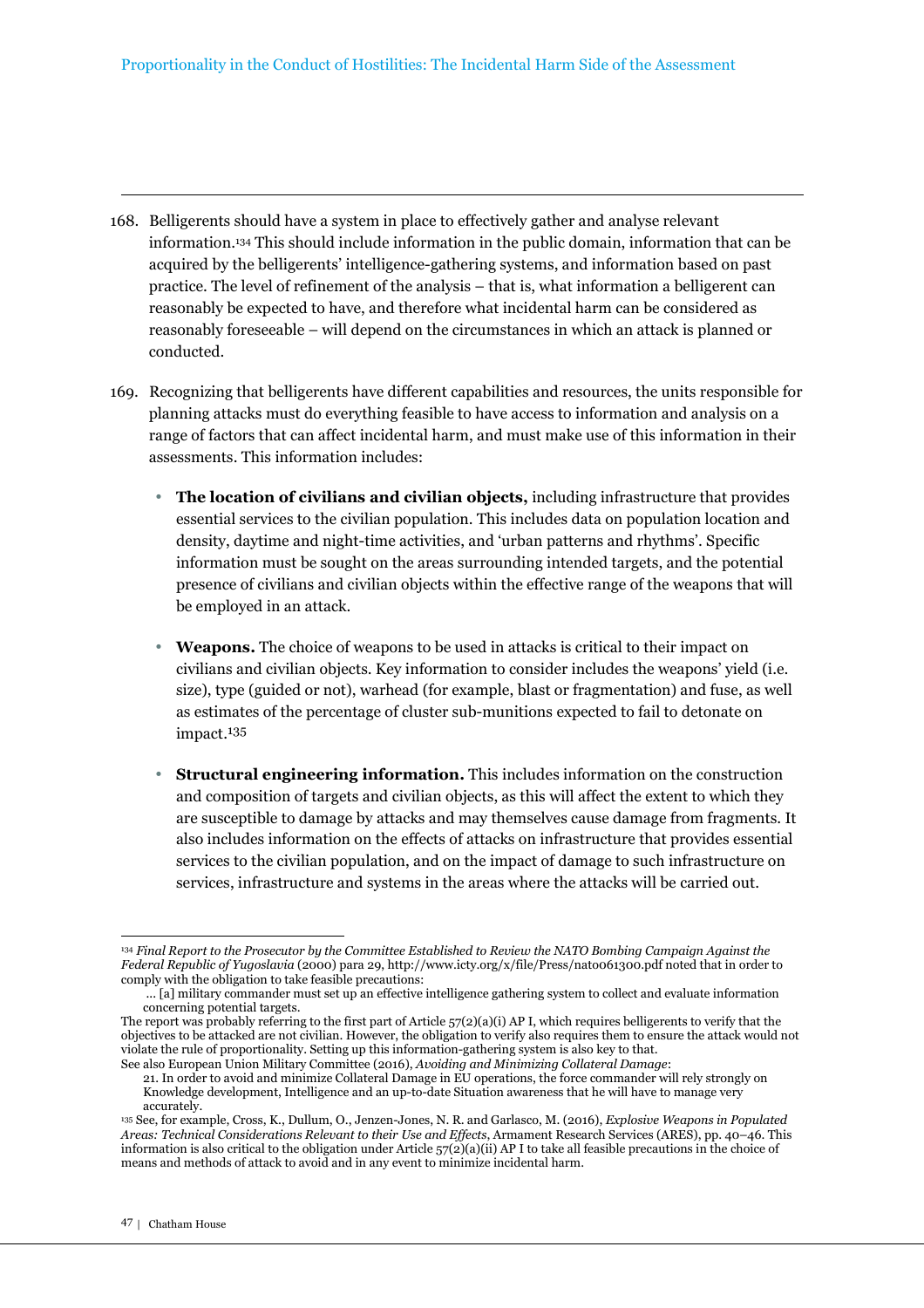Consideration must also be given to the effect of previous military operations on such infrastructure.

- **Medical and public health information** on the likely health effects of attacks. These include the possible consequences of the use of toxic weapons; and the effect of the interruption of power supply on hospitals or water treatment facilities in the state where the attack will be conducted. Consideration should also be given to the possible mental harm caused by attacks.
- **Cultural property** in the state where the attacks will be conducted.<sup>136</sup>
- Information on the possible consequences of the attacks on elements of the **natural environment.**137
- **The particular circumstances of the state** where the attacks will be carried out, insofar as this is relevant to the consequences of an attack – for example, if the state is subject to UN or other sanctions, blockades or other measures that could restrict its ability to repair damaged infrastructure.
- 170. Collection and analysis of and, importantly, recourse to this information are most likely to be feasible at the planning phase of pre-planned attacks. However, key elements of such information should also be reflected in tactical directives and operation-specific rules of engagement, as appropriate, so that they can also influence dynamic targeting.
- 171. Valuable information on the effects of attacks, including incidental harm, can come from reviews conducted by belligerents after attacks. The aim of collecting information on the incidental harm actually caused at this stage of the process is not to assess the lawfulness of the attack, but to provide guidance for future attacks. Information on the harm that was actually caused can help estimate incidental harm more accurately for future attacks, and thus refine proportionality assessments. After-action reviews should be conducted as soon as possible after attacks, so that their conclusions can inform the targeting cycle in the course of an operation.

<sup>136</sup> See, for example, Cultural Property Military Manual, para 122:

<sup>[</sup>b]est practice demands that the proximity and significance of cultural property form integral and duly-weighted elements of any CDE. Only through the routine availability to and appropriate assessment by targeting decision-makers of the location, configuration, construction, and historical, artistic or architectural importance of nearby cultural property can incidental damage to such property be avoided or in any event minimised. Indeed, best practice strongly suggests that the proximity to a military objective of cultural property be grounds for placing the objective on a restricted-target list, according to which any attack on the objective must be conducted under stringent conditions as to means and method.

<sup>137</sup> See, for example, US Joint Publication 3-06, *Joint Urban Operations*, 20 November 2013, III-11: (b) In urban concentrations of people and infrastructure, the potential for serious environmental consequences is typically greater than in less populated areas. To accurately predict the environmental damage and its consequences that may occur as a result of attacks, planners require expert advice in the particular areas concerned.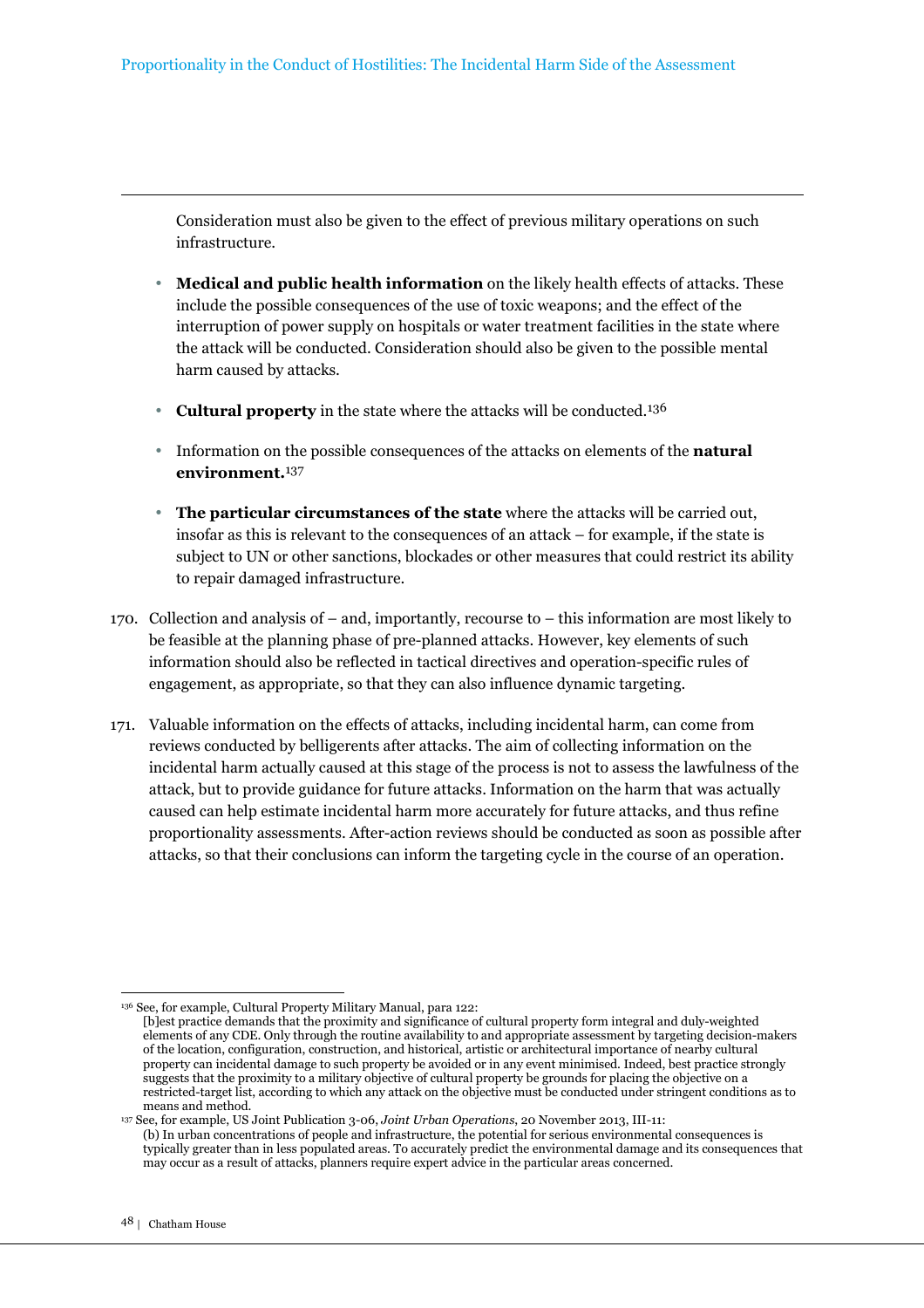- 172. Some states' armed forces conduct battle damage assessments to determine the military impact of operations. As part of this process, some armed forces also consider incidental harm,<sup>138</sup> though at present information on the adverse impact of attacks on civilians is not collected and analysed systematically.139 Belligerents should include incidental harm in battle damage assessment methodologies, recognizing that there may be circumstances in which it might not be feasible to collect this information.
- 173. Information gathered on the military impact of attacks is also relevant to proportionality assessments. It can reveal the accuracy of belligerents' estimates of anticipated military advantage. If this is frequently overestimated, changes to the planning methods may be warranted. These findings do not affect the lawfulness of attacks that have already taken place. They may, however, indicate that in future attacks the weight to be given to anticipated military advantage may have to be altered, and thus the proportionality assessment recalibrated, so that it is based on a more realistic projection of the military advantage that arises. Obviously, the converse also holds true, if military advantage is actually underestimated or incidental harm overestimated.
- 174. If armed forces become aware of a potential violation of IHL in the course of battle damage assessments, or from other sources, they will be required to review the attack.140 Information gathered in such exercises can also play an important role in assisting belligerents to understand the nature and extent of incidental harm caused by particular attacks, and to adjust future practice as necessary.
- 175. Similarly, belligerents should address incidental harm in broader 'lessons learned' exercises,

http://www.defence.gov.au/Operations/Okra/FortnightlyReports.asp.

49. The Collateral Damage assessment must occur continuously and complements assessing battle damage and monitoring, analysing, and recommending action. Assessments include immediate reviews after incidents, as well as indepth analysis to examine trends over time. Similarly, after initial casualty reports, investigations and analyses should lead to thorough reports of findings.

<sup>138</sup> Australia systematically collects this information. See Australia Department of Defence (2009), *Australian Defence Doctrine Publication 3.14, Targeting*, para 4.32:

<sup>[</sup>c]ollateral assessment. Collateral assessment is the understanding of the actual collateral damage caused by the use of lethal and non-lethal weapons and it is necessary to fully understand the consequences of own action. Collateral assessment measures actual collateral damage against the assessed pre-attack CDE, to determine what undesired effect occurred that may require consequence management.

In relation to operations in Iraq and Syria in 2017–18, the Australian Department of Defence stated: [p]rior to any air strike, Australia's Air Task Group undertakes a detailed and robust mission planning effort that includes approvals from Australian and Iraqi authorities. Once a mission is complete and the aircraft have returned a thorough review of each individual weapon strike is conducted to ensure that it was consistent with pre-strike approvals. If an issue is identified in this review or a credible claim of civilian casualties is made an assessment will be undertaken by the Air Task Group commander and formally reported through the chain of command.

See also European Union Military Committee (2016), *Avoiding and Minimizing Collateral Damage*: 47. Assessment is required in order to understand what has really happened but also to facilitate future decision-making process, evaluate ongoing activities, identify potentially necessary changes to the training plan, OPLAN and relevant

implementing directives, and to face media reports or rumours. …

<sup>139</sup> The military doctrine of some armed forces that do conduct battle damage assessments expressly foresees the possibility of these assessments also being used to understand the effects of an operation on civilians. See, for example, US Army (2015), *Army Techniques Publication, 3-07.6 Protection of Civilians (October 2015),* paras 5-58 and 5-59.

<sup>140</sup> See, for example, European Union Military Committee (2016), *Avoiding and Minimizing Collateral Damage*, para 38(g): [i]n all situations in which there has been a possible case of Collateral Damage, there is an absolute requirement for a complete assessment to be undertaken in order to determine whether genuine mistakes may have been made, and to quickly establish the facts surrounding the incident.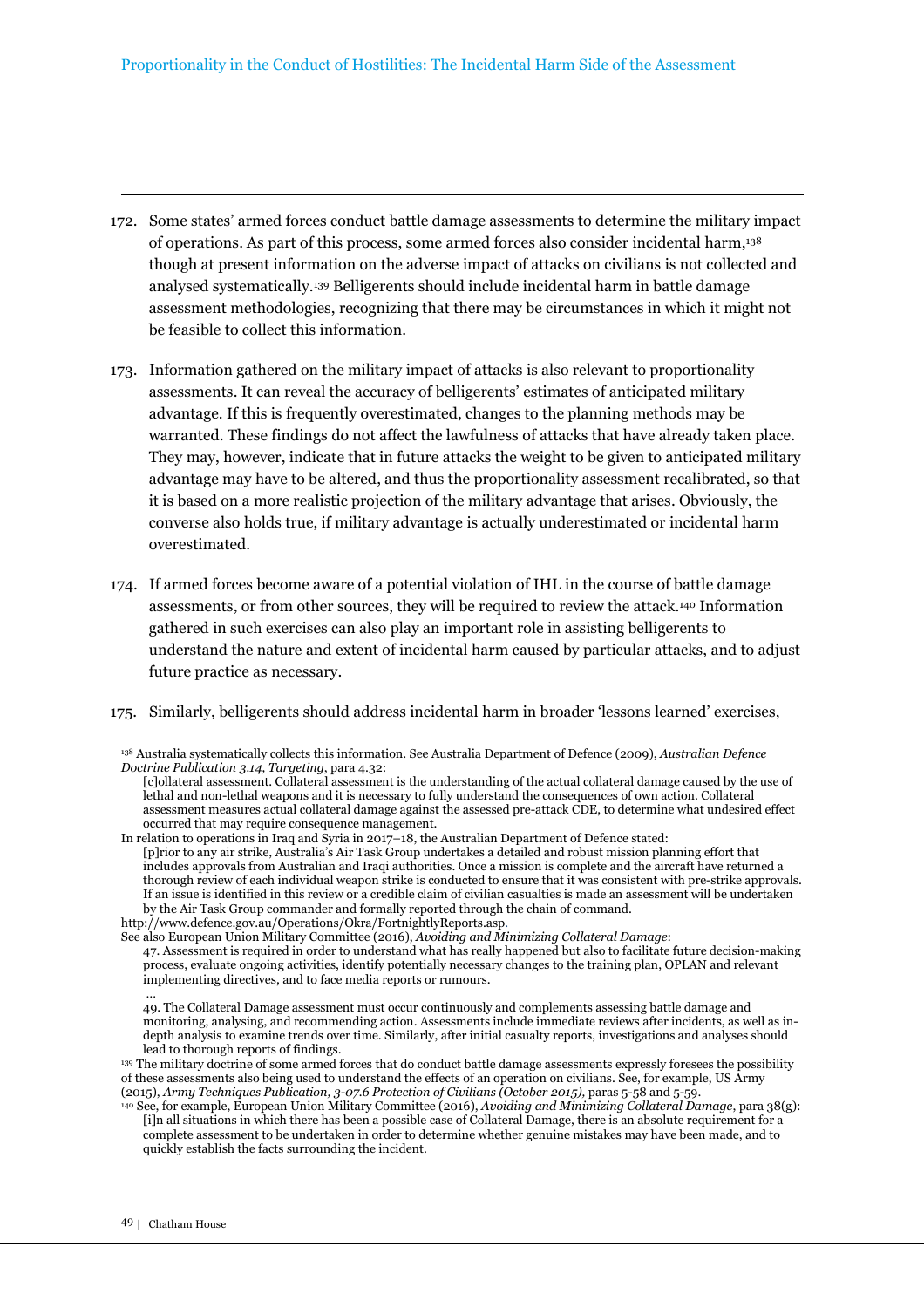including information on the harm caused in past attacks, in order to further refine proportionality assessment methodologies.141 If any such processes reveal information on incidental harm, this becomes 'available information' which must be taken into account in future proportionality assessments.

# **5.4 Conclusions and recommendations**

- i. Belligerents must take the necessary measures to ensure compliance with the rule of proportionality by members of their forces at all levels and in all circumstances. These measures can include:
	- incorporating the rule and the measures necessary to give it effect in military manuals, doctrine and rules of engagement;
	- establishing systems to gather and analyse relevant information and to ensure that this information is taken into account in the targeting cycle;
	- establishing and institutionalizing procedures to ensure proportionality considerations are taken into account throughout the targeting cycle;
	- conducting 'lessons learned' processes as soon as possible after attacks, to inform future attacks;
	- conducting an assessment of attacks when the rule may have been violated;
	- addressing the rule in training materials and scenario-based exercises; and
	- making legal advisers available to advise military commanders at the appropriate level.
- ii. The rule of proportionality is binding on parties to an armed conflict and must be complied with by all their organs and those acting on their behalf. Every attack decision must comply with the rule: during deliberate targeting, dynamic targeting and combat engagement. What will differ with context, and the seniority of decision-makers, is what can be considered reasonable in terms of (a) the collection and analysis of information on expected incidental harm and anticipated military advantage, and (b) the sophistication of the proportionality assessments.
- iii. All members of belligerents' forces who are in a position to determine, even once an attack has been launched but at a time when it can still be cancelled or suspended, that it is apparent that the attack would violate the rule of proportionality must cancel or suspend it.

<sup>141</sup> See, for example, European Union Military Committee (2016), *Avoiding and Minimizing Collateral Damage*, para 23: EU should develop relevant lessons learned … concerning avoiding and minimizing Collateral Damage. This will be an important tool to help develop future methodologies and procedures for EU-led military operations.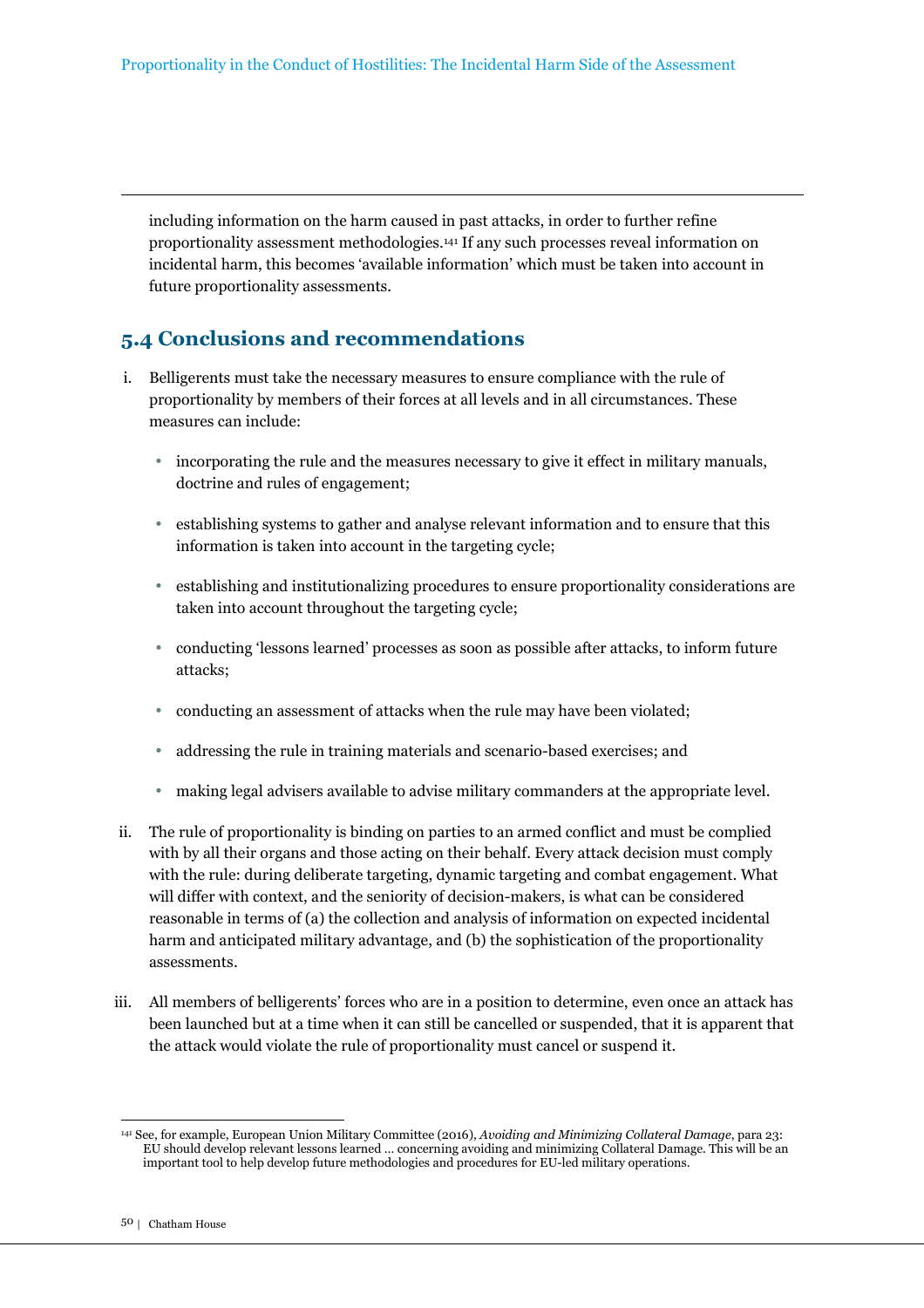- iv. In addition, those executing an attack who become aware of facts that they believe could affect the proportionality assessment must report this to those coordinating the operation, so that the new information can be taken into account. Systems **should be put in place** to ensure that it is possible for all those conducting or involved in attacks to provide such information.
- v. Belligerents **should have** a system in place to effectively gather and analyse information on incidental harm. This **should include** information in the public domain, information that can be acquired by the belligerents' intelligence-gathering systems, and information based on past practice. Recognizing that belligerents have different capabilities and resources, the units responsible for planning attacks must do everything feasible to have access to information and analysis on a range of factors that can affect incidental harm, and must make use of this information in their assessments.
- vi. Belligerents **should include** incidental harm in battle damage assessment methodologies, recognizing that there may be circumstances in which it might not be feasible to collect this information. After-action reviews **should be conducted** as soon as possible after attacks, so that their conclusions can inform the targeting cycle in the course of an operation. Incidental harm **should also be addressed** in broader 'lessons learned' exercises, including information on the harm caused in past attacks, in order to further refine proportionality assessment methodologies.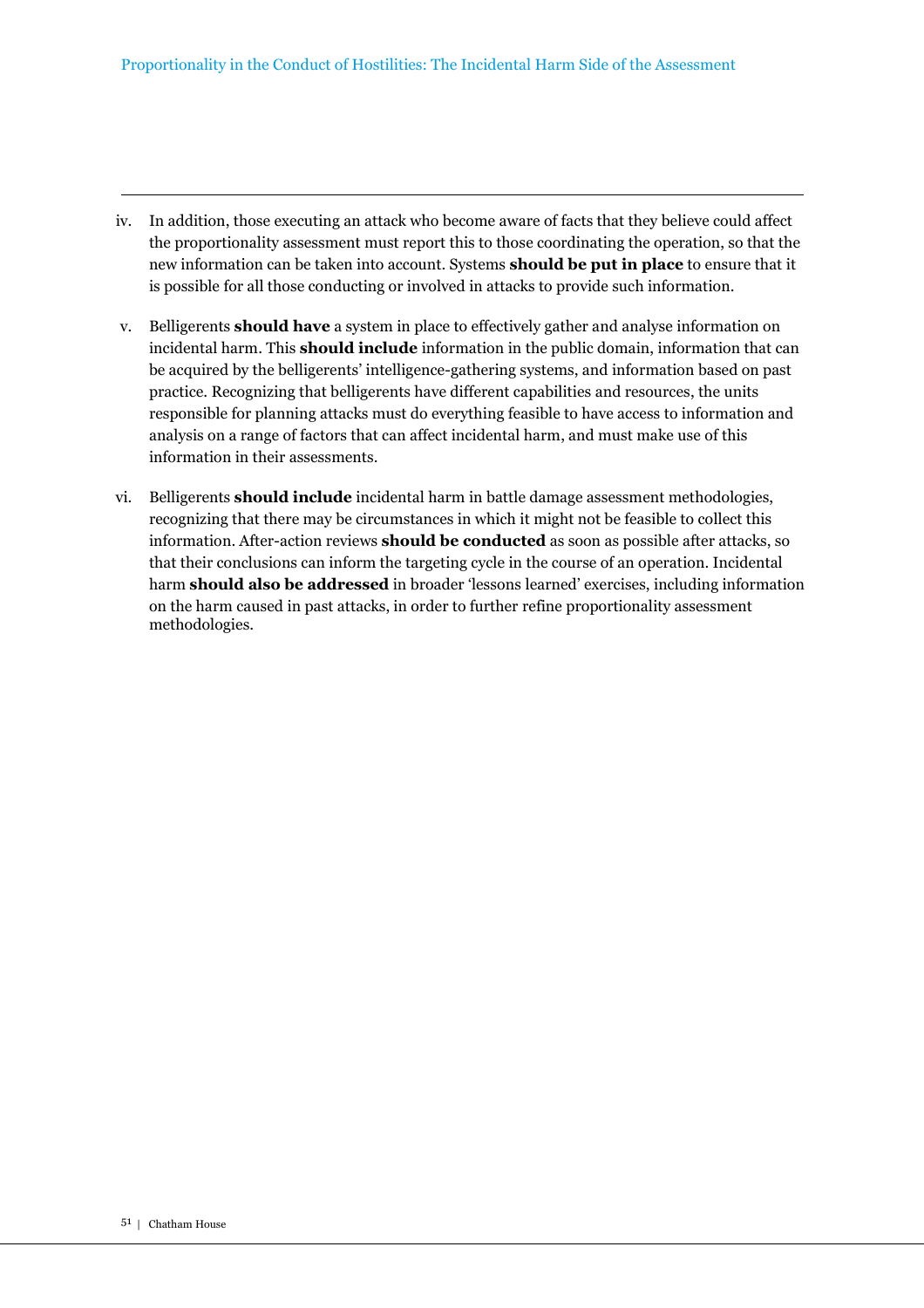# About the Author

**Emanuela-Chiara Gillard** is an associate fellow with the International Law Programme at Chatham House, a senior research fellow at the Oxford Institute for Ethics, Law and Armed Conflict, and a research fellow in the Individualisation of War project at the European University Institute.

# Acknowledgments

The author is grateful to Elizabeth Wilmshurst, Distinguished Fellow, Chatham House, for her assistance in preparing this paper.

The analysis in this paper draws upon three expert meetings held under the Chatham House Rule. Thanks are due to the participants at those meetings, who gave generously of their time and provided valuable insights. Thanks are also due to the International Humanitarian Law Clinic at Emory University School of Law and to the International Criminal and Humanitarian Law Clinic, Harry Radzyner Law School, Interdisciplinary Center (IDC), Herzliya for their research support, and to the external reviewer for their helpful comments on the draft report.

The views expressed in this paper are the sole responsibility of the author.

This research paper was made possible by the generous support of the British Red Cross and the Swiss Federal Department of Foreign Affairs.